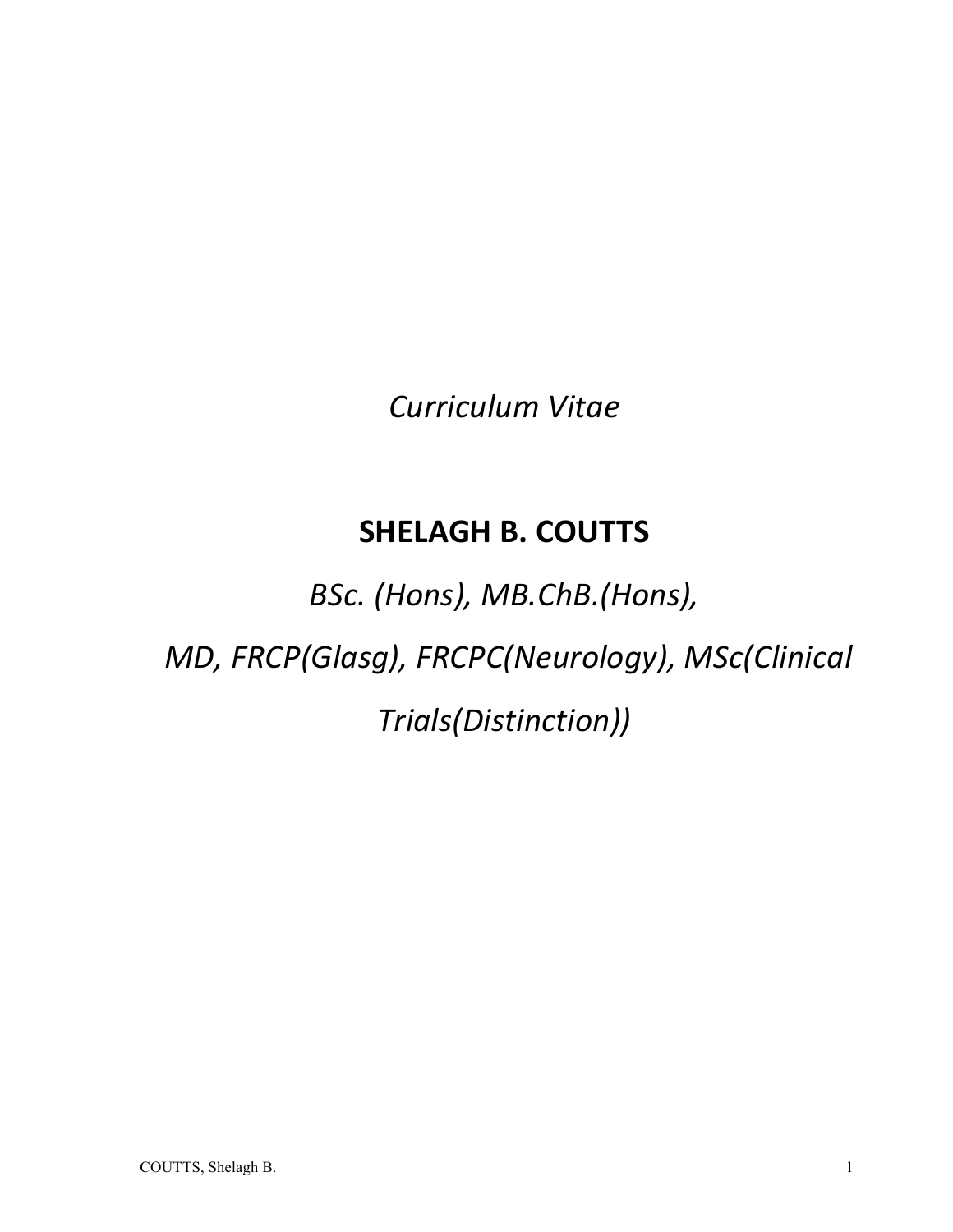# **Shelagh Brown COUTTS**

# *Email: scoutts@ucalgary.ca Work Tel: (403) 944 1594 Work Fax: (403) 283 2270*

| <b>GENERAL</b>         |                                                                                                                          |  |
|------------------------|--------------------------------------------------------------------------------------------------------------------------|--|
| Date of Birth          | 18th December 1973                                                                                                       |  |
| Place of Birth         | Glasgow, United Kingdom                                                                                                  |  |
| Nationality            | British/Canadian                                                                                                         |  |
| <b>ACADEMIC RECORD</b> |                                                                                                                          |  |
| 1991-1997              | University of Edinburgh Medical School                                                                                   |  |
| 1994:                  | BSc - 1st Class Honours, Pathology                                                                                       |  |
| 1997:                  | MB. ChB. with Honours                                                                                                    |  |
| 2000:                  | Membership of the Royal College of Physicians (MRCP(UK))                                                                 |  |
| 2003:                  | <b>LMCC part II</b>                                                                                                      |  |
| 2005:                  | MD University of Edinburgh - thesis entitled Modern imaging: its role in<br>prediction of outcome after stroke and TIA." |  |
| 2006:                  | Fellow of the Royal College of Physicians and Surgeons of Canada -<br>Neurology. (FRCPC(Neurology)).                     |  |
| 2007:                  | Elected as Fellow of the Royal College of Physicians and Surgeons of<br>Glasgow (FRCP(Glasg)).                           |  |
| 2011                   | Diploma in Clinical Trials (with Distinction) from the London School of<br>Hygiene and Tropical Medicine.                |  |
| 2013                   | MSc in Clinical trials from the London School of Hygiene and Tropical<br>Medicine (awarded with distinction).            |  |
|                        |                                                                                                                          |  |

#### **AWARDS AND DISTINCTIONS**

| 1993 | 2nd MB Biochemistry- Grade A, Pharmacology- Distinction. |
|------|----------------------------------------------------------|
| 1993 | 3rd MB Microbiology-Distinction, Pathology-Distinction.  |
| 1993 | Scottish Home and Health Department Award.               |
| 1994 | 1st Class honours degree, B.Sc. Pathology.               |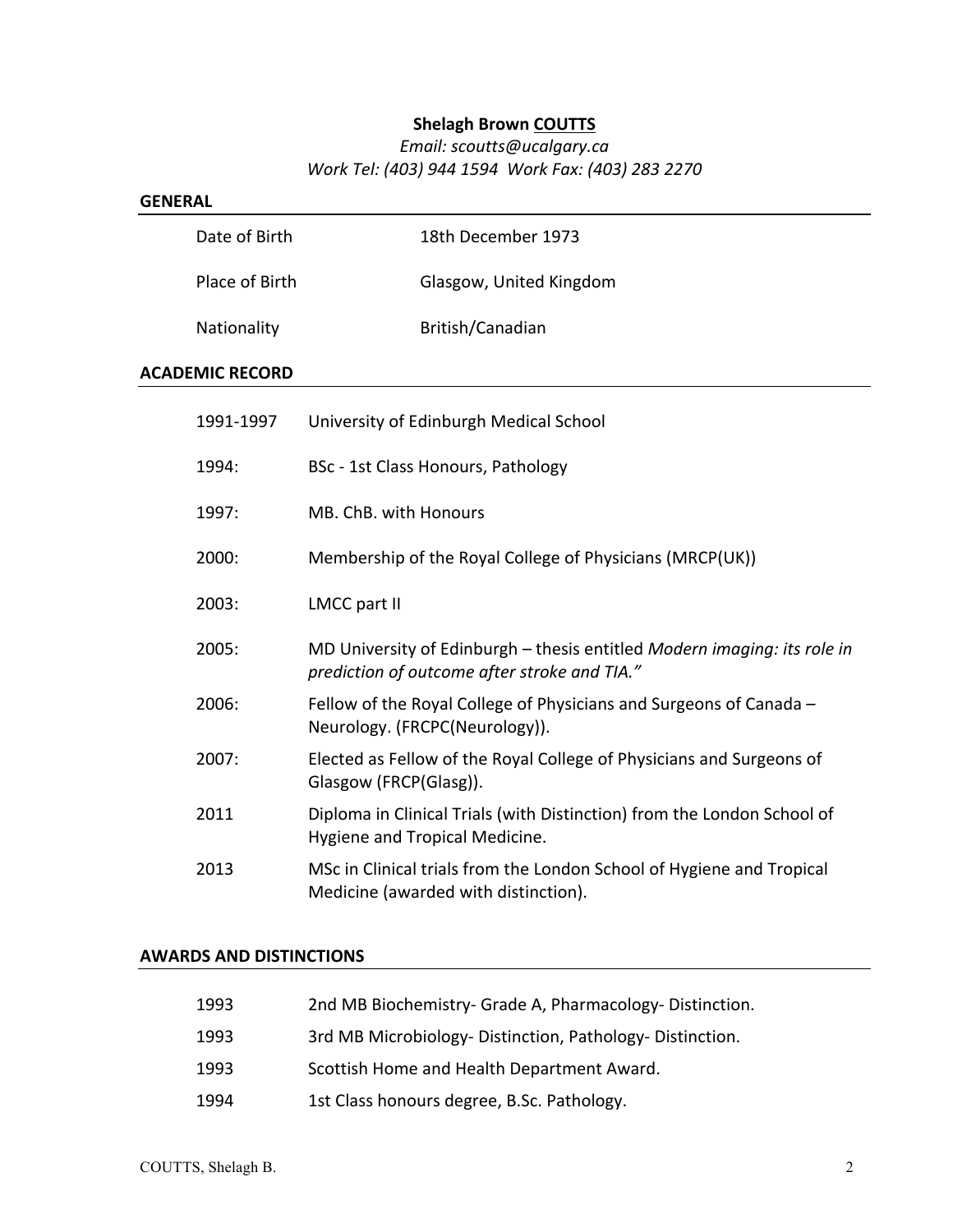| 1994 | Pathological Society of Great Britain and Northern Ireland.<br>Bursary.                                                                                                                          |
|------|--------------------------------------------------------------------------------------------------------------------------------------------------------------------------------------------------|
| 1995 | Keasbey Memorial Foundation Bursary for Academic service to<br>the University.                                                                                                                   |
| 1995 | June: 4th MB Pathology- Grade A.                                                                                                                                                                 |
| 1996 | Keasbey Memorial Foundation Bursary for Academic service to<br>the University.                                                                                                                   |
| 1996 | 5th MB Obstetrics and Gynaecology - Distinction.                                                                                                                                                 |
| 1996 | Cross Trust Award.                                                                                                                                                                               |
| 1997 | Keasbey Memorial Foundation Bursary for Academic service to<br>the University.                                                                                                                   |
| 1997 | 5th MB Surgery - Grade A.                                                                                                                                                                        |
| 1997 | Honours: MB. ChB.                                                                                                                                                                                |
| 2002 | Clinical Research Fellowship Award from the Heart and Stroke Foundation<br>of Canada                                                                                                             |
| 2002 | Clinical Research Fellowship from the Alberta Heritage Foundation.                                                                                                                               |
| 2002 | Canadian Young Clinical Stroke Investigator Award - Heart and Stroke<br>Canada.                                                                                                                  |
| 2004 | Canadian Society for Clinical Investigation Award for Excellence in<br>resident research -Honorable mention.                                                                                     |
| 2005 | The Robert G. Siekert New Investigator award in Stroke from the<br>American Stroke Association stroke council.                                                                                   |
| 2005 | Abstract entitled "Presence of DWI lesion on acute MRI in minor stroke<br>and TIA patients predicts recurrent stroke and clinical outcome" rated as<br>number 1 at European Stroke meeting 2005. |
| 2005 | MD: University of Edinburgh - thesis entitled Modern imaging: its role<br>in prediction of outcome after stroke and TIA."                                                                        |
| 2008 | Petro-Canada Young Innovator Award in Community Health.                                                                                                                                          |
| 2009 | Distinguished Clinician Scientist award. Joint award between HSFC,<br>CIHR Institute of Circulatory and Respiratory Health, and AstraZeneca<br>Canada Inc.                                       |
| 2009 | McDonald Scholarship - awarded to the highest-rated applicant in the<br>New Investigator competition at the Heart and Stroke Foundation of<br>Canada.                                            |
| 2009 | Clinical Investigator award from Alberta Heritage Foundation for<br>Medical Research.                                                                                                            |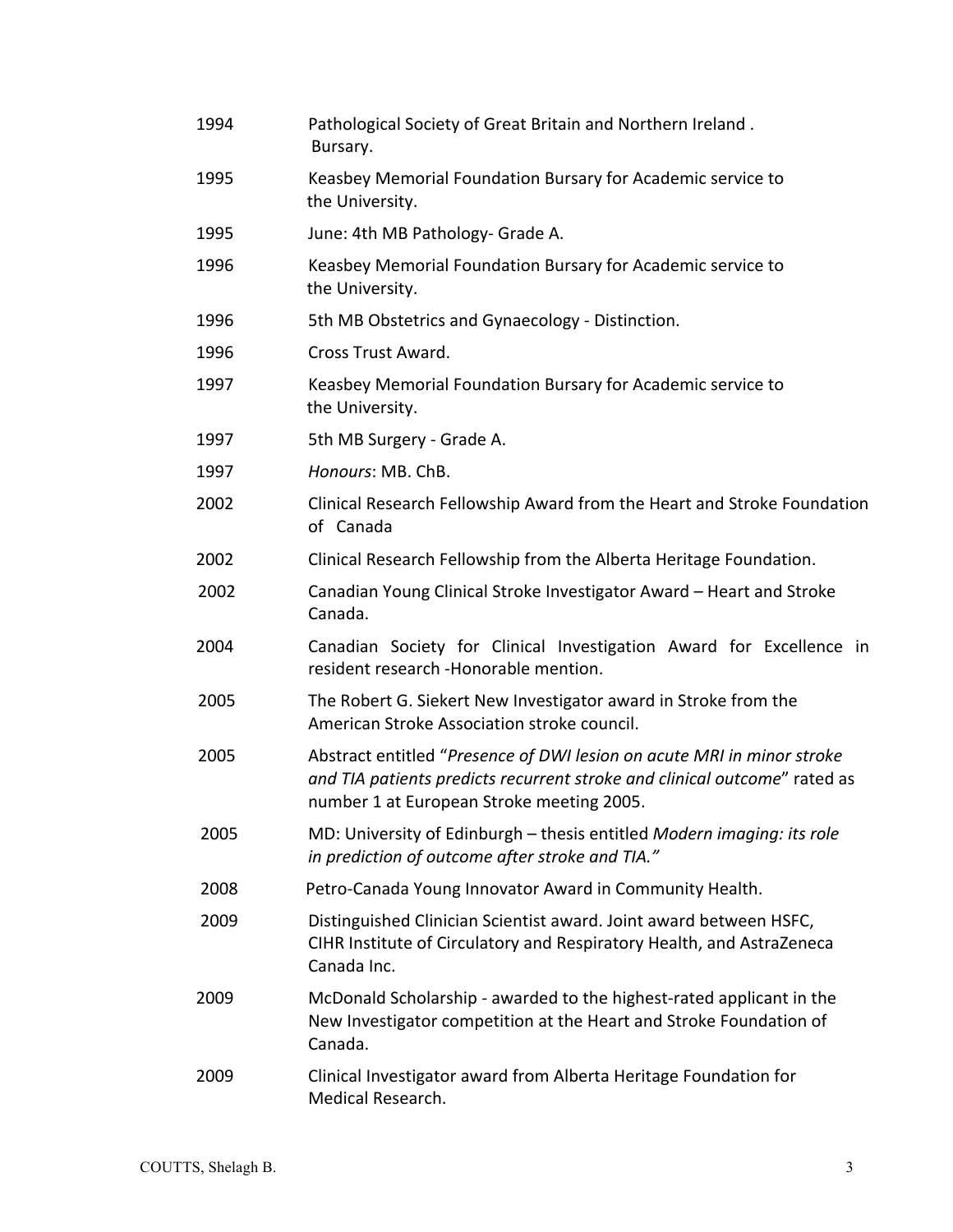| 2010 | Michael J. Pessin Award from the American Academy of Neurology for<br>stroke leadership.                                                                                                                                                                                                                         |
|------|------------------------------------------------------------------------------------------------------------------------------------------------------------------------------------------------------------------------------------------------------------------------------------------------------------------|
| 2011 | 2011 CIHR-CMAJ: Top Achievements in Health Research Awards.<br>Awarded to Dr. Michael Hill, Dr. Shelagh Coutts, Dr. Andrew Demchuk,<br>and Dr. Eric Smith for the Calgary Stroke Program (Calgary, Alberta)<br>that has changed the face of stroke care by thoroughly integrating<br>research and clinical care. |
| 2012 | Named in Calgary's top 40 under 40 by Avenue Magazine, Calgary.                                                                                                                                                                                                                                                  |

#### **CLINICAL EXPERIENCE**

#### **April 2012 –**

#### **ASSOCIATE PROFESSOR NEUROLOGY**

Calgary Stroke Program, Department of Clinical Neurosciences and Radiology, Hotchkiss Brain Institute, University of Calgary Foothills Hospital, 1403 29th Street NW, Calgary, AB, T2N 2T9, CANADA

#### **September 2006 – April 2012**

#### **ASSISTANT PROFESSOR NEUROLOGY**

Calgary Stroke Program, Department of Clinical Neurosciences and Radiology, Hotchkiss Brain Institute, University of Calgary

#### **March 2004 – June 2006**

#### **NEUROLOGY RESIDENCY TRAINING**

Dr William Fletcher

Department of Clinical Neurosciences, University of Calgary, Foothills Hospital, Calgary, Canada.

General Neurology training leading to the FRCPC.

#### **August 2001 – March 2004**

#### **FELLOWSHIP IN STROKE NEUROLOGY**

Professor Alastair Buchan, Dr Andrew Demchuk and Dr Michael Hill Department of Clinical Neurosciences, University of Calgary, Foothills Hospital, Calgary, Canada

The brain attack team provides hyper-acute treatment of stroke including thrombolysis to the whole of Southern Alberta (approximately 2 million people). Skills developed include Transcranial Doppler use in acute stroke (and in monitoring for embolisation), thrombolysis of stroke, interpretation of the acute changes on CT in early ischemic stroke (ASPECTS) and the use of acute MRI scanning in acute stroke. My research has involved looking at the role of non invasive imaging modalities in acute stroke and TIA as they relate to clinical outcome. This work was the basis for the thesis that was submitted for the degree *Doctor of Medicine (MD*)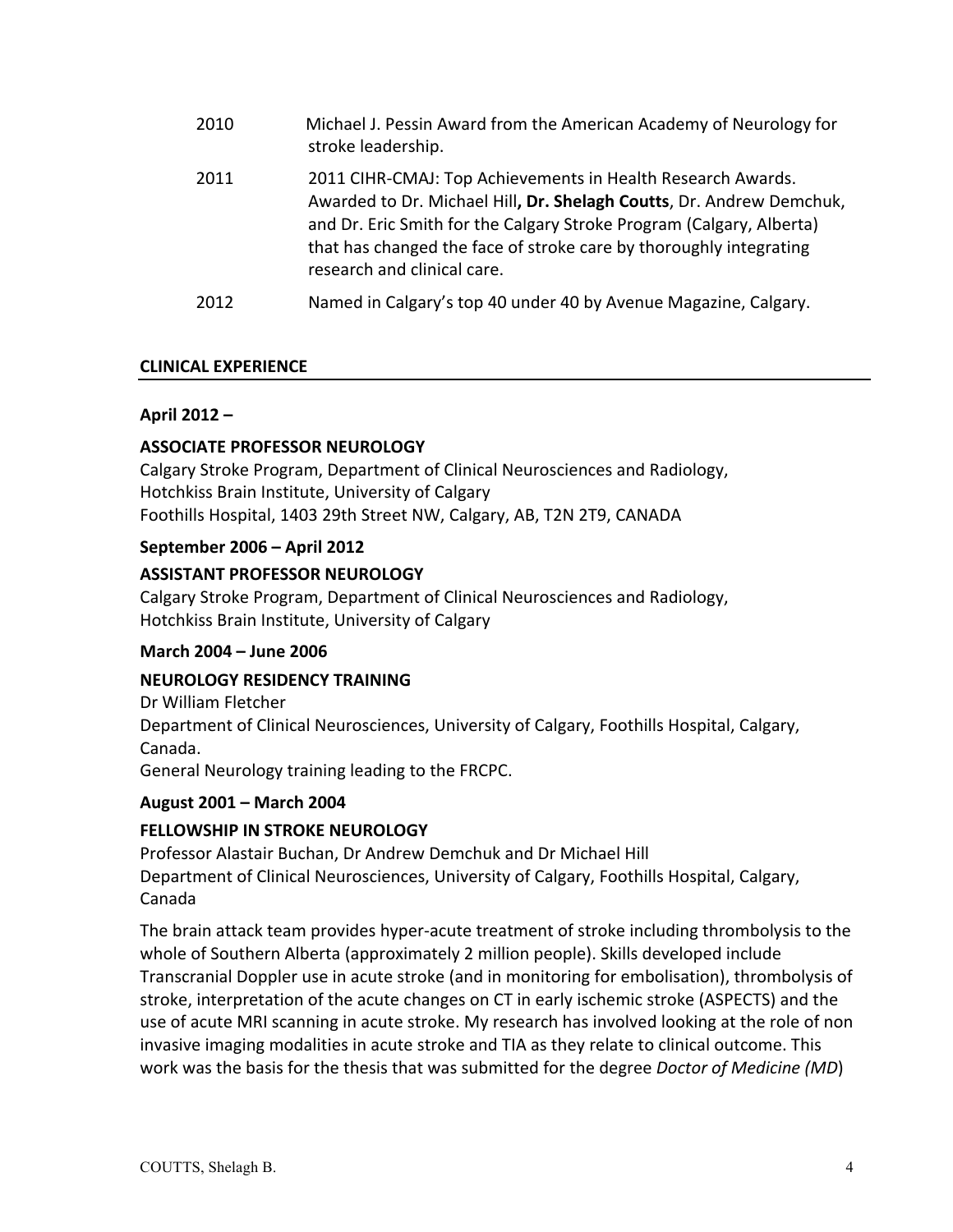to the University of Edinburgh, UK. This was a postgraduate research thesis which was entitled "Modern imaging: its role in prediction of outcome after stroke and TIA."

#### **SENIOR HOUSE OFFICER/ JUNIOR HOUSE OFFICER POSTS:**

#### August 1999 – July 2001 SHO Internal Medicine Rotation, Glasgow Royal Infirmary, UK.

This was a busy internal medical rotation with 2 years of medical receiving and acute medical specialities:

Rheumatology, Neurology, General Medicine and Diabetes, Respiratory Medicine and Cardiology. This led to the attainment of membership of the royal college of physicians (MRCP(UK)). 

February 1999-August 1999 SHO in Pathology, Department of Pathology, Glasgow Royal **Infirmary, UK.** 

August 1998-February 1999 SHO in Accident and Emergency, Glasgow Royal Infirmary, UK.

February 1998-August 1998 House Officer in Paediatric Surgery, Royal Hospital for Sick **Children, Edinburgh, UK.**

August 1997-February 1998 House Officer in Medicine, Respiratory Medicine Unit, The Royal **Infirmary of Edinburgh, Edinburgh, UK.** 

#### **RESEARCH EXPERIENCE**

- 2015 **TNK-tPA Evaluation for Minor stroke with Proven occlusion (TEMPO-2) study. Principal investigator: Shelagh Coutts**
- 2013 Reducing Stroke Burden with Hospital-Ready Biomarker Test for Rapid TIA **Triage: The SpecTRA Project. Co- project lead: Shelagh Coutts**

This is a large project funded by Genome Canada that the aim of identifying a blood test (protein) for the diagnosis of TIA and minor stroke. This project is run jointly between Calgary and Victoria.

#### 2012-2013 **International Cryptogenic Embolic Stroke (ICES) Working Group. Operations committee.**

Two international randomized controlled trials have come out of this work that resulted in Lancet Neurology opinion paper.

# 2012- **TNK-tPA Evaluation for Minor stroke with Proven occlusion (TEMPO-1) study.**

#### **Co-principal investigator: Dr Shelagh B. Coutts**

Phase II trial designed to evaluate the safety of using low dose TNK-tPA to treat minor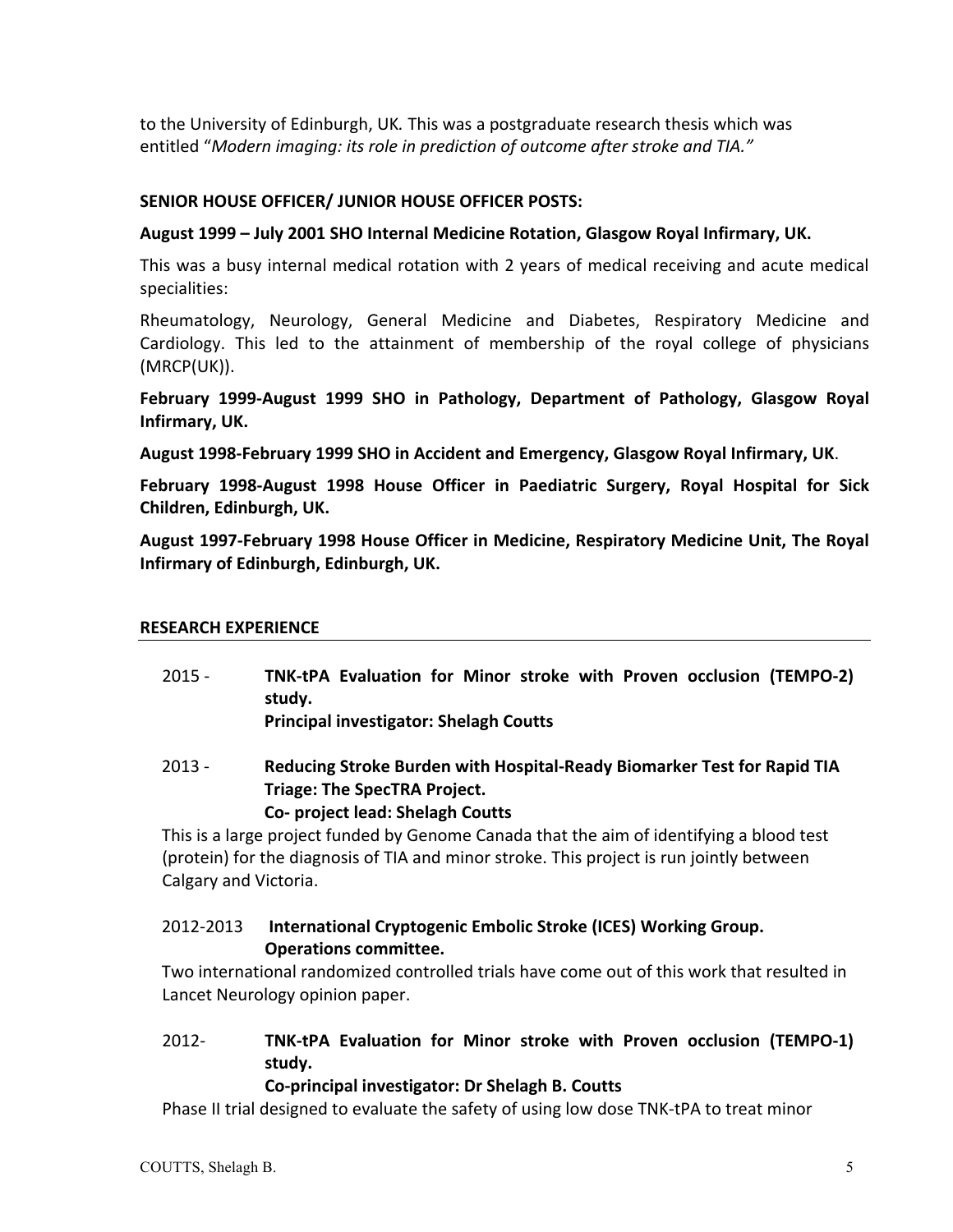ischemic stroke with proven arterial occlusion.

# 2010- **Diagnosis Of Uncertain-origin Benign Transient neurological symptoms. (DOUBT)**

Principal investigator: Dr Shelagh B. Coutts.

Multicentre prospective imaging studying the clinical features of non-motor and speech transient neurological events to MRI evidence of acute ischemia. The aim is to identify a high risk population clinically within this low risk group. This is funded by a 5 year CIHR grant.

#### 2009-2014  **Alberta Stroke Prevention in TIAs and mild strokes (ASPIRE).** Principal investigator: Dr Shelagh B. Coutts.

This is a prospective population based cohort study of TIA patients within the province of Alberta. We have implemented a new triage system to identify patients at high risk for a stroke. In this study we will prospectively assess recurrent stroke rates within this population to assess the success of our triage strategy.

# 2008- 2011 CT And MRI in the Triage of TIA and minor Cerebrovascular events to **identify High risk patients- CATCH.**

Principal investigator: Dr Shelagh B. Coutts.

This is a prospective cohort study of the use of CT/CTA to identify patients at high risk of recurrent events after TIA or minor stroke. It will also assess what additional benefit an MRI has over CT/CTA in predicting outcome in these patients. Patients will be enrolled if assessed and had a CT/CTA completed within 24 hours of symptom onset.

# 2001-2004 **Vascular Imaging of acute Stroke for Identifying predictors of clinical Outcome and recurrent ischemic events -VISION**

*Supervisors*: Dr Andrew Demchuk, Stroke Research Office, Department of Clinical Neurosciences, Foothills Hospital, Room 1162, 1403-29 St NW, Calgary, Alberta, CANADA

This was a prospective cohort study, which evaluated 350 stroke and TIA patients who presented within 12 hours of symptom onset. This study not only targets tPA eligible patients but also tPA ineligible patients -with mild or resolving deficits; delayed presentation to ER; and TIA patients. The study will compare imaging techniques alone or in combination to see which technique(s) best predicts patient outcome.

#### 1994 **Modulation of p53-Mediated Growth Arrest Versus Apoptosis** Supervisor: Dr. M.B. Kastan, Paediatric Oncology, Johns Hopkins Oncology Centre, Baltimore, USA. Sponsored by a bursary from the Pathological Society of GB and NI.

The presence of p53 can force a cell to follow one of 2 paths - apoptosis or growth arrest. The aim of this project was to investigate some of the factors controlling which path a cell can follow. To do this a cell line was cultivated which can be die by apoptosis in the absence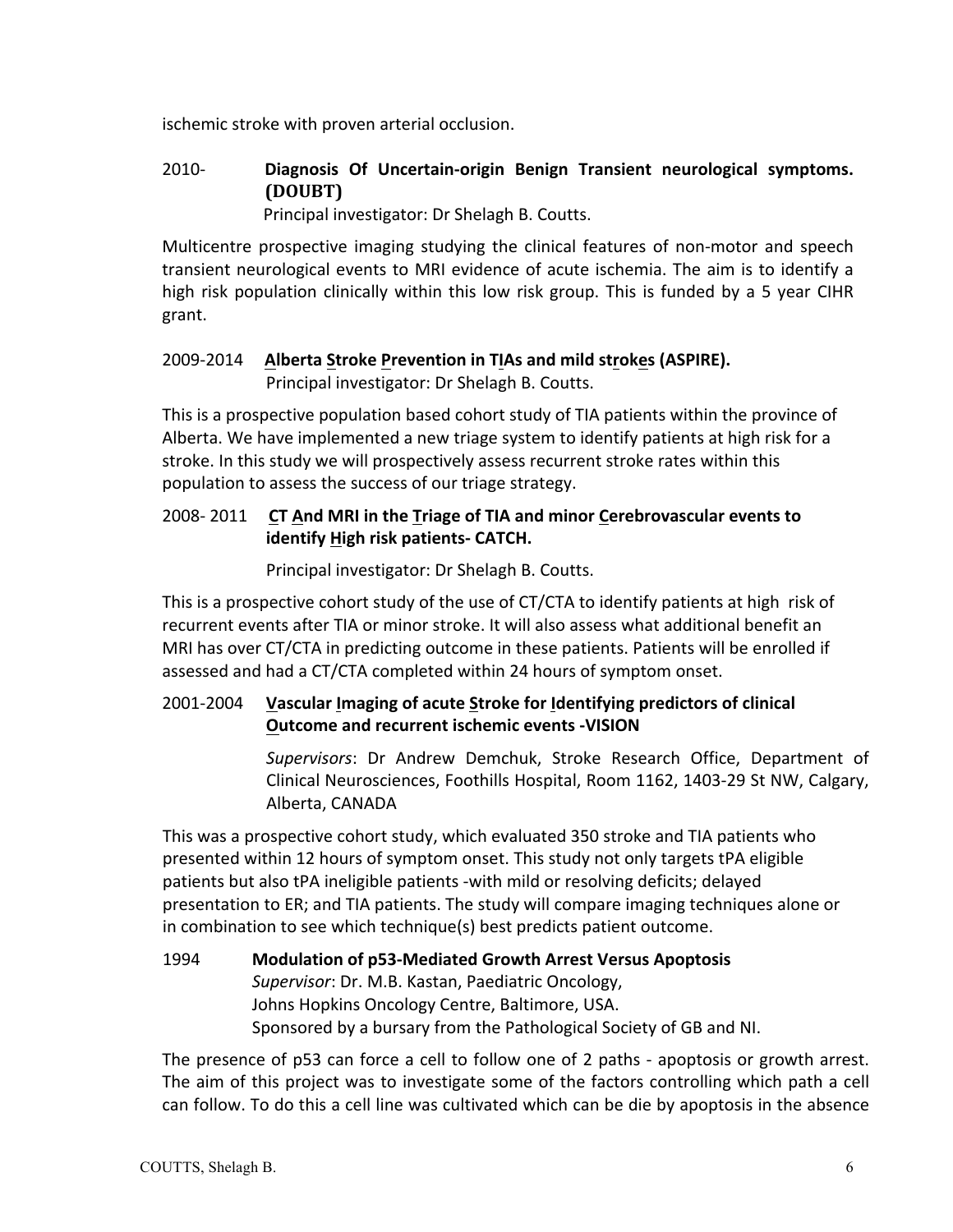of growth factor and will undergo cell cycle arrest in the presence of growth factor. Using techniques of Western Blotting, Northern Blotting and gene transfection techniques the factors controlling the "switch" within these cells were examined.

1993-1994 **p53, Cell Cycling and Apoptosis in Peripheral T Lymphocytes** *Supervisors*: Dr A.C. Clarke, Dr D.J.Harrison, Professor A. Wyllie University of Edinburgh, Honours B.Sc. project.

Lymphocytes from mice genetically manipulated to be deficient in the p53 gene (either heterozygote or homozygote) were examined *in vitro* and *in vivo* to monitor their response to various insults - radiation, CD4 ligation and growth factors. This research involved techniques of Southern Blotting, Cell Biology and computing skills using the HOME microscope (a microscope which is directly linked to a PC). The results showed that *in vivo* γirradiation of lymphocytes was  $p53$  dependent, CD4 ligation induced apoptosis was independent of  $p53$  and that the growth characteristics of lymphocytes are altered *in vitro* with the absence of a p53 gene.

#### **RESEARCH INTERESTS**

• To improve the outcome after TIA and minor stroke using a multifaceted approach including, better triage, clinical assessment, diagnostic tests, imaging and clinical trials.

#### **PUBLICATIONS**

#### **PEER REVIEWED MANUSCRIPTS**

**1.** Canman CE, Gilmer TM, **COUTTS SB**, Kastan MB (1995) Growth factor modulation of p53-mediated growth arrest versus apoptosis. Genes and Development 9: 600-611.

**2**. Malcomson RDG, Clarke AR, Peter A, **COUTTS SB,** Howie SEM, Harrison DJ (1997). Apoptosis induced by *γ*-irradiation, but not CD4 ligation, of peripheral T lymphocytes *in vivo* is p53-dependent. 

*Journal of Pathology* 181: 166-171

**3. COUTTS SB**, Simon JE, Tomanek A, Barber PA, Chan J, Hudon ME, Eliasziw M, Mitchell JR, Frayne RF, Buchan AM, Demchuk AM (2003). Reliability of assessing percentage of diffusion-perfusion mismatch. *Stroke 34:1681-1685.*

**4. COUTTS SB, Hill MD, Hu W, Sutherland GH for the Calgary Stroke Program (2003).** Hyperperfusion syndrome: Toward a more strict definition. *Neurosurgery 53:1053-1058.*

**5. COUTTS SB, Simon JE, Hudon M, Demchuk AM (2003)** What is causing crescendo TIA's? *Canadian Journal of Neurological Sciences;30:171-173.*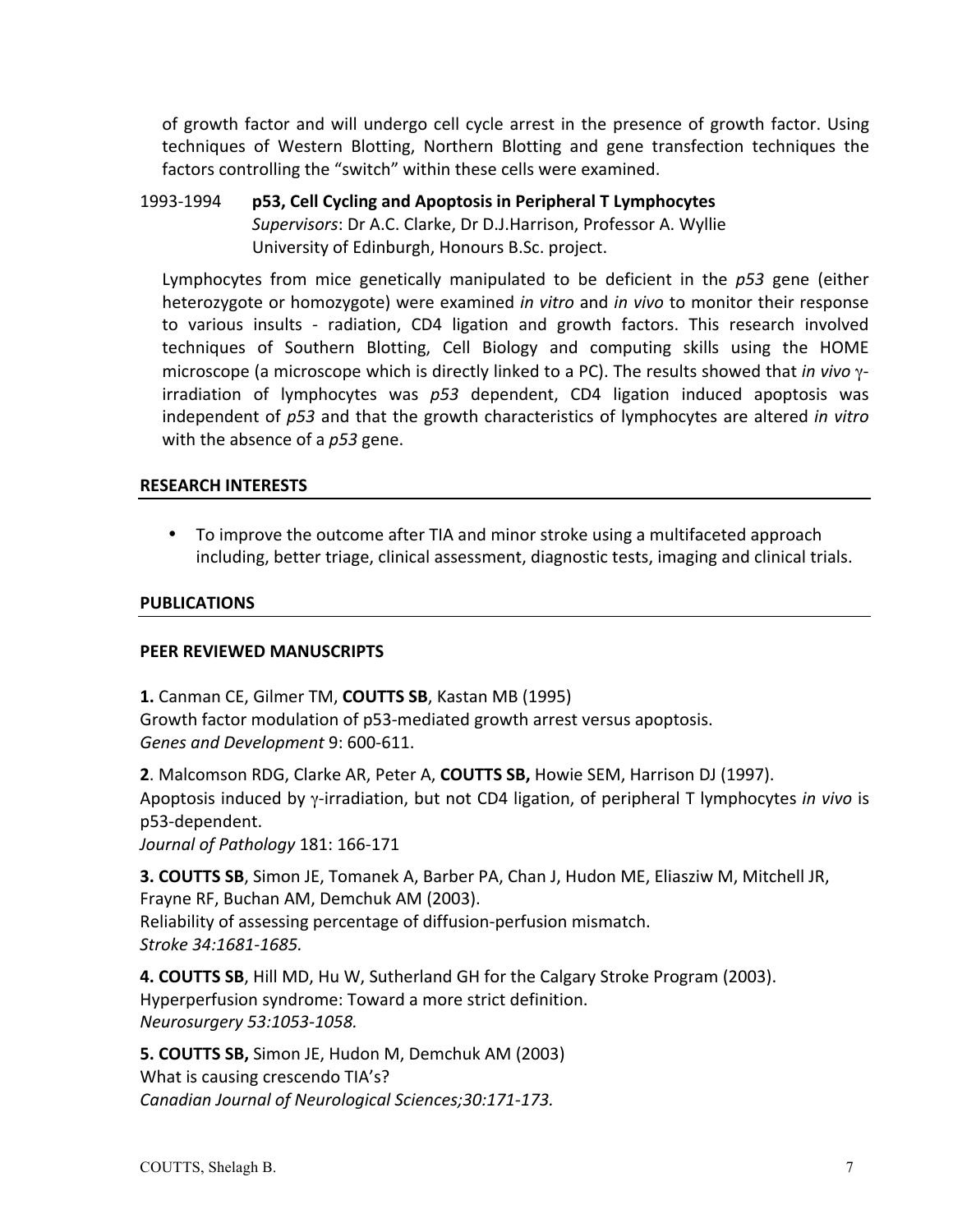**6. COUTTS SB, Hu W, Hill MD (2003).** Syncope and Cerebral Hypoperfusion. Neuroimage. *Neurology- 60: 2011.*

**7. COUTTS SB, Barber PA, Demchuk AM, Hill MD, Pexman JHW, Hudon ME, Buchan AM.** (2004) Mild neurological symptoms despite middle cerebral artery occlusion. *Stroke 35: 469-471.*

**8. COUTTS SB**, Demchuk AM, Barber PA, Hu WY, Simon JE, Buchan AM, Hill MD for the VISION study group (2004). Inter-observer variation of ASPECTS performed in real time. *Stroke* 35:e103.

**9. COUTTS SB,** Lev MH, Eliasziw M, Roccatagliata L, Hill MD, Schwamm LH, Pexman WJH, Koroshetz WJ, Hudon MH, Buchan AM, Gonzalez RG, Demchuk AM (2004). ASPECTS on CTA Source Images versus Unenhanced CT Scanning: Added Value in the Identification of Early Ischemic Changes and clinical outcome. *Stroke* 35: 2472-2476.

**10.** Bristow MS, Simon JE, Brown RA, Eliasziw M, Hill MD, **COUTTS SB**, Frayne R, Demchuk AM, Mitchell JR. (2005) Perfusion and Diffusion in Acute Ischemic Stroke: Human Gray and White Matter Have Different Thresholds for Infarction. *J Cereb Blood Flow Metab.* 25:1280-1287.

11. COUTTS SB, Simon JE, Sohn CH, Eliasziw M, Hill MD, Barber PA, Palumbo V, Kennedy J, Roy J, Gagnon A, Scott J, Buchan AM, Demchuk AM (2005). Triaging TIA and minor stroke patients using acute MRI. Ann Neurol. 57:848-854.

**12**. Kent DM, Hill, MD, Ruthazer R, **COUTTS SB**, Demchuk AM, Dzialowski I, Wunderlich O, von Kummer R.(2005) "Clinical-CT mismatch" and the response to systemic thrombolytic therapy in acute ischemic stroke. Stroke 36:1695-1699.

**13. COUTTS SB, Hill MD, Simon JE, Sohn CH, Scott JN, Demchuk AM.(2005) Silent Ischemia in** Minor Stroke and TIA patients identified on MR imaging. *Neurology* 65: 513-517.

14. Krol AL, COUTTS SB, Simon JE, Hill MD, Sohn CH, Demchuk AM. (2005) A Perfusion MRI Abnormalities in Speech or Motor Transient Ischemic Attack Patients. Stroke.;36:2487-2489.

**15**. Tomanek AI, **COUTTS SB**, Hill MD, Hudon ME, Morrish W, Sevick R, Simon JE, Frayne R, Buchan AM, Demchuk AM. (2006) Accuracy and Reliability of MR Angiography Compared to Conventional Selective Angiography in Acute Stroke Patients. Can J Neurol Sci; 33: 58-62.

**16.** Boulanger JM, **COUTTS SB**, Eliasziw M, Gagnon AJ, Simon JE, Subramaniam S, Sohn CH, Scott J, Demchuk AM, For the VISION Study Group. (2006) Cerebral microbleeds predict new fatal and non fatal disabling stroke in patients with ischemic stroke or transient ischemic attack. *Stroke*; 37: 911-914.

17. Dzialowski I, Hill MD, COUTTS SB, Demchuk AM, Kent DM, Wunderlich O, Von Kummer R. (2006). Extent of Ischemic Edema on CT before Thrombolysis: Prognostic Value of the Alberta Stroke Program Early CT Score in ECASS II. Stroke; 37: 973-978.

**18.** Murphy BD, Fox AJ, Lee D, Sahlas D, Black S, Hogan M, **COUTTS SB,** Demchuk AM, Goyal M, Symons S, Gulka I, Beletsky V, Pelz D, Lee TY. (2006) Identification of penumbra and infarct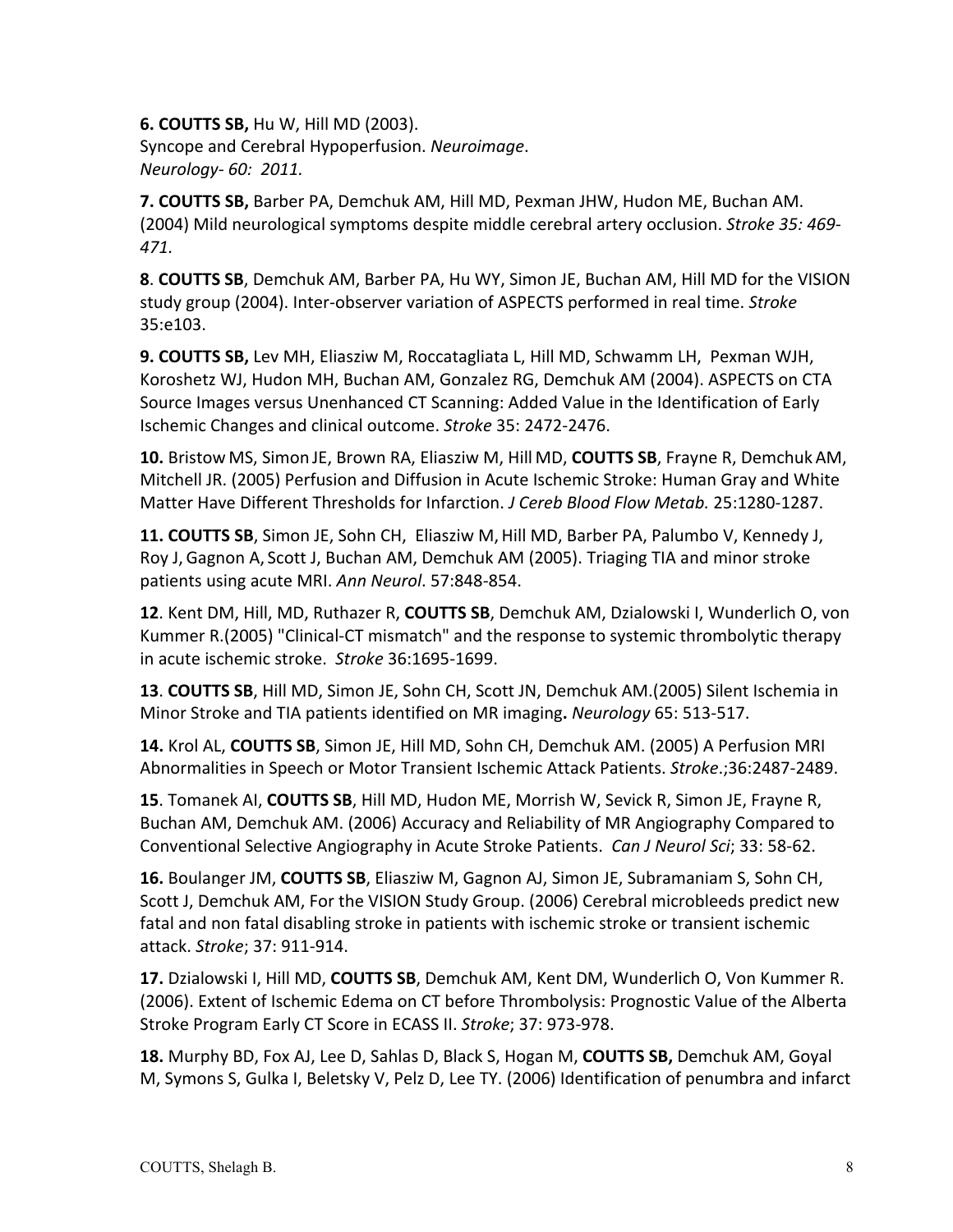in acute ischemic stroke using CT Perfusion derived blood flow and blood volume measurements (*Stroke*; 37:1771-1777).

**19.** Sample size estimates for phase II MR imaging studies in acute ischaemic stroke: infarct expansion. (2006). MR STROKE GROUP. *Stroke;* 37:2521- 2525.

**20.** Sylaja PN, COUTTS SB, Subramaniam S, Hill MD, Eliasziw M, Demchuk AM for the VISION Study Group. (2007) Acute ischemic lesions of varying ages predict risk of ischemic events in stroke / TIA patients. Neurology ;68:415-419.

**21**. Redgrave JNE, COUTTS SB, Schulz U, Briley D, Rothwell PM. (2007) Systematic review of associations between the presence of acute ischaemic lesions on diffusion-weighted imaging and clinical predictors of early stroke risk after TIA. Stroke ;38(5):1482-1488.

**22.** Boulanger JM, **COUTTS SB**, Eliasziw M, Subramaniam S, Scott JN, Demchuk AM (2007). Diffusion-Weighted Imaging-Negative Patients With Transient Ischemic Attack Are at Risk of Recurrent Transient Events. *Stroke*;38:2367-2369.

**23.** Krol AL, Dzialowski I, Roy J, Puetz V, Subramaniam S, **COUTTS SB**, Demchuk AM. (2007) Incidence of Radiocontrast Nephropathy in Patients Undergoing Acute Stroke Computed Tomography Angiography. Stroke;38:2364-2366.

**24.** Muir KW, Baird-Gunning J, Walker L, Baird T, McCormick M, COUTTS SB. (2007). Can the Ischemic Penumbra Be Identified on Noncontrast CT of Acute Stroke? *Stroke*;38:2485-2490.

**25**. Toth C, Martin L, Morrish W, **COUTTS SB**, Parney I. Dramatic MRI Improvement with Refractory Neurosarcoidosis Treated with Infliximab (2007).Acta Neurol Scand. 2007;116:259-262.

**26. COUTTS SB**, Eliasziw M, Hill MD, Scott JN, Subramaniam S, Buchan, AM, Demchuk AM for the VISION study group (2008). An Improved Scoring System for Identifying Patients at High Early Risk of Stroke and Functional Impairment After an Acute Transient Ischemic Attack or Minor Stroke. International Journal of Stroke; 3: 3-10.

**27.** Murphy BD, Fox AJ, Lee D, Sahlas D, Black S, Hogan M, **COUTTS SB,** Demchuk AM, Goyal M, Symons S, Gulka I, Beletsky V, Pelz D, Lee TY (2008). White Matter Thresholds for Ischemic Penumbra and Infarct Core in Patients with Acute Stroke: CT Perfusion Study.: A CT Perfusion study. *Radiology*; 247:818-825.

**28.** Sylaja PN, COUTTS SB, Krol A, Hill MD, Demchuk AM for the VISION Study Group (2008). When to expect negative diffusion-weighted images in stroke and transient ischemic attack. *Stroke;* 39:1898-1900.

**29.** Rosenthal ES, Schwamm LH, Roccatagliata L, COUTTS SB, Demchuk AM, Schaefer PW, Gonzalez RG, Hill MD, Halpern EF, Lev MH (2008). Role of Recanalization in Acute Stroke Outcome: Rationale for a CT Angiogram-Based "Benefit of Recanalization" Model. AJNR. Am J Neuroradiol ;29:1471-1475.

**30**. Puetz V, Sylaja PN, COUTTS SB, Hill MD, Dzialowski I, Mueller P, Becker U, Urban G, O'Reilly C, Barber PA, Sharma P, Goyal M, Gahn G, von Kummer R, Demchuk AM (2008).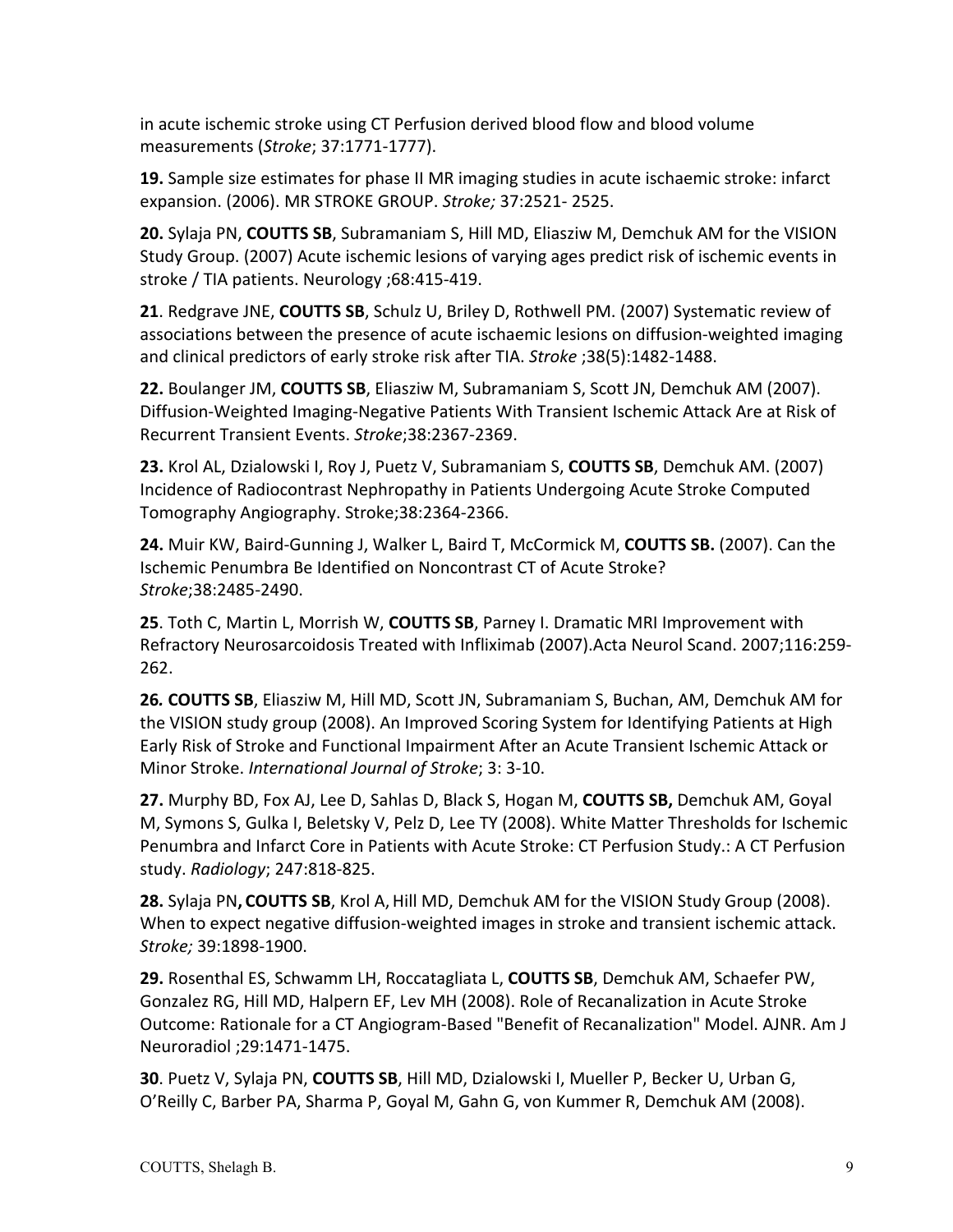Extent of hypoattenuation on CT angiography source images predicts functional outcome in patients with basilar artery occlusion. Stroke;39:2485-2490.

**31. COUTTS SB, Hill MD, Herrera C, Choi YB, Koisor J, Subramaniam S, Demchuk AM for the** VISION Study group (2008). Recurrent events in TIA and minor stroke: What events are happening and to which patients? Stroke. 39:2461-2466.

**32.** Bristow MS, Poulin BW, Simon JE, Hill MD, Kosior JC, COUTTS SB, Frayne R, Mitchel JR, Demchuk AM (2008). Modeling Infarct Growth in Acute Ischemic Stroke with MR Imaging. J Magn Reson Imaging. 28:837-846.

**33.** Puetz V, Dzialoski I, Hill MD, Subramanium S, Sylaja PN, Krol A, Hudon M, , Hu WY, **COUTTS SB,** Barber PA, Watson T, Roy J, Demchuk AM for the Calgary CTA study group (2008). Intracranial thrombus extent predicts the clinical outcome, final infarct size and hemorrhagic transformation in ischemic stroke: the clot burden score. International Journal of Stroke. 3:230-236.

**34.** Puetz V, Dzialoski I, Subramanium S, COUTTS SB, Krol A, O'Reilly C, Goyal M, Demchuk AM for the Calgary CTA study group (2009). Frequency and clinical course of stroke patients with intracranial nonocclusive thrombus on CT angiography. Stroke. 40:193-199.

**35.** Zhu H, Newcommon NN, Cooper ME, Green TL, Seal B, Klein G, Weir NU, COUTTS SB, Watson T, Barber PA, Demchuk AM, Hill MD, for the Calgary Stroke Program (2009). Impact of a Stroke Unit on Length of Hospital Stay. Stroke. 40:18-23.

**36.** Poppe AY, **COUTTS SB**, Kosior JC, Hill MD, O'Reilly CM, Demchuk AM. For the VISION 1 and 2 Study Groups (2009). Normal magnetic resonance perfusion-weighted imaging in lacunar infarcts predicts a low risk of early deterioration. Cerebrovasc Dis. 19;28:151-156.

**37.** Steffenhagen N, Hill MD, Poppe AY, Buchan AM, **COUTTS SB.** (2009) Should you thrombolyse all stroke patients with baseline NIHSS score <=5? Cerebrovasc Dis. 28:201-202.

**38. COUTTS SB** and Goyal M (2009). When recanalisation does not improve clinical outcomes. Stroke. 40:2661. Editorial.

**39.** Saposnik G, Kapral MK, Demchuk A, **COUTTS S**, Hill MD, for the Investigators of the Registry of the Canadian Stroke Network (RCSN); Stroke Outcome Research Canada (SORCan) Working Group (2009). Do All Age Groups Benefit From Organized Stroke Care? Stroke. 40:3321-3327.

**40.** Puetz V, Sylaja PN, Hill MD, COUTTS SB, Dzialowski I, Becker U, von Kummer R, Demchuk AM (2009). CT Angiography source images predict final infarct extension in patients with basilar artery occlusion. AJNR. 30:1877-1883.

**41. COUTTS SB,** O'Reilly C, Hill MD, Steffenhagen N, Poppe AY, Boyko MJ, Puetz V, Demchuk AM for the Calgary CTA study group (2009). CT and CT Angiography Findings Predict Functional Impairment in Patients with Minor Stroke and TIA. International Journal of Stroke. 4:448-453.

**42.** Simon J, LeBrie M, COUTTS SB (2009). Stroke care – more than just saving brain. Canadian Journal Neurological Sciences. 36:671-672. Editorial.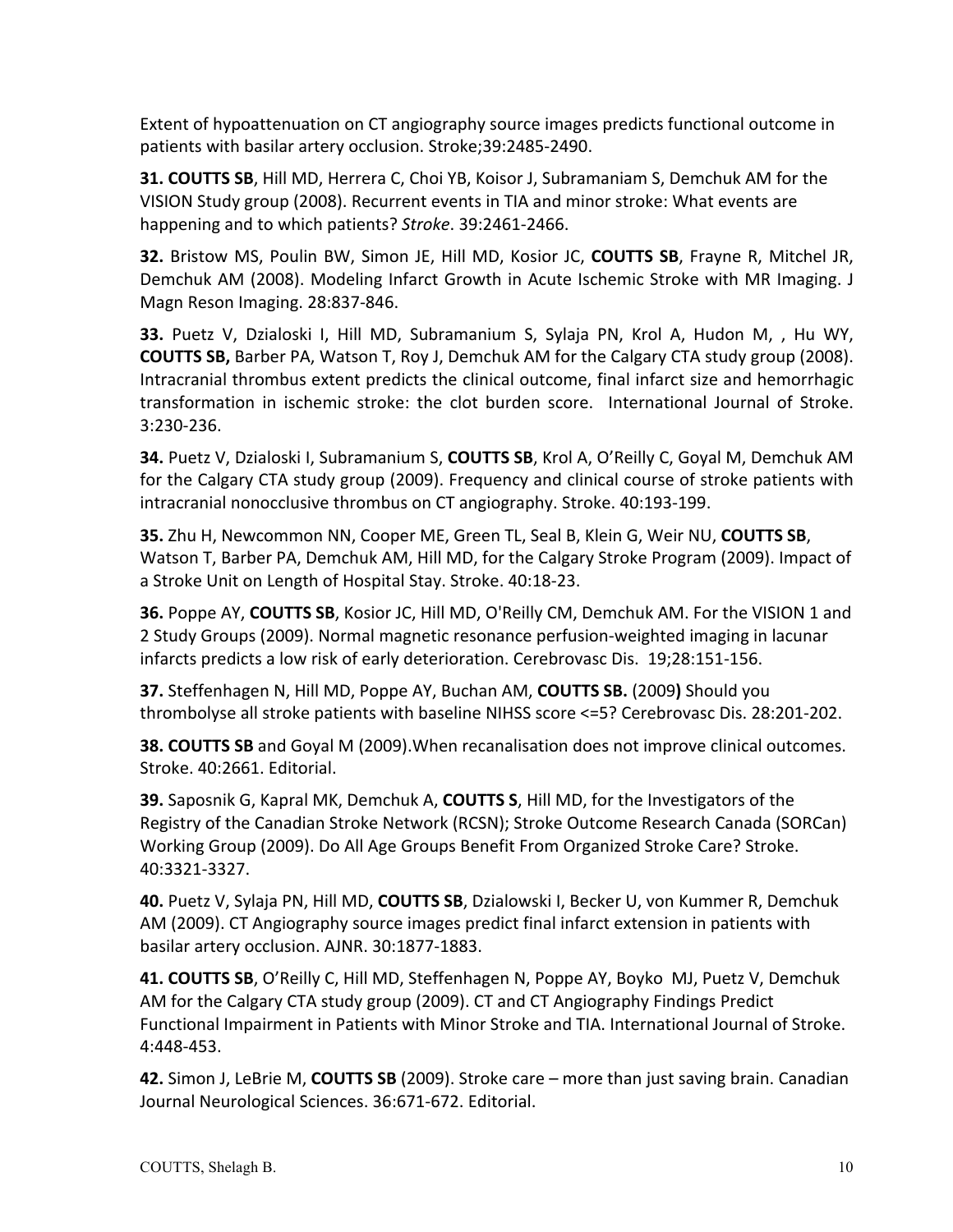**43.** Choi Y, Saqqur M, Asil T, Jin A, Stewart E, Stephenson C, Ibrahim M, Roy J, Boulanger JM, **COUTTS S, Khan F, Demchuk AM (2010).** A Combined Power M-mode and Single Gate Transcranial Doppler Ultrasound Microemboli Signal Criteria for Improving Emboli Detection and Reliability. J Neuroimaging 20:359-367.

**44.** Steffenhagen N, Campos CR, Poppe AY, Khan F, Kosior J, Demchuk AM, Hill MD, COUTTS SB (2010). Reliability of Measuring Lesion Volumes in TIA and Minor Stroke Patients. Stroke. Stroke. 41:814-816. 

**45.** DeVetten G, COUTTS SB, Hill MD, Goyal M, Eesa M, O'Brien B, Demchuk AM, Kirton A for the MONITOR and VISION study groups (2010). Acute corticospinal tract Wallerian degeneration is associated with stroke outcome. Stroke. 41:751-756.

**46.** Choi Y, Sagqur M, Stewart E, Stephenson C, Roy J, Boulanger JM, **COUTTS S**, Demchuk AM (2010). Relative Energy Index of Microembolic Signal Can Predict Malignant Microemboli. Stroke. 41:700-706. 

47. Puetz V, Dzialowski I, Hill MD, Steffenhagen N, COUTTS SB, O'Reilly C, Demchuk AM for the Calgary CTA Study group (2010). Malignant Profile detected by CT angiographic information predicts poor prognosis despite thrombolysis within 3 hours from symptom onset. Cerebrovascular diseases. 29:584-591.

**48.** Giles MF, Albers GW, Amarenco P, Arsava EM, Asimos AW, Ay H, Calvet D, COUTTS S, Cucchiara BL, Demchuk AM, Johnston SC, Kelly PJ, Kim AS, Labreuche J, Lavallee PC, Mas J-L, Merwick A, Purroy F, Rosamond WD, Sciolla R, Rothwell PM (2010). Addition of brain infarction to the ABCD<sup>2</sup> score (ABCD<sup>2</sup>I): a collaborative analysis of unpublished data on 4574 patients. Stroke.41:1907-1913.

**49.** Merwick A, Albers GW, Amarenco P, Arsava EM, Ay H, Calvet D, COUTTS SB, Cucchiara BL, Demchuk AM, Furie KL, Giles M, Labreuche J, Lavallee P, Mas JL, Olivot JM, Purroy F, Rothwell PM, Saver JL, Sheehan OC, Stack JP, Walsh C, Kelly PJ (2010). Addition of brain and carotid imaging to the ABCD<sup>2</sup> score to identify patients at high early risk of stroke after transient ischaemic attack: a multicentre observational study. Lancet Neurology. 9:1060-1069.

**50.** Chan W, COUTTS SB, Hanly P. Sleep Apnea in Patients with Transient Ischemic Attack and Minor Stroke- Opportunity for Risk Reduction of Recurrent Stroke? (2010). Stroke. 41:2973-2975. 

**51. COUTTS SB**, Matysiak-Scholze U, Kohlhase J, Innes AM (2011). Intracerebral Hemorrhage in a young man. CMAJ. ;183:E61-64.

**52. COUTTS SB,** Sylaja PN, Choi YB, Alkhathami A, SivaKumar S, Jeerakathill T, Sarna PS, Hill MD for the Calgary Stroke program (2011). The ASPIRE approach for TIA risk stratification. Can J Neurol Sci. 38:78-81.

**53.** Goyal M, Menon BK, COUTTS SB, Hill MD, Demchuk AM, for the Penumbra Pivotal Stroke Trial Investigators (2011). Effect of baseline CT scan appearance and time to recanalization on clinical outcomes in endovascular thrombectomy of acute ischemic strokes. Stroke. 42:93-97.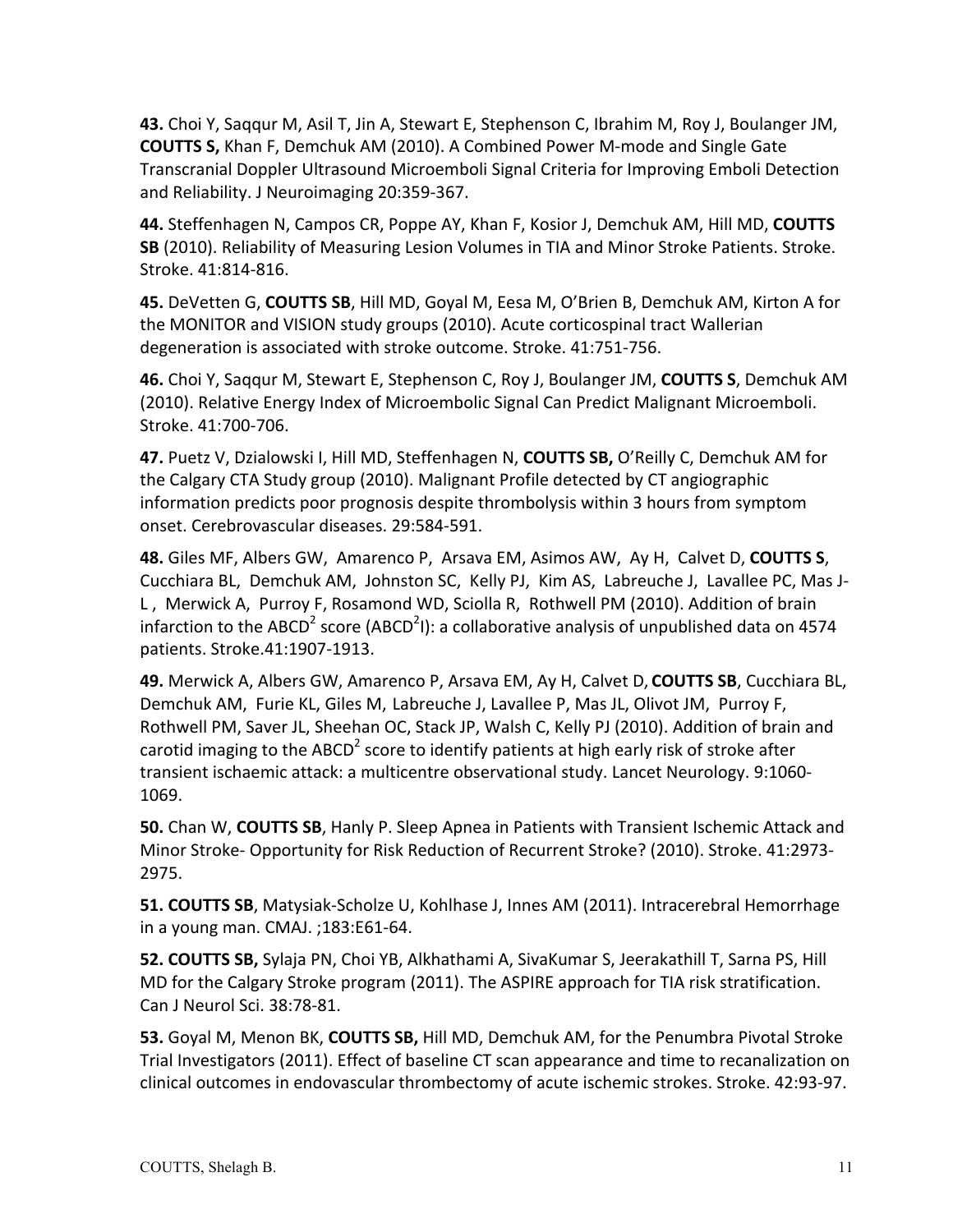**54. COUTTS SB, Hill MD, Eliasziw M, Demchuk AM for the VISION study group. Final 2 year** results of the Vascular Imaging of acute Stroke for Identifying predictors of clinical Outcome and recurrent ischemic eveNts (VISION) study (2011). BMC Cardiovascular diseases. Apr 23;11(1):18. 

**55.**Bhatia R, Bal SS, Shobha N, Menon BK, Tymchuk S, Puetz V, Dzialowski I, Coutts SB, Goyal M, Barber PA, Watson T, Smith EE, Demchuk AM; for the Calgary CTA Group. CT Angiographic Source Images Predict Outcome and Final Infarct Volume Better Than Noncontrast CT in Proximal Vascular Occlusions. Stroke. 2011;42:1575-1580.

**56.** Giles MF, Albers GW, Amarenco P, Arsava EM, Asimos AW, Ay H, Calvet D, COUTTS SB, Cucchiara BL, Demchuk AM, Johnston SC, Kelly PJ, Kim AS, Labreuche J, Lavallee PC, Mas JL, Merwick A, Purroy, F, Rosamond WD, Sciolla R, Rothwell PM. Early risk of stroke and performance of the ABCD2 score in "tissue-defined" versus "time-defined" TIA: an international multi-centre collaborative study (2011). Neurology. 2011;77(13):1222-1228.

**57.** Hill MD, **COUTTS SB.** Preventing stroke after transient ischemic attack. (2011). CMAJ:183(10):1127-8. Editorial.

**58.** Hinnell C, Nadeau J, Lam, V, Hill MD, COUTTS SB. Sex Differences in Cerebral Venous Sinus Thrombosis: A 10-Year Experience (2012). Can J Neurol Sci. 39:74-77.

**59.** Moreau F, Jeerakathil TJ, COUTTS SB for the ASPIRE investigators. Patients Referred for TIA May Still Have Persisting Neurological Deficits (2012) Can J Neurol Sci. 39:170-173.

**60. COUTTS SB,** Modi J, Patel SK, Demchuk AM, Goyal M, Hill MD, for the CATCH study group. Early CT/CTA predicts recurrent events in minor stroke/TIA patients: Main results of the CT And MRI in the Triage of TIA and minor Cerebrovascular events to identify High risk patients (CATCH) study. (2012) Stroke ;43(4):1013-7. Epub 2012 Feb 2.

**61.** Dowlatshahi D, Butcher KS, Asdaghi N, Nahirniak S, Bernbaum M, Giulivi A, Wasserman J, Poon M, **COUTTS SB**, on behalf of the CanPro Investigators. Poor prognosis in warfarinassociated intracranial hemorrhage despite prothrombin complex concentrate therapy: the CanPro registry. Stroke. 2012;43:1812-1817.

**62.** Moreau F, Patel S, Lauzon ML, McCreary CR, Goyal M, Frayne R, Demchuk AM, COUTTS **SB**, Smith ES. Cavitation following acute symptomatic stroke depends on time, location and MRI sequence. Stroke. 2012;43:1837-1842.

**63.** Jeerakathil T, Shuaib A, Majumdar SR, Demchuk, AM, Butcher KS, Watson T, Dean N, Gordon D, Edmond C, **COUTTS, SB** (2012). The Alberta Stroke Prevention in TIAs and mild strokes (ASPIRE) Intervention: Rationale and Design for Evaluating the Implementation of a Province-wide TIA Triaging System. International Journal of Stroke. Int J Stroke. 2012 Oct 23 epub.

**64.** Bhatia, R, Shobha N, Menon BK, Bal SP, Kochar P, Palumbo V, Wong JH, Morrish WF, Hudon ME, Hu W, COUTTS SB, Barber PA, Watson T, Goyal M, Demchuk AM Hill MD. Combined Full Dose IV and Endovascular Thrombolysis in Acute Ischemic Stroke. International Journal of Stroke. Int J Stroke. 2012 Sep 27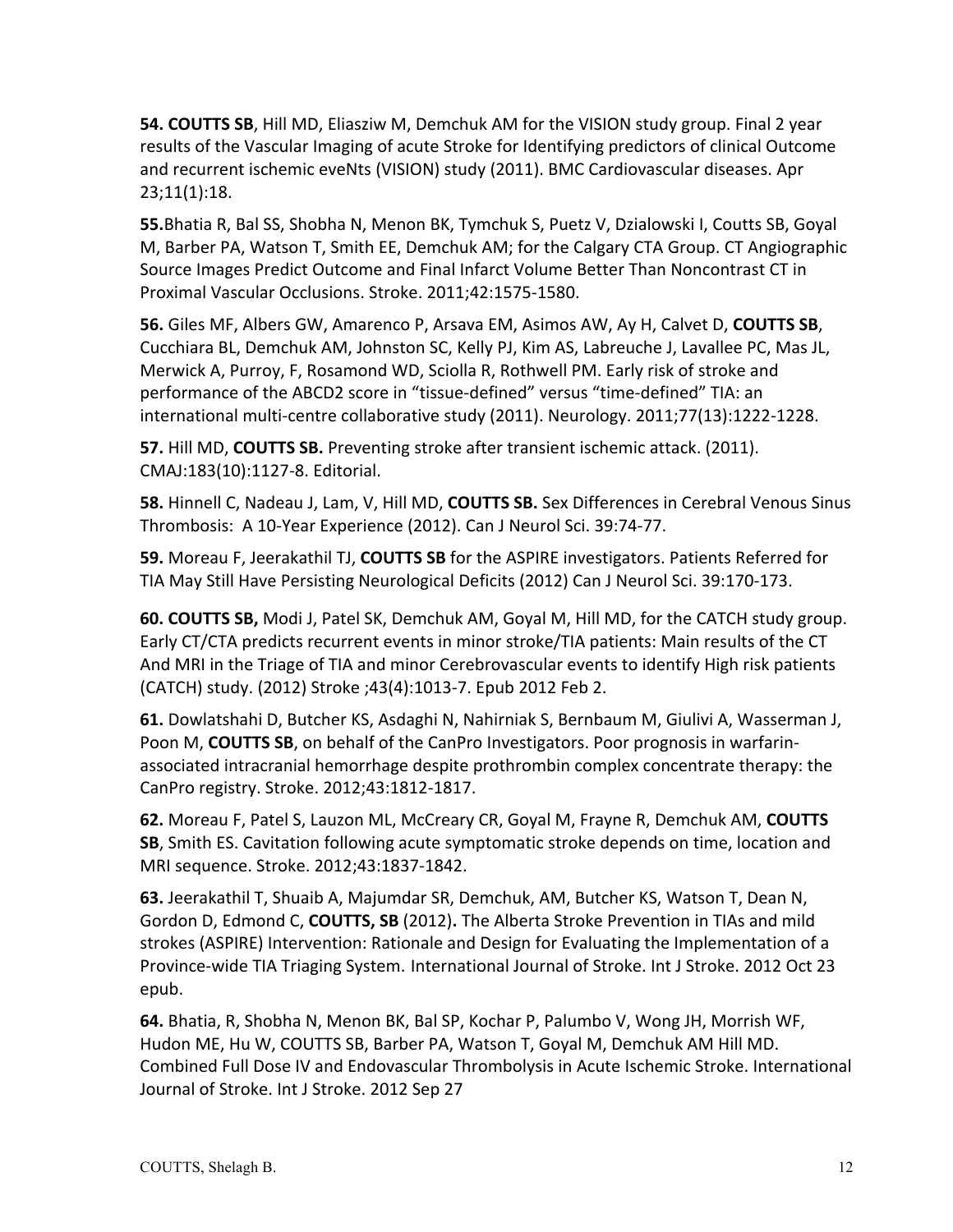**65. COUTTS SB,** Modi J, Patel SK, Demchuk AM, Goyal M, Hill MD, for the CATCH study group. What causes disability after TIA and minor stroke? Results from the CATCH study. Stroke. 2012;43:3018-3022.

**66.** Bal S, Patel SK, Almekhlafi M, Modi J, Demchuk AM, **COUTTS SB** (2012). High rate of MRI stroke recurrence in cryptogenic TIA and Minor stroke patients. Stroke. 2012;43:3387-3388.

67. Moreau F, Modi J, Almekhlafi M, Bal S, Hill MD, COUTTS SB. Early MRI in TIA and minor stroke: do it or lose it. Stroke 2013;44:671-674.

**68**. Butcher KS, Hill MD, Jeerakathil T, COUTTS SB, Dowlatshahi D, Asdaghi N, Sharma M, Emery D, Shuaib A, Demchuk AM. The Intracerebral Hemorrhage Acutely Decreasing Arterial Pressure Trial (ICH ADAPT): Final Results. Stroke 2013;44:620-626.

**69.** Gould G, McCourt R, Asdaghi N, Dowlatshahi D, Jeerakathil T, Hill MD, **COUTTS SB**, Demchuk AM, Shuaib A, Emery D, Butcher K, on behalf of the ICH ADAPT investigators. Autoregulation of Cerebral Blood Flow is Preserved in Primary Intracerebral Hemorrhage. Stroke. Stroke. 2013 Jun;44:1726-1728.

**70. COUTTS SB** and Cucchiara B. Stroke risk after TIA: DWI is only part of the answer. Neurology. 2013 ;80:1914-1915.

**71.** Scalzo F, Alger JR, Hu X, Saver JL, Dani KA, Muir KW, Demchuk AM, COUTTS SB, Luby M, Warach S Liebeskind DS on behalf of the STIR and VISTA Imaging Investigators. Multi-center prediction of hemorrhagic transformation in acute ischemic stroke using permeability imaging features. Magn Reson Imaging. 2013;31:961-969.

**72.** Menon BK, Smith EE, COUTTS SB, Welsh DG, Faber JE, Goyal M, Hill MD, Demchuk AM, Damani Z, Cho KH, Chang H, Hong J, Sohn S. Leptomeningeal collaterals are associated with modifiable metabolic risk factors. Ann Neurol. 2013 Mar 28.

**73.** Horton M, Modi J, Patel SK, Demchuk AM, Goyal M, Hill MD, **COUTTS SB**. Refinement of imaging predictors of symptom progression and recurrent Stroke following Transient Ischemic Attack and Minor Stroke (2013). PLoS ONE 8(6): e65752.

**74.** Asdaghi N, Hill MD, Coulter JI, Modi J, Qazi A, Goyal M, Butcher KS, Demchuk AM, COUTTS **SB**. Perfusion imaging predicts Outcome in TIA and minor stroke. A Prospective Derivation-Validation Study. Stroke. 2013;44:2486-2492.

**75.** Merwick A, Albers GW, Arsava EM, Ay H, Calvet D, COUTTS SB, Cucchiara BL, Demchuk AM, Giles MF, Mas JL, Olivot JM, Purroy F, Rothwell PM, Saver JL, Sharma VK, Tsivgoulis G, Walsh C, Kelly PJ. Association of statin use with reduced stroke risk after transient ischaemic attack with carotid stenosis. Stroke. 2013 Oct;44:2814-2820.

**76**. Dowlatshahi D, Wasserman JK, Butcher K, Bernbaum M, Cwinn, Giulivi A, Poon MC, Tomchishen-Pope, Sharma M, COUTTS SB. Stroke pre-notification is associated with shorter treatment times for warfarin-associated intracerebral hemorrhage. Cerebrovascular Diseases 2013;36(5-6):383-387. 

**77.** Kate M; Hansen MB, Mouridsen K; Østergaard L, Choi V, Gould BE, McCourt R, Hill MD, Demchuk A, COUTTS SB, Dowlatshahi D, Emery D, Buck B, Butcher K. Blood pressure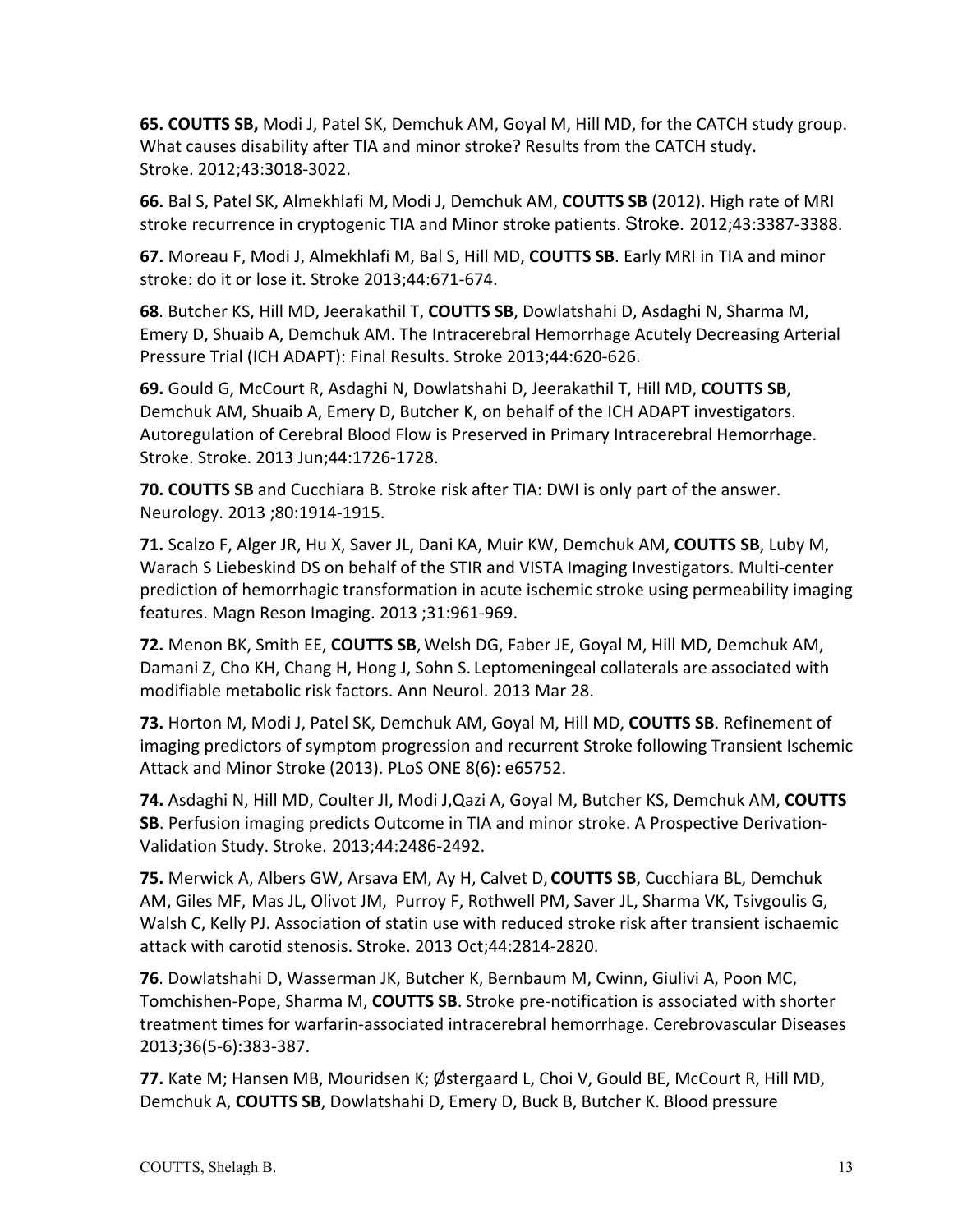reduction does not result in perihematoma misery perfusion: A CT perfusion study. J Cereb Blood Flow Metab. 2014 ;34:81-86.

**78.** Asdaghi N, Campbell B, Coulter JI, Stewart TS, Qazi A, Goyal M, Butcher KS, COUTTS SB. DWI Reversal is associated with Small Infarct Volume in Patients with TIA and Minor Stroke. AJNR Am J Neuroradiol 2014 ;35:660-666.

**79**. Moreau F, Asdaghi N, Modi J, Goyal M, COUTTS SB. MRI vs CT in TIA and minor stroke: when is a scan really negative? Cerebrovascular Diseases Extra. 2013; 3:130-136

**80.** Camden MC, Demchuk AM, Poppe AY, Shobha N, Barber PA, Hill MD, COUTTS SB. The importance of the clinical history of the stroke event in evaluating TIA and minor stroke: the Historical Stroke Severity Score (HSSS). CJNS 2014;41:19-23.

**81.** McCourt R, Gould B, Gioia L, Kate M, **COUTTS SB**, Dowlatshahi D, Asdaghi N, Jeerakathil T, Hill MD, Demchuk AM, Buck B, Emery D, and Butcher K. Cerebral Perfusion and Blood Pressure Do Not Affect Perihematoma Edema Growth in Acute Intracerebral Hemorrhage. Stroke 2014; 45: 1292-1298.

82. Hart RG, Diener HC, COUTTS SB, Easton JD, Granger CB, O'Donnell MJ, Sacco RL, Connolly SJ. Embolic strokes of undetermined source: The case for a new clinical construct. Lancet Neurology 2014;13:429-438.

**83.** Dasgupta K, Quinn RR, Zarnke KB, Rabi DM, Ravani P, Daskalopoulou SS, Rabkin SW, Trudeau L, Feldman RD, Cloutier L, Prebtani A, Herman RJ, Bacon SL, Gilbert RE, Ruzicka M, McKay DW, Campbell TS, Grover S, Honos G, Schiffrin EL, Bolli P, Wilson TW, Lindsay P, Hill MD, COUTTS SB, Gubitz G, Gelfer M, Vallée M, Prasad GV, Lebel M, McLean D, Arnold JM, Moe GW, Howlett JG, Boulanger JM, Larochelle P, Leiter LA, Jones C, Ogilvie RI, Woo V, Kaczorowski J, Burns KD, Petrella RJ, Hiremath S, Milot A, Stone JA, Drouin D, Lavoie KL, Lamarre-Cliche M, Tremblay G, Hamet P, Fodor G, Carruthers SG, Pylypchuk GB, Burgess E, Lewanczuk R, Dresser GK, Penner SB, Hegele RA, McFarlane PA, Khara M, Pipe A, Oh P, Selby P, Sharma M, Reid DJ, Tobe SW, Padwal RS, Poirier L, Canadian Hypertension Education Program. The 2014 Canadian Hypertension Education Program Recommendations for Blood Pressure Measurement, Diagnosis, Assessment of Risk, Prevention, and Treatment of Hypertension. Can J Cardiol. 2014;30:485-501.

**84.** Gladstone DJ, Spring M, Dorian P, Panzov V, Thorpe KE, Hall J, Vaid H, O'Donnell M, Laupacis A, Côté R, Sharma M, Blakely JA, Shuaib A, Hachinski V, COUTTS SB, Sahlas DJ, Teal P, Yip S, Spence JD, Buck B, Verreault S, Casaubon LK, Penn A, Selchen D, Jin A, Howse D, Mehdiratta M, Boyle K, Aviv R, Kapral MK, Mamdani M; for the 30-Day Cardiac Event Monitor Belt for Recording Atrial Fibrillation After a Cerebral Ischemic Event (EMBRACE) Investigators and Coordinators. Atrial Fibrillation Detection in Patients with Cryptogenic Stroke: the EMBRACE Randomized Trial. N Engl J Med 2014;370:2467-2477.

85. Menon BK, Coulter JI, Bal S, Godzwon C, Weeks S, Hutchison S, Hill MD, COUTTS SB. Acute ischemic stroke or transient ischaemic attack and the need for inpatient echocardiography? Postgrad Med J. 2014;90:434-438.

**86.** Hill MD, **Coutts SB**. Alteplase in acute ischaemic stroke: the need for speed. Lancet.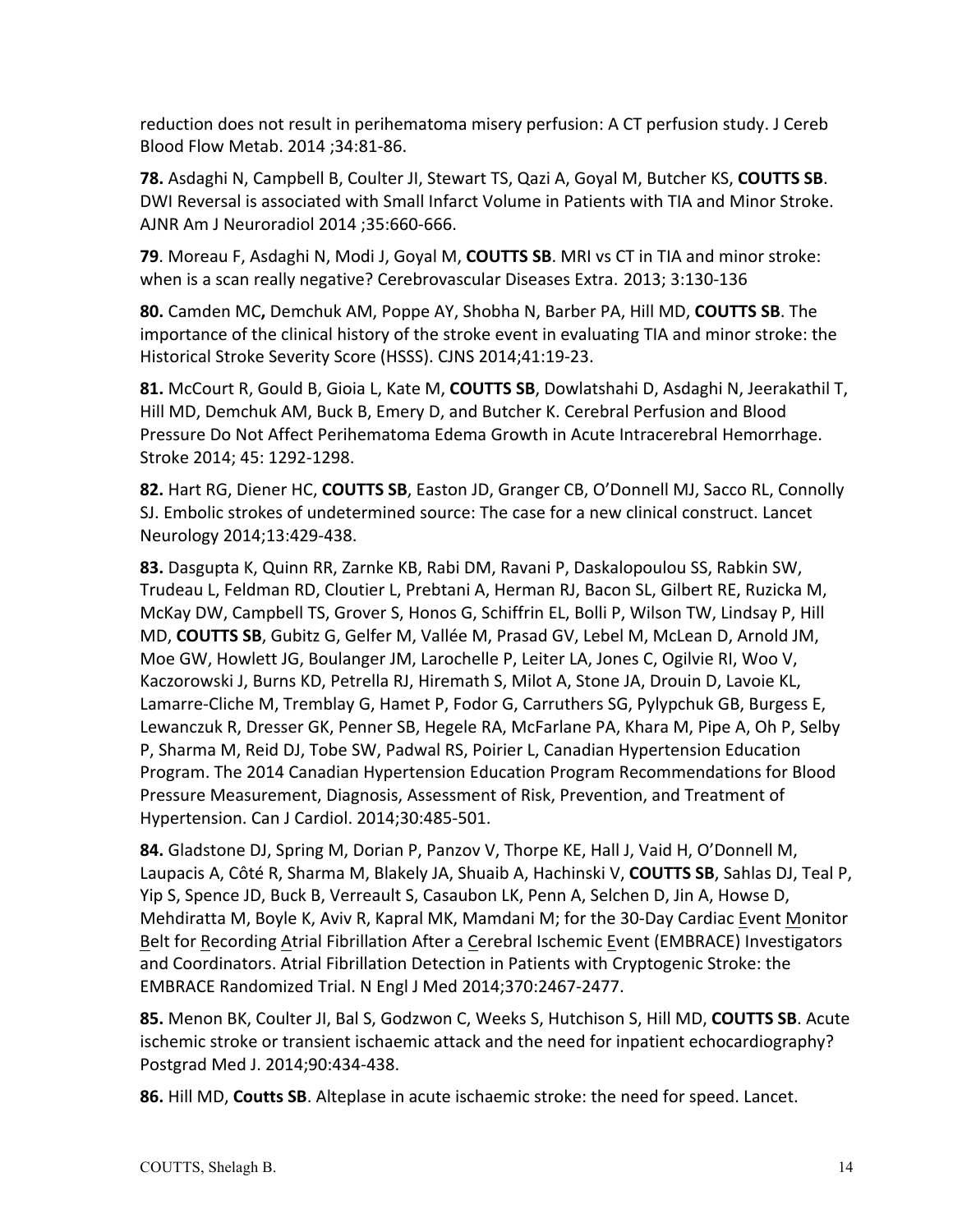2014;384(9958):1904-6

87. Gould B, McCourt R, Gioia LC, Kate M, Hill MD, Asdaghi N, Dowlatshahi D, Jeerakathil T, **COUTTS SB**, Butcher KA. For the ICH ADAPT investigators. Acute Blood Pressure Reduction in Patients with Intracerebral Hemorrhage Does Not Result in Borderzone Region Hypoperfusion. Stroke. 2014 45:2894-2899.

88. Desai J, Abuzinadah A, Imoukhuede O, Bernbaum M, Modi J, Demchuk AM, COUTTS SB. Etiologic classification of Transient Ischemic attack and Minor stroke by A-S-C-O and Causative Classification System compared to TOAST reduces the proportion of patients categorized as Cause Undetermined. Cerebrovascular diseases 2014;38:121-126.

**89.** Dubuc V, Singh D, Modi J, Goyal M, Hill MD, **COUTTS SB**. TIA and minor stroke patients with intracranial occlusions in both proximal and distal vessels are most at risk for symptom progression. Cerebrovasc Dis 2014;38:389-390.

**90.** Krongold M, Almekhlafi MA, Demchuk AM, **COUTTS SB**, Frayne R, Eilaghi A. Final Infarct Volume Estimation on One-week Follow-up MR Imaging is Feasible and is Dependent on Recanalization Status. Neuroimage Clin. 2014;7:1-6.

**91. COUTTS SB**, Wein TH, Lindsay MP, Buck B, Cote R, Ellis P, Foley N, Hill MD, Jaspers S, Jin AY, Kwiatkowski B, MacPhail C, McNamara-Morse D, McMurtry MS, Mysak T, Pipe A, Silver K, Smith EE, Gubitz G; Heart, and Stroke Foundation Canada Canadian Stroke Best Practices Advisory Committee. Int J Stroke. 2015;10:282-291.

**92. COUTTS SB,** Dubuc V, Mandzia J, Kenney C, Demchuk AM, Smith EE, Subramaniam S, Goyal M, Patil S, Menon BK, Barber PA, Dowlatshahi D, Field T, Asdaghi N, Camden MC, Hill MD for the TEMPO-1 investigators. Tenecteplase–Tissue-Type Plasminogen Activator Evaluation for Minor Ischemic Stroke With Proven Occlusion. Stroke. 2015;46:769-774.

**93.** Goyal M, Demchuk AM, Menon BK, Eesa M, Rempel JL, Thornton J, Roy D, Jovin TG, Willinsky RA, Sapkota BL, Dowlatshahi D, Frei DF, Kamal NR, Montanera WJ, Poppe AY, Ryckborst KJ, Silver FL, Shuaib A, Tampieri D, Williams D, Bang OY, Baxter BW, Burns PA, Choe H, Heo JH, Holmstedt CA, Jankowitz B, Kelly M, Linares G, Mandzia JL, Shankar J, Sohn SI, Swartz RH, Barber PA, COUTTS SB, Smith EE, Morrish WF, Weill A, Subramaniam S, Mitha AP, Wong JH, Lowerison MW, Sajobi TT, Hill MD; the ESCAPE Trial Investigators. Randomized Assessment of Rapid Endovascular Treatment of Ischemic Stroke. N Engl J Med. 2015 Feb 11.

**94**.Yu AY, **COUTTS SB.** Stroke: Risk assessment to present recurrence after mild stroke or TIA. Nat Rev Neurol. 2015;11:131-3.

**95**. Gioia LC, Kate M, McCourt R, Gould B, COUTTS SB, Dowlatshahi D, Asdaghi N, Jeerakathil T, Hill MD, Demchuk AM, Buck B, Emery D, Shuaib A, Butcher K. Perihematoma cerebral blood flow is unaffected by statin use in acute intracerebral hemorrhage patients. J Cereb Blood Flow Metab. 2015 Mar 11.

**96.** Asdaghi N, Coulter JI, Modi J, Camden MC, Qazi A, Rundeck T, COUTTS SB. Statin Therapy does not affect the Radiographic and Clinical Profile of Patients with TIA and Minor Stroke. AJNR Am J Neuroradiol. 2015;36:1076-80.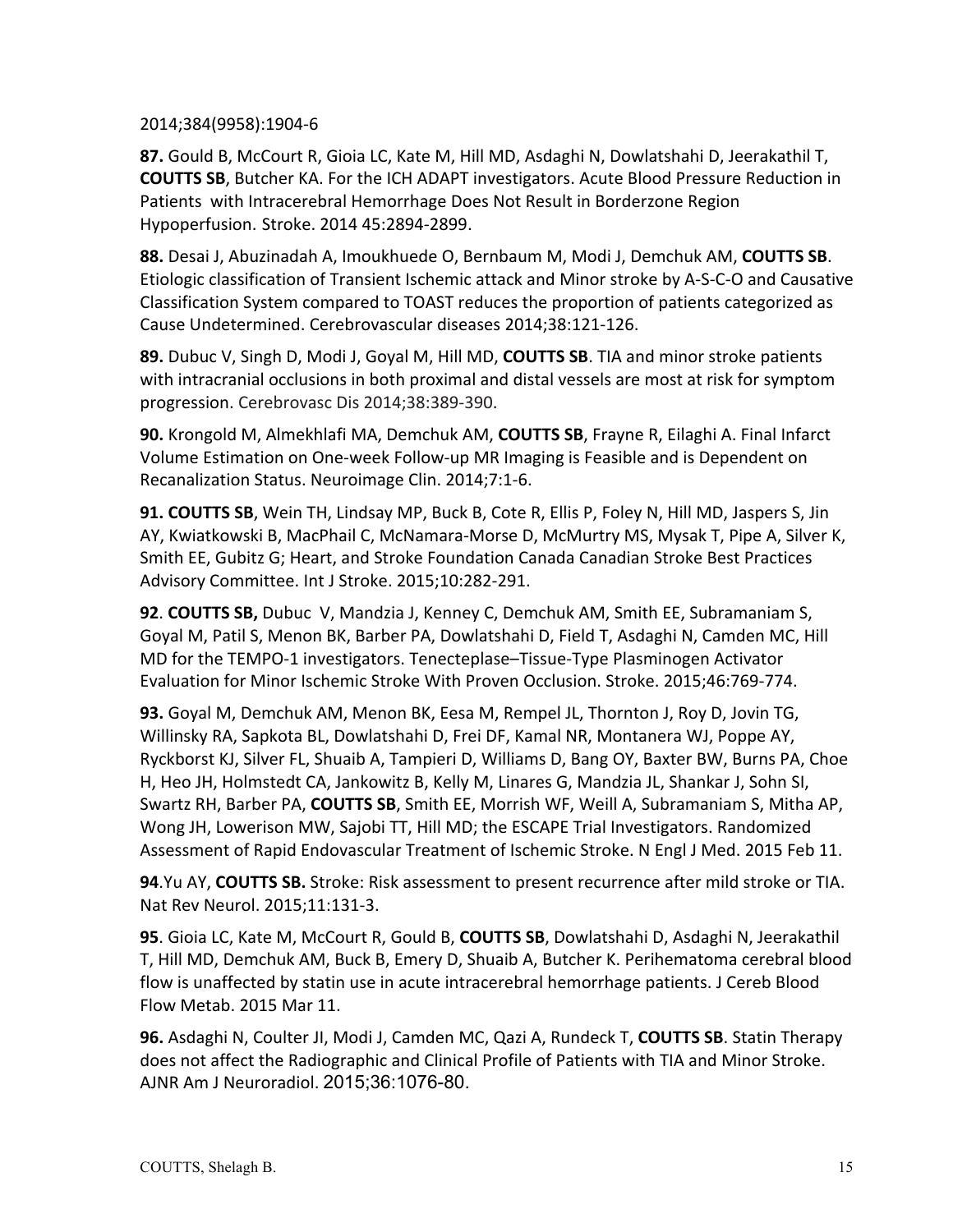**97.** Daskalopoulou SS, Rabi DM, Zarnke KB, Dasgupta K, Nerenberg K, Cloutier L, Gelfer M, Lamarre-Cliche M, Milot A, Bolli P, McKay DW, Tremblay G, McLean D, Tobe SW, Ruzicka M, Burns KD, Vallée M, Ramesh Prasad GV, Lebel M, Feldman RD, Selby P, Pipe A, Schiffrin EL, McFarlane PA, Oh P, Hegele RA, Khara M, Wilson TW, Brian Penner S, Burgess E, Herman RJ, Bacon SL, Rabkin SW, Gilbert RE, Campbell TS, Grover S, Honos G, Lindsay P, Hill MD, COUTTS **SB**, Gubitz G, Campbell NR, Moe GW, Howlett JG, Boulanger JM, Prebtani A, Larochelle P, Leiter LA, Jones C, Ogilvie RI, Woo V, Kaczorowski J, Trudeau L, Petrella RJ, Hiremath S, Stone JA, Drouin D, Lavoie KL, Hamet P, Fodor G, Grégoire JC, Fournier A, Lewanczuk R, Dresser GK, Sharma M, Reid D, Benoit G, Feber J, Harris KC, Poirier L, Padwal RS; Canadian Hypertension Education Program. The 2015 Canadian hypertension education program recommendations for blood pressure measurement, diagnosis, assessment of risk, prevention, and treatment of hypertension. Can J Cardiol. 2015;31:549-568.

**98.** McCourt R, Gould B, Hill MD, Jeerakathil T, Asdaghi N, Dowlatshahi D, COUTTS S, Demchuk AM, Shuaib A, Emery D, and Butcher KS. Blood Brain Barrier Compromise Does Not Predict Perihematoma Edema Growth in Intracerebral Hemorrhage. Stroke. 2015;46:954-60.

**99.** Bernbaum M, Menon BK, Fick G, Smith EE, Goyal M, Frayne R, COUTTS SB. Reduced Blood Flow in Areas With Normal White Matter Predicts Development of Leukoaraiosis in a Longitudinal Study. J Cereb Blood Flow Metab. 2015 May 13. [Epub ahead of print]

**100.** Dubuc V, Choi P, Hill MD, **COUTTS SB.** Can 90-day NIHSS be used for outcome assessment in TIA and minor stroke studies? Cerebrovascular Diseases. 2015;40:97-98.

**101.** Patel SK, Hanly PJ, Smith EE, Chan W, COUTTS SB. Nocturnal hypoxemia is associated with white matter hyperintensities in minor stroke or transient ischemic attack. J Clin Sleep Med. 2015 Jul 13. Epub.

**102. COUTTS SB,** Barrett KM. TIA risk stratification: What an event was and why it happened are more important than a score. Neurology. 2015;85:304-305.

**103.** Kamal N, Hill MD, Blacquiere DPV, Boulanger JM, Boyle K, Buch B, Butcher K, Camden MC, Casaubon L, Cote R, Demchuk AM, Dowlatshahi D, Dubuc V, Field TS, Ghrooda E, Gioia L, Gladstone DJ, Goyal M, Gubitz GJ, Harris D, Hart RG, Hunter G, Jeerakathil T, Jin A, Khan K, Lang E, Lanthier S, Lindsay MP, Mackey A, Mandzia J, Mehdiratta M, Minuk J, Oczkowski W, Odier C, Penn A, Perry J, Pettersen JA, Phillips SJ, Poppe AY, Saposnik G, Selchen D, Shamy M, Sharma M, Shoamanesh A, Shuaib A, Silver F, Stotts G, Swartz R, Tamayo A, Teitelbaum J, Verreault S, Wein T, Yip S, COUTTS SB. Rapid Assessment and Treatment of TIA and Minor Stroke in Canadian Emergency Departments - Time for a Paradigm Shift. Stroke. 2015 Epub. Aug 27.

**104.** Goyal M, **COUTTS SB.** Emergent neurovascular imaging: A necessity for the work-up of minor stroke and TIA. AJNR Am J Neuroradiol. 2015 Sep 24.

105. Thomson QP, Modi J, COUTTS SB, Demchuk AM, Hill MD, Boyd SK, Goyal M, Mitchell JR. Classification of Ischemic Brain Tissue in Acute Ischemic Stroke in Early CT Images with Digital Texture Analysis. Submitted to Neuroimage.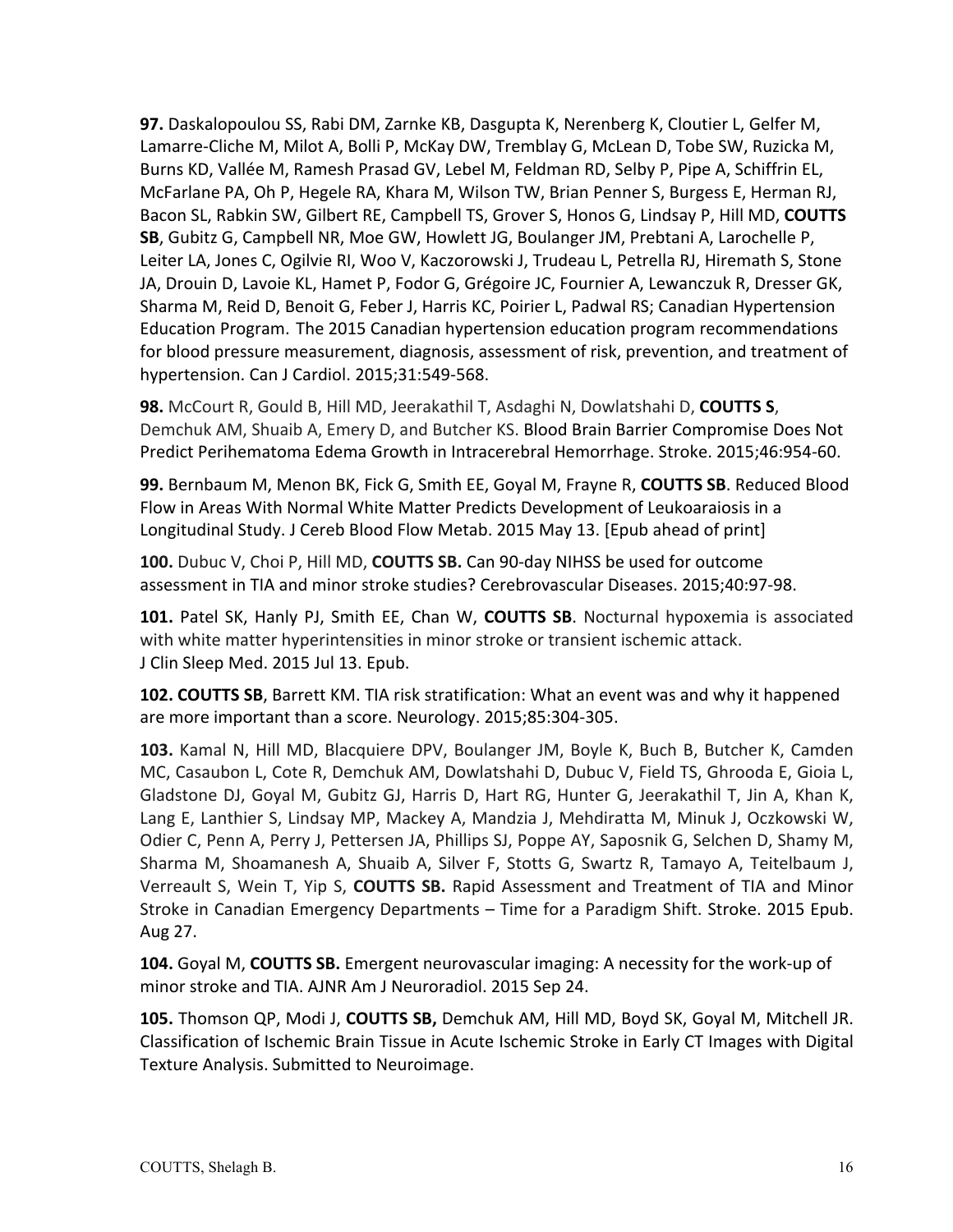**106.** Thomson QP, Modi J, COUTTS SB, Demchuk AM, Hill MD, Boyd SK, Goyal M, Mitchell JR. The Reliability of Identifying Acute Ischemic Change in Non-Contrast Head CT Scans. Submitted to Radiology.

**107.** Stafford RB, Batool S, Kosior JC, Dickhoff PJ, Wada R, COUTTS SB, Frayne R, Smith EE. Reliability of MRI White Matter Hyperintensity Volume Measurements using Computer-Assisted Planimetry. Submitted to Journal of Neuroscience Methods.

**108.** Prisnie JC, Fiest KM, COUTTS SB, Patten SB, Atta CA, Blaikie L, Bulloch AG, Demchuk A, Hill MD, Smith EE, Jette N. Validating Screening Tools for Depression in Stroke and TIA patients. Submitted to General Hospital Psychiatry.

**109.** Wilson C, Tai W, Desai J, Mulvihill I, Olivot JM, Murphy S, **COUTTS SB**, Albers G, Kelly P, Cucchiara B. Diagnostic yield of echocardiography in transient ischemic attack. Submitted to IJS.

**110.** Mandzia JL, Smith EE, Horton M, Hanly P, Barber PA, Godzwon C, Donaldson E, Asdaghi N, Patel S, COUTTS SB. Imaging and Baseline Predictors of Cognitive Performance in Minor Ischemic Stroke and TIA patients at 90 days. Submitted to Stroke.

# **BOOK CHAPTERS/REVIEWS/GUIDELINES**

**1.** Demchuk AM and **COUTTS SB.** (2005) Alberta Stroke Program Early CT Score in Acute Stroke Triage. Neuroimaging Clinics of North America 15:409-419.

**2.** Harris A, COUTTS SB, Frayne R. (2009) Diffusion and Perfusion MR Imaging of Acute Ischemic Stroke. Magn Reson Imaging Clin N Am 17:291-313.

**3.** Couillard P, Poppe A, COUTTS SB. (2009) Predicting recurrent stroke after minor stroke and transient ischemic attack. *Expert Review of Cardiovascular Therapy*. 7:1273-1281.

4. Poppe AY, Sanossian N, COUTTS SB, Demchuk AM. Management of transient or mild ischemia and early secondary prevention. In: Liebeskind DS (Ed) Therapeutic Strategies in Cerebral Ischemia. Ashland, OH:Clinical Publishing. 2011:109-121.

**5.** Poppe AY, Sanossian N, COUTTS SB, Demchuk AM. "Stroke or TIA? Risk of cerebral *ischemia."* In: Liebeskind DS (Ed) Diagnostic Strategies in Cerebral Ischemia. Ashland, OH:Clinical Publishing. 2011:31-46.

**6.** Asdaghi N and **COUTTS SB**. Neuroimaging in acute Stroke. Where does MRI fit in? (2011) Nature Reviews Neurology. Commentary. Nat Rev Neurol. Jan;7:6-7.

**7.** Asdaghi N and **COUTTS SB.** Imaging Predictors of Outcome in Patients with Transient Ischemic Attacks and Minor Stroke: Review of published data from the VISION study (2011). The European journal of cardiovascular medicine. 1:22-25.

**8.** Poppe A, COUTTS SB, Demchuk AM. "Risk stratification and management of TIA and minor stroke." In MB Singh and R Bhatia (ed). Emergencies in Neurology 2011:161-180. Byword books.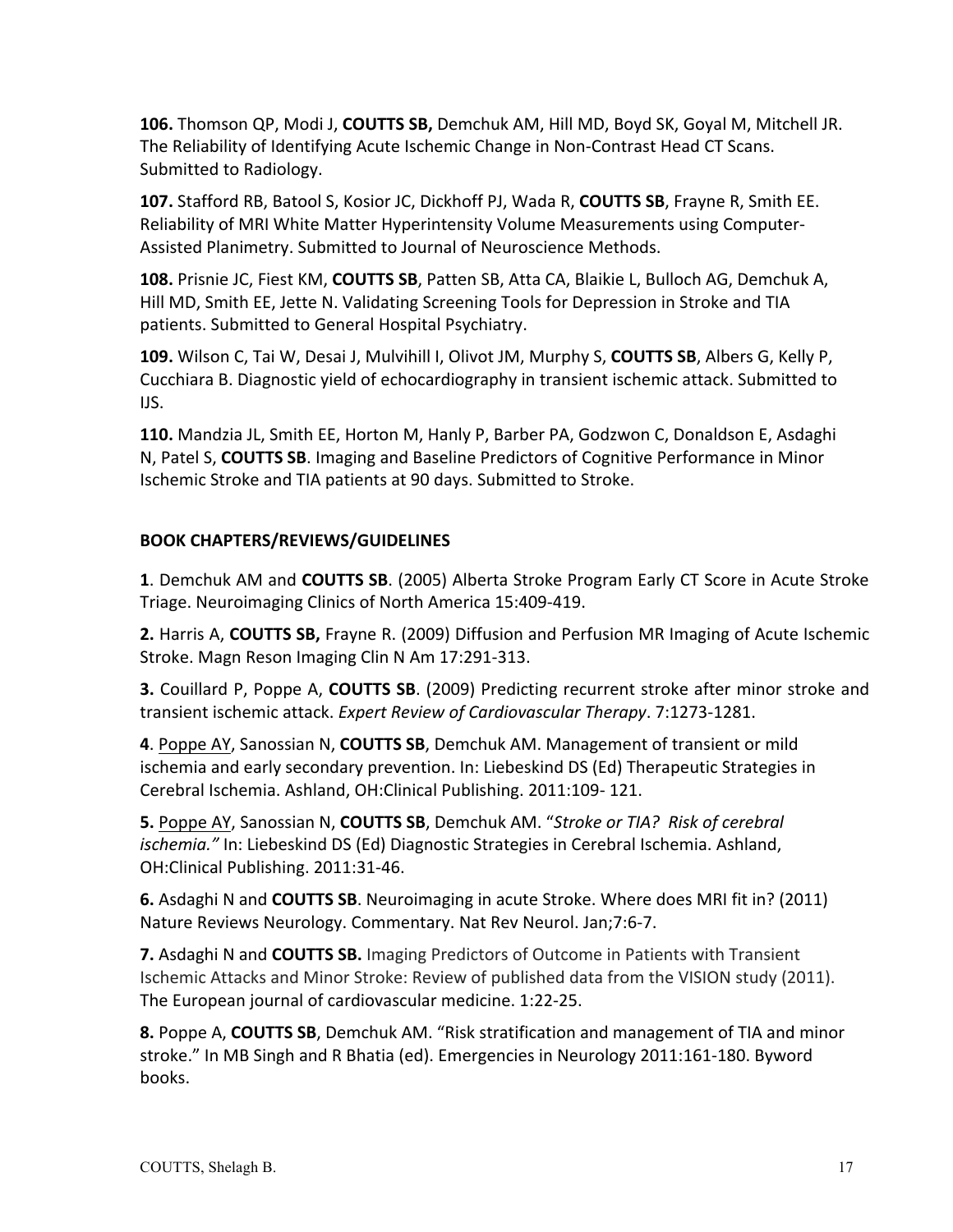**9. COUTTS SB**, Kelloway L, on behalf of the Prevention of Stroke Writing Group. *Chapter 2: Prevention of Stroke.* In Lindsay MP, Gubitz G, Bayley M, and Phillips S (Editors) on behalf of the Canadian Stroke Best Practices and Standards Working Group. Canadian Best Practice *Recommendations for Stroke Care:* 2012; Ottawa, Ontario Canada: Canadian Stroke Network.

**10.** Asdaghi N and **COUTTS SB**. The role of urgent imaging in the diagnosis and management of patients with TIA and minor stroke. Imaging in Medicine. February 2013, Vol. 5, No. 1, Pages 25-33.

**11. COUTTS SB** and Choi PMC (2013). Seven days of non-invasive cardiac monitoring early postischaemic stroke or TIA increases atrial fibrillation detection rate compared with current guideline-based practice. Commentary. Evidence Based Medicine. Epub November 26, 2013.

**12. COUTTS SB**, Wein TH, Lindsay MP, Buck B, Cote R, Ellis P, Foley N, Hill MD, Jaspers S, Jin AY, Kwiatkowski B, MacPhail C, McNamara-Morse D, McMurtry MS, Mysak T, Pipe A, Silver K, Smith EE, Gubitz G; the Heart, and Stroke Foundation Canada Canadian Stroke Best Practices Advisory Committee. Int J Stroke. 2014 Dec 23.

**13.** Yu AYX, Hill MD, **COUTTS SB.** Should minor stroke patients be thrombolysed? A focused review and future directions. International Journal of Stroke 10:292-7.

**14.** Yu AY, **COUTTS SB.** Stroke: Risk assessment to prevent recurrence after mild stroke or TIA. Nat Rev Neurol. 2015;11:131-133.

#### **SHORT COMMUNICATIONS**

**1. COUTTS SB, Sevick R, Frayne R, Demchuk A (2002)** Microbleeding on MRI as a Marker for Hemorrhage After Stroke Thrombolysis. Letter to the editor - *Stroke*;33 1457-1458

**2.** Hill MD, **COUTTS SB**, Pexman JH, Demchuk AM (2003). CTA Source Images in acute stroke. Letter to the editor - Stroke ;34: 835

**3. COUTTS SB, Hill MD, Demchuk AM, Barber PA, Pexman JHW, Buchan AM (2003). ASPECTS** reading requires training and experience. Letter to the editor. *Stroke*;34:e179.

4 **COUTTS SB,** Simon JE, Frayne R, Mitchell RJ, Demchuk AM (2003). PWI/DWI Mismatch -Better Definition Required.

Letter to editor - response. Stroke 34: e215 - e216.

**5.** Pexman JHW, Buchan AM, Demchuk AM, Hill MD, Barber PA, Simon JE, COUTTS SB. Hyperacute Stroke. Experience essential when reading unenhanced CT Scans (2004). Letter to the editor. *AJNR 25:516.* 

**6.** Boulanger JM, **COUTTS SB**, Demchuk AM, Buchan AM, Hill MD. The use of Magnetic Resonance Imaging in predicting further vascular events among patients with transient ischemic attacks. Letter to the editor. (2005). Stroke;36:526-528;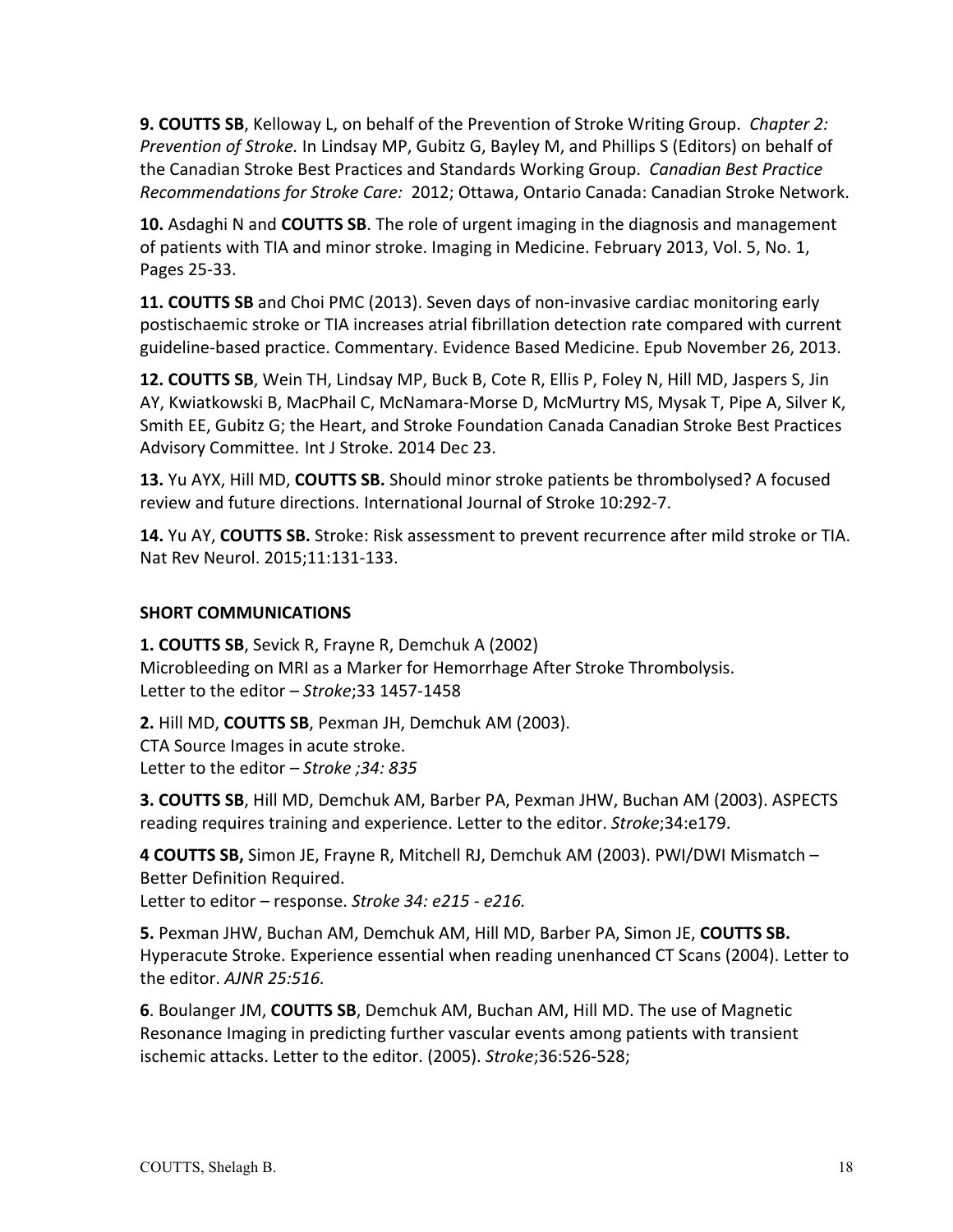**7.** Lee TY, Murphy BD, Aviv RI, Fox AJ, Black SE, Sahlas DJ, Symons S, Lee DH, Pelz D, Gulka IB, Chan R, Beletsky V, Hachinski V, Hogan MJ, Goyal M, Demchuk AM, Coutts SB. (2006). Cerebral blood flow threshold of ischemic penumbra and infarct core in acute ischemic stroke: a systematic review. Stroke; 37:2201. Letter to the editor.

**8.** Dzialowski I, Demchuk AM, COUTTS SB, Hill MD, Hudon M, Lee TY, Von Kummer, R. Can we identify a CT-based tissue-window for thrombolysis without CTP? Letter to the editor. (2006) Annals of Neurology; 59:437-437.

**9.** Poppe AY, COUTTS SB, Demchuk AM (2008). Transient Ischemic Attack Etiologic Subtype and Early Risk of Stroke. Stroke; 39(7):e108. Letter to Editor

**10. COUTTS SB, Hill MD, Demchuk AM (2009). Recurrent events in TIA and minor stroke:** What events are happening and to which patients? Letter to Editor- response. Stroke. 40:e34.

**11. COUTTS SB, Hill MD. Response to Letter Regarding Article, "Tenecteplase-Tissue-Type** Plasminogen Activator Evaluation for Minor Ischemic Stroke with Proven Occlusion". Stroke. 2015;46:e150.

# **PUBLISHED ABSTRACTS**

**1. COUTTS SB, Clarke AR, Howie SEM, Harrison DJ (1994)** Cell Death and p53 in mature T lymphocytes. *Platform. Journal of Pathology* 173 Supplement: 162<sup>A</sup>

**2.** Canman CE, Gilmer TM, COUTTS SB, Kastan MB (1995) Growth factor modulation of p53-mediated growth arrest versus apoptosis induced by ionizing radiation in murine IL-3 dependent BAF-3 hematopoietic cells. Platform. *Proc. Am. Ass. Can. Res.* #3592.

#### **54th American Academy of Neurology Annual Meeting Denver, CO (5/2002)**

**3. COUTTS SB, Barber PA, Demchuk AM, Hill MD, Buchan AM (2002)** Persistent Ischemic Attack (PIA): A relapsing resolving stroke syndrome. *Neurology* 58 (7) Supplement 3: A76-A77. Poster

# 28<sup>th</sup> International Conference on Stroke and Cerebral Circulation, Phoenix (2/2003)

4. COUTTS SB, Simon JE, Tomanek AI, Barber PA, Hudon ME, Chan J, Frayne R, Mitchell JR, Eliasziw M, Buchan AM, Demchuk AM (2003). Reliability in assessment of DWI/PWI mismatch. *Poster. Stroke 34: 260.*

**5. COUTTS SB**, Wong JH, Sutherland JH, Hu W, Barber PA, Hudon ME, Morrish W, Watson T, Demchuk AM, Buchan AM, Hill MD (2003). Hyperperfusion syndrome: more than one disease? *Poster. Stroke 34: 310.*

**6.** Simon JE, Mitchell JR, Frayne R, Eliasziw M, Cole-Haskayne AL, Hill MD, Tomanek AI, Barber PA, COUTTS SB, Sevick R, Buchan AM, Demchuk AM (2003). Recanalization, regardless of tPA use, improves clinical outcome and reduces infarct growth on MRI in stroke patients. Poster. Stroke 34: 259.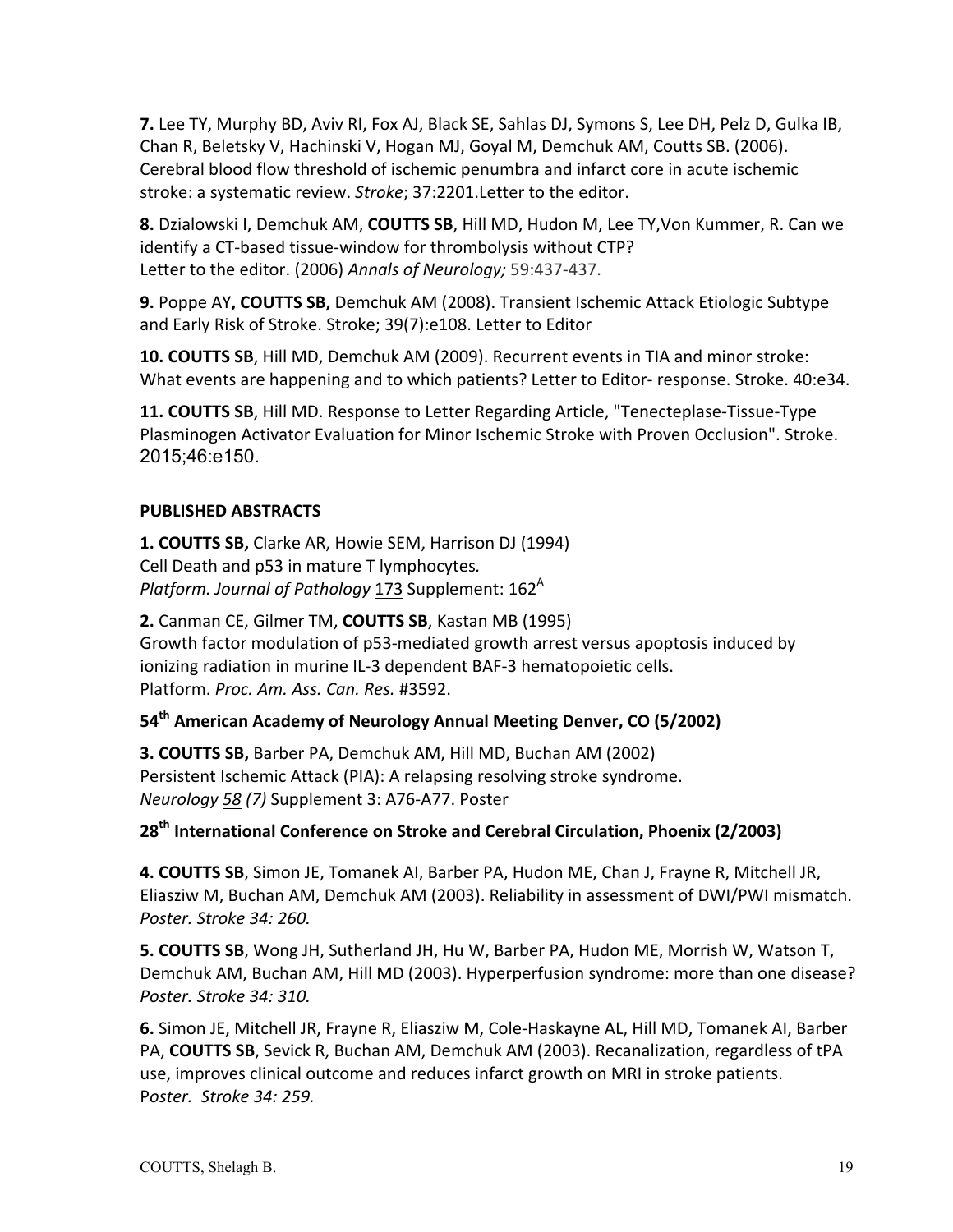**7.** Moss HE, Hill MD, Demchuk AM, Barber PA, Kennedy J, Simon JE, COUTTS SB, Tomanek AI, Newcommen NJ, Buchan AM (2003). TIA reference unit: rapid investigation and management of TIA. *Poster. Stroke 34: 31.*

# **55th American Academy of Neurology Annual Meeting, Honolulu, HI (5/2003)**

**8. COUTTS SB**, Simon JE, Tomanek AI, Barber PA, Hudon ME, Chan J, Frayne R, Mitchell JR, Eliasziw M, Buchan AM, Demchuk AM (2003). Is assessment of percentage DWI-PWI mismatch reliable? *Platform. Neurology;60:A515*

#### **Canadian Congress Neurological Sciences 2003 meeting Quebec City, PQ (06/2003)**

**9. COUTTS SB, Hu W, Sutherland G, Hill MD. Hyperperfusion syndrome – more than one** disease? Poster, Can J Neurol Sci 2003; 30 suppl 2: S40-41

# 29<sup>th</sup> International Conference on Stroke and Cerebral Circulation, San Diego, CA (2/2004)

10. **COUTTS SB**, Hill MD, Barber PA, Hu WY, Simon JE, Fischer KL, Buchan AM, Demchuk AM for the VISION study group.(2004) The Alberta Stroke Program Early CT Score (ASPECTS) Performed in Real Time shows good agreement with expert rating. *Poster, Stroke: 35, 266-267.*

11. Krol AL, COUTTS SB, Simon JE, Sohn C, Anderson-Armitage L, Frayne R, Sevick RJ, Eliasziw M, Buchan AM, Demchuk AM, for the VISION study group.(2004) Acute MRI in Speech or Motor Transient Ischemic Attack Reveals Ongoing Ischemia and Active Disease in a High Proportion of Patients. *Poster. Stroke 35, 261-262.*

**12.** Roy J, Saggur M, COUTTS SB, Simon JE, Tomanek AI, Arshinoff B, Anderson-Armitage L, Eliasziw M, Demchuk AM For VISION Study Group.(2004) Early detection of microembolic signals with power M-mode TCD using semiautomated algorithm may predict early recurrence in minor stroke and transient ischemic attacks. *Poster. Stroke. 35, 262.* 

**13.** Gagnon AJ, Simon JE, Sohn C, COUTTS SB, Sevick RJ, Eliasziw M, Hill MD, Demchuk AM for the VISION imaging group.(2004) Microbleeds Detected by Perfusion Weighted MR Imaging at 3T Independently Predict Subsequent Hemorrhagic Transformation in Acute Stroke. *Poster. Stroke 35, 330.*

**14.** Sohn C, Simon JE, COUTTS SB, Krol AL, Frayne R, Demchuk AM, Sevick RJ for the Vision Study Group.(2004) Prediction of Hemorrhagic Transformation in Acute Stroke Using T1-Weighted Gradient-Echo Time-of-Flight MR Angiography Images. *Poster*. *Stroke* 35, 332.

15. Simon JE, Bristow MS, Stepien DM, Lu H, Manjón JV, Lauzon ML, COUTTS SB, Frayne R, Buchan AM, Demchuk AM, Mitchell JR, For the Calgary Stroke Program. (2004) A Novel Method Demonstrates that Gray and White Matter have Measurable Differences in Cerebral Perfusion and Apparent Diffusion Coefficient Values in Stroke Penumbra. *Poster. Stroke 35, 263.*

#### European Stroke Conference 2004, Manheim, Germany (05/2004)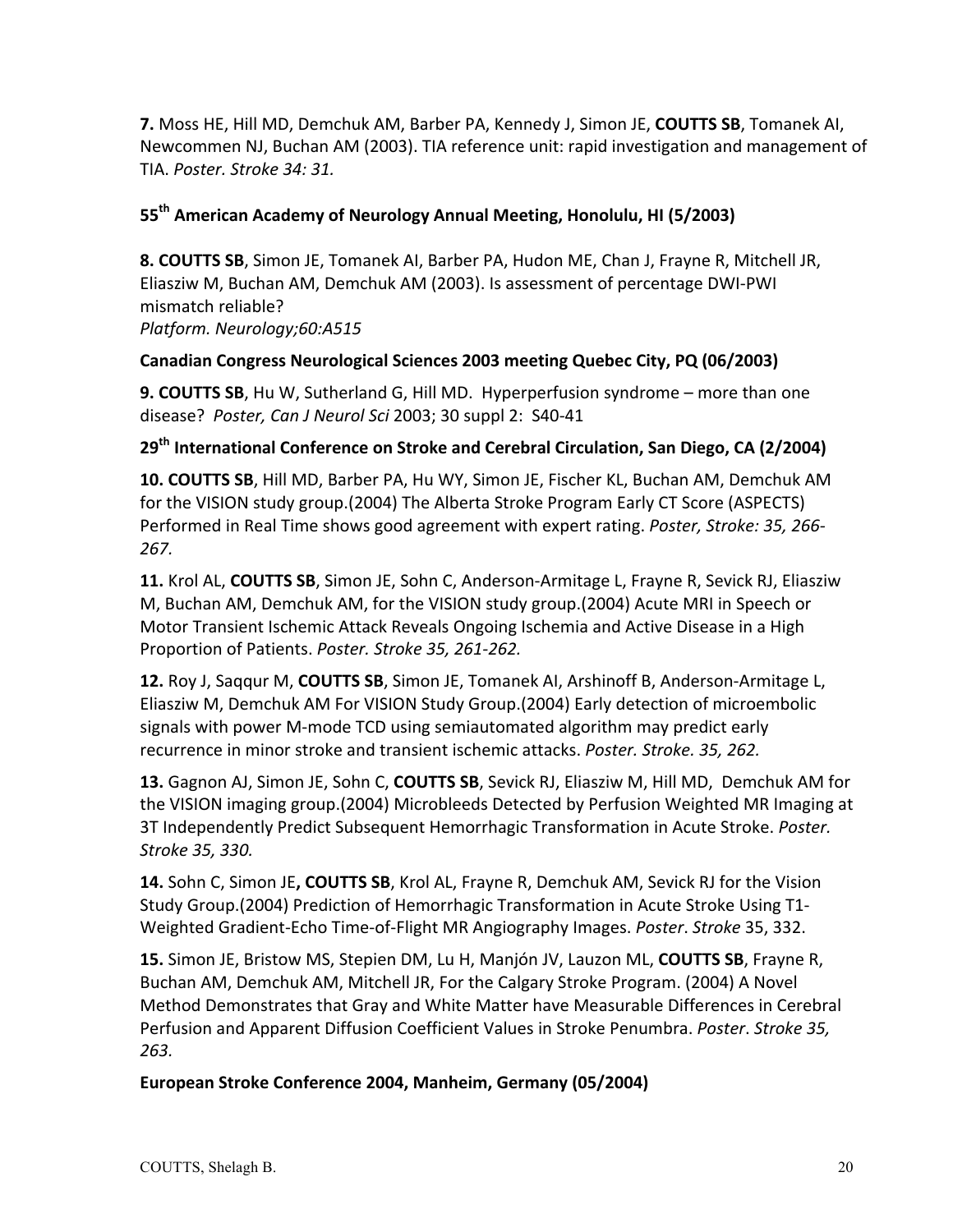**16.** Dzialowski I, **COUTTS SB**, Demchuk AM, Wunderlich O, Kent D, Hill MD, von Kummer R. (2004) Assessment of ischemic damage on early CT with and without the use of a quantitative score. Platform. Cerebrovascular Diseases, Vol. 17, Suppl. 5.

#### **42nd American Society of Neuroradiology annual meeting 2004, Seattle, WA (6/2004)**

17. Lee TY, Fox AJ, Sahlas D, Black S, Hogan M, Goyal M, Demchuk AM, COUTTS SB, Kalapos P, Belesky V, Lee D. CT Perfusion in Acute Stroke: Functional Indicators of Tissue Viability. In press

18. Lev MH, Roccatagliata L, Murphy EK, COUTTS SB, Schaefer PW, Koroshetz WJ, Demchuk AM, Gonzalez RG, Schwam LH. A CTA Based, Multivariable, "Benefit of Recanalization" Model for Acute Stroke Triage: Core Infarct Size on CTA Source Images Independently Predicts Outcome. In press.

# **Canadian Congress Neurological Sciences 2003 meeting Calgary, AB (06/2004)**

**19.** Gagnon A, Simon J, Eliasziw M, **COUTTS S**, Hill M, Demchuk A. (2004). Lack of association between microbleeds and subsequent hemorrhagic transformation after acute ischemic stroke. Poster. CJNS 31(supplement 1):s33.

# World Stroke Congress, Vancouver, BC, Canada (06/2004)

**20.** Lee TY, Fox AJ, Sahlas D, Black S, Hogan M, Goyal M, Demchuk AM, **COUTTS SB**, Kalapos P, Belesky V, Lee D. CT Perfusion in Acute Stroke: Functional Indicators of Tissue Viability. *Poster. Stroke* 35: e261.

**21. COUTTS SB,** Simon JE, Sohn CH, Gagnon AJ, Eliasziw M, Palumbo V, Roy J, Buchan AM, Demchuk AM. For the VISION study group. Nomenclature for using MR as a new lesion surrogate outcome. *Poster. Stroke* 35:e263.

**22. COUTTS SB,** Simon JE, Sohn CH, Eliasziw M, Gagnon AJ, Roy J, Palumbo V, Hill MD, Buchan AM, Demchuk AM. For the VISION study group. Minor Stroke and TIA are not benign. Poster. *Stroke* 35: e263. 

23. Gagnon AJ, COUTTS SB, Sohn CH, Simon JE, Eliasziw M, Kennedy J, Roy J, Palumbo V, Buchan AM, Demchuk AM. Feasibility of using follow-up MRI as a measure of treatment outcome in patients with acute TIA or minor stroke. Poster. Stroke 35: e267.

24. Bristo MS, Simon JE, Brown RA, Manjon JV, Lauzon ML, COUTTS SB, Frayne R, Demchuk AM, Mitchell JR. Predicting Final Infarct from Quantitative Diffusion and Perfusion MR Imaging in Grey and White Matter. Poster. Stroke 35: e262.

**25.** Simon JE, COUTTS SB, Sohn CH, Eliasziw M, Gagnon AJ, Palumbo V, Roy J, Demchuk AM. The Alberta Stroke Program early CT Score (ASPECTS) can be applied to diffusion and perfusion weighted MR imaging.

26. Roy J, Saqqur M, COUTTS SB, Simon J, Gagnon A, PalumboV, Anderson-Armitage L, Eliasziw M, Demchuk AM. (2004). A prospective study examining early detection of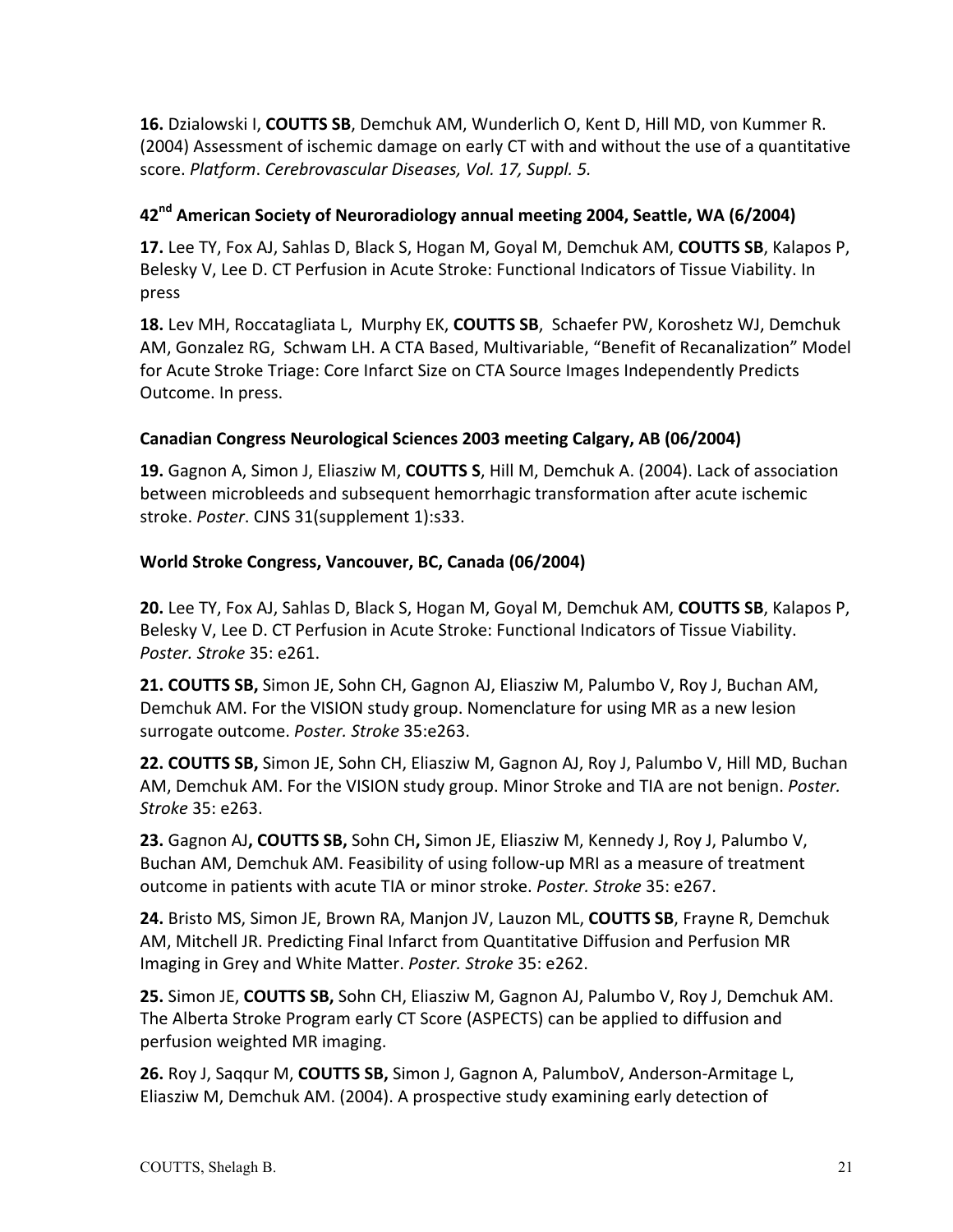microembolic signals in anterior circulation stroke/TIA with power M-mode TCD using a commercially available semiautomated algorithm. *Platform. Stroke* 35: e186.

# **30<sup>th</sup> International Conference on Stroke and Cerebral Circulation, New Orleans, LO (2/2005)**

**27. COUTTS SB**, Simon JE, Sohn CH, Eliasziw M, Hill MD, Barber PA, Palumbo V, Kennedy J, Roy J, Gagnon A, Scott J, Buchan AM, Demchuk AM. Presence of DWI lesion on acute MRI in minor stroke and TIA patients predicts recurrent stroke and clinical outcome (2005). *Stroke 36: 425. Platform*.

**28.** Sivakumar C, COUTTS SB, Roy J, Simon JE, Sohn CE, Kroll A, Eliasziw M, Demchuk AM. CT -CTA Mismatch as a Surrogate for DWI - PWI Mismatch (2005). Stroke 36: 484. Poster.

**29**. Subramaniam S, Gagnon AJ, **COUTTS SB**, Sohn CH, Simon JE, Kennedy J, Roy J, Palumbo V, Eliasziw M, Buchan AM, Demchuk AM. Magnetic Resonance Imaging May Be A Useful Modality To Target "True" Ischemia In Stroke Prevention And A Surrogate Marker To Limit Sample Size Requirement For A Trial. (2005). Stroke 36: 499. Poster.

**30.** Roy J, Krol A, COUTTS SB, Eliasziw M, Demchuk AM. Should presence of intracranial vessel occlusion influence treatment decision in mild stroke deficits? (2005) Stroke 36: 494 Poster.

**31.** Kent DM, Hill, MD, Ruthazer R, COUTTS SB, Demchuk AM, Dzialowski I, Wunderlich O, von Kummer R. The Impact of Clinical-CT Mismatch on the Response to Systemic Thrombolytic Therapy. (2005) *Stroke*. *36: 437. Platform.*

**32**. Krol AL, Roy J, **COUTTS SB**, Eliasziw M, Demchuk AM, for the Calgary Stroke Program. Creatinine Level May Not Be Required Before Emergency CTA in Acute Stroke Assessment. (2005) *Stroke 36: 494 Poster.*

# 28<sup>th</sup> American Society of Neuroimaging, Orlando, FL, USA (3/2005)

**33.** Roy J, Saqqur M, COUTTS SB, Simon J, Gagnon A, PalumboV, Anderson-Armitage L, Eliasziw M, Demchuk AM. For the VISION study group. A prospective study of microembolic signal detection in anterior circulation stroke/TIA with power M-mode TCD. (2005) Journal of Neuroimaging 15:102. *Platform.*

**34.** Roy J, Saqqur M, COUTTS SB, Simon J, Eliasziw M, Demchuk AM. Highest Mean Flow Velocity in affected hemisphere could predict functional outcome at 3 months in minor stroke and TIA. (2005). Journal of Neuroimaging 15:105. Poster.

# **57th American Academy of Neurology Annual Meeting, Miami, FL (4/2005)**

**35.** Boulanger JM, Buchan AM, Gagnon AJ, **COUTTS SB**, Simon JE, Demchuk AM for the VISION Imaging Group. Microbleeds and intravenous thrombolytic therapy in acute ischemic stroke. Neurology (2005) 64(suppl 1):213. *Poster.*

Circulatory Health from the National Research Forum for Young Investigators in Circulatory and Respiratory Health, April 28 - May 1, 2005, Winnipeg, Manitoba.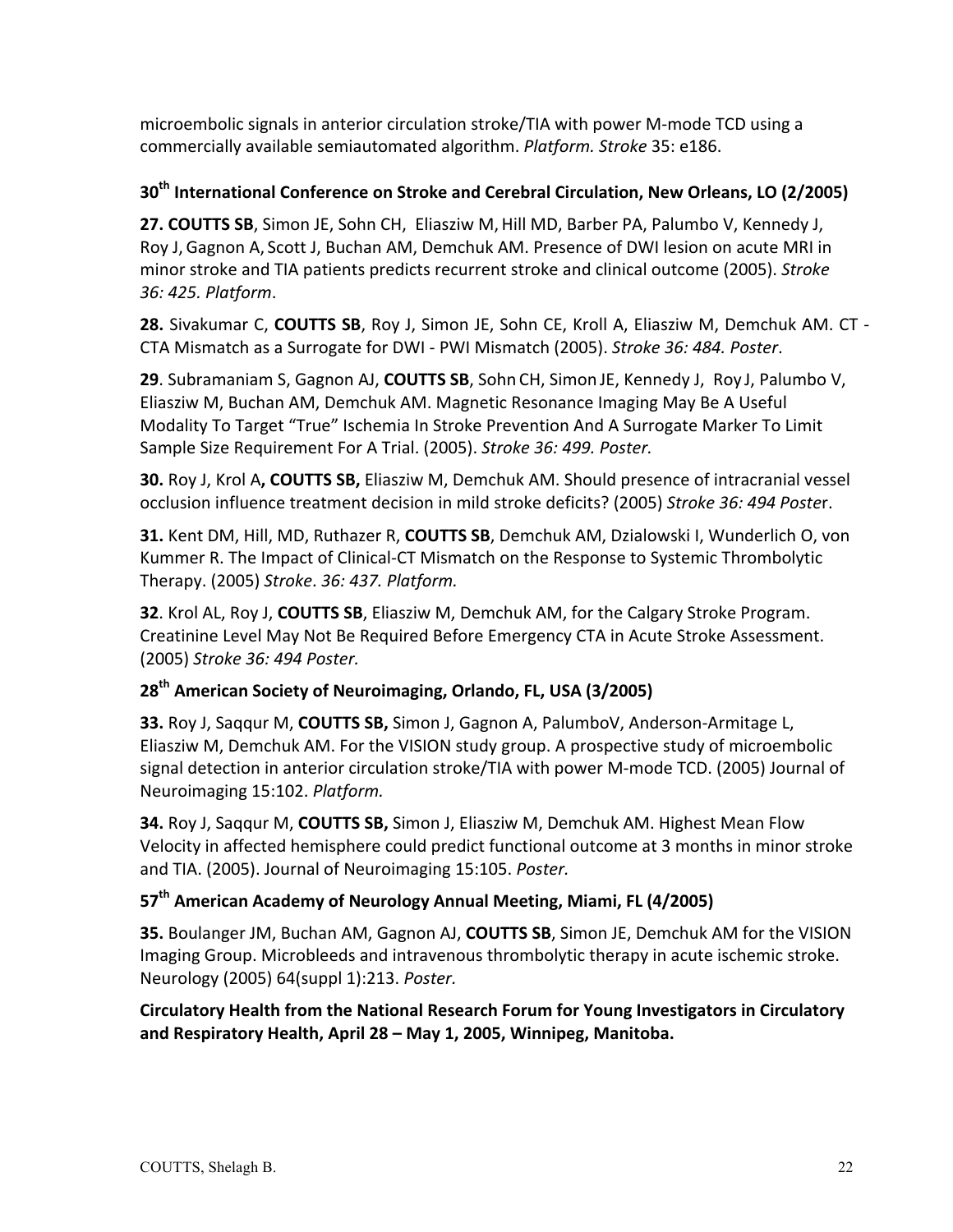**36.** Subramanian S, COUTTS SB, Sivakumar C, Boulanger J-M, Roy J, Palumbo V, Eliasziw M, Simon J, Buchan AM, Hill MD, Demchuk AM. New nomenclature to capture all clinical and MRI endpoints for early stroke prevention trials.

**37.** Subramanian S, COUTTS SB, Sivakumar C, Boulanger J-M, Roy J, Palumbo V, Eliasziw M, Simon J, Buchan AM, Hill MD, Demchuk AM. Sample size estimation using MRI endpoints as a surrogate marker of outcome in stroke prevention trials. New nomenclature to capture all clinical and MRI endpoints for early stroke prevention trials.

# **14th European Stroke Conference, Bologne, Italy (5/2005)**

**38. COUTTS SB**, Simon JE, Sohn CH, Eliasziw M, Hill MD, Barber PA, Palumbo V, Kennedy J, Roy J, Gagnon A, Scott J, Buchan AM, Demchuk AM. Presence of DWI lesion on acute MRI in minor stroke and TIA patients predicts recurrent stroke and clinical outcome (2005). *Platform*. Cerebrovascular Dieases 19: (suppl 2) 32.\*

#### *\*Selected for the highlights of the meeting and rated as number one abstract.*

**39.** Subramaniam S, Sivakumar C, Roy J, Palumbo V, COUTTS SB, Boulanger JM, Kennedy J, Buchan AM, Eliasziw M, Demchuk AM, Scott J. (2005) New nomenclature to capture all clinical and MRI endpoints for early stroke prevention trials. *Poster*. Cerebrovascular Dieases 19: (suppl 2) 152.

**40.** Subramaniam S, Sivakumar C, Roy J, Palumbo V, COUTTS SB, Boulanger JM, Kennedy J, Buchan AM, Eliasziw M, Demchuk AM, Scott J. (2005). Sample size estimation using MRI endpoints as a surrogate marker of outcome in stroke prevention trials. *Poster.* Cerebrovascular Dieases 19: (suppl 2) 154.

# **31<sup>st</sup> International Conference on Stroke and Cerebral Circulation, Kissimmee, FL (2/2006)**

**41.** Dzialowski I, Krol A, Roy J, Hill MD, Subramaniam S, Barber PA, **COUTTS SB**, Boulanger JM, Demchuk A.(2006) CT Angiography Determined Intracranial Occlusion Predicts Response to Thrombolysis in Acute Ischemic Stroke. Stroke 37: 654. Poster.

**42.** Subramaniam S, Scott JN, COUTTS SB, Kennedy J, Sivakumar C, Simon JE, Eliasziw M, Buchan AM, Demchuk AM.(2006) Feasibility of Designing an Early Stroke Prevention Trial Using Novel Nomenclature to Capture All Clinical and MRI Endpoints. Stroke 37: 666. Poster.

**43.** Dzialowski I, Hill MD, COUTTS SB, Demchuk AM, Kent DM, Wunderlich O, Von Kummer R. (2006) Extent of Ischemic Edema on CT before Thrombolysis: Prognostic Value of the Alberta Stroke Program Early CT Score in ECASS II. Stroke 37: 636. Platform.

**44.** Boulanger JM, Eliasziw M, COUTTS SB, Gagnon AJ, Simon JE, Subramaniam S, Sohn CH, Scott J, Demchuk AM. (2006) Cerebral Microhemorrhages Predict New Disabling or Fatal Strokes in Patients Presenting with Acute Ischemic Stroke or Transient Ischemic Attack. Stroke *37:643. Platform.*

**45.** Boulanger JM, Eliasziw M, COUTTS SB, Subramaniam S, Scott JN, Demchuk AM. (2006). Absence of a Diffusion-Weighted Imaging Lesion in Minor Stroke/Transient Ischemic Attack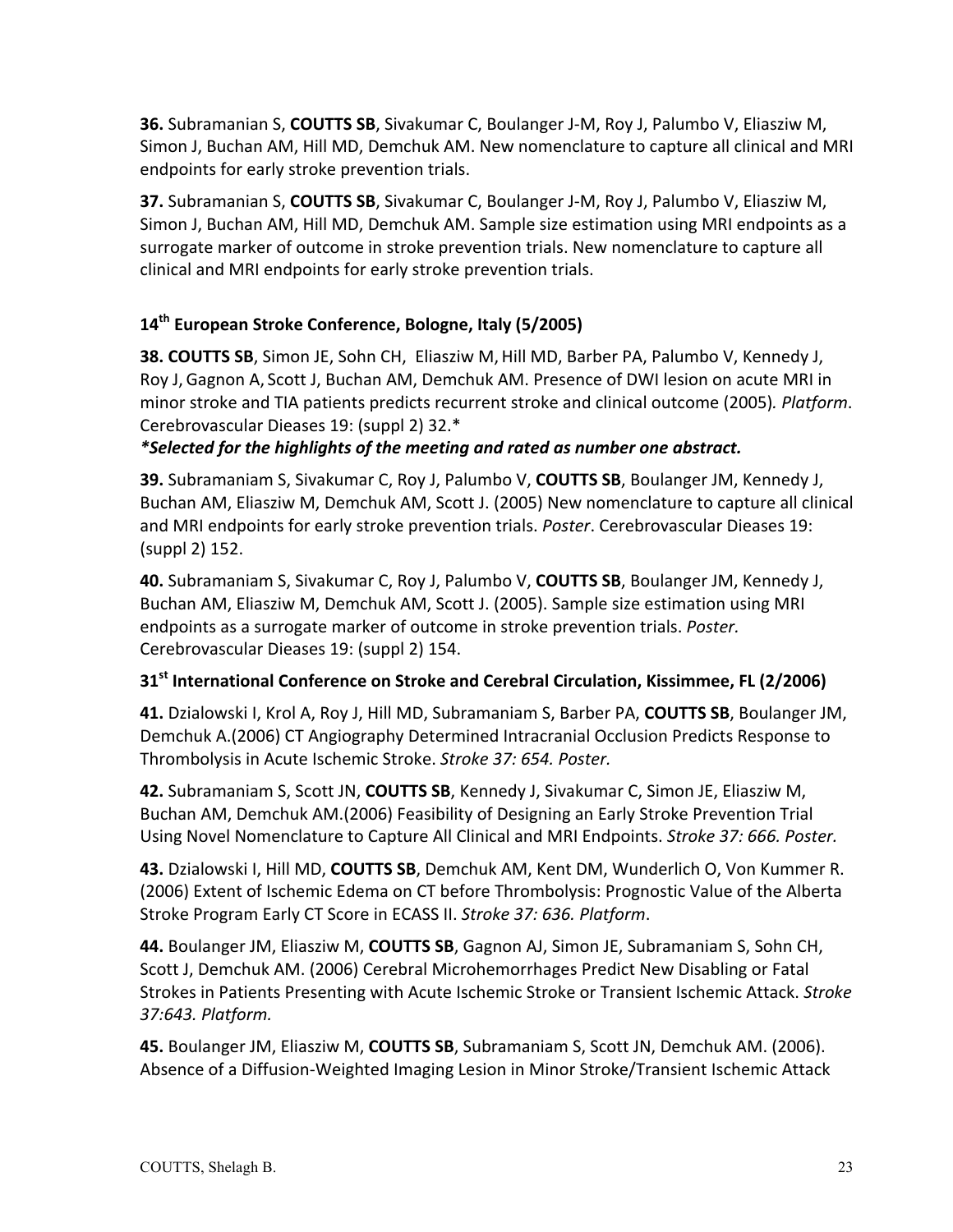Events Predicts Future Transient Ischemic Attacks but not New Strokes. *Stroke 37:644. Platform*.

46. MR Collaborative Group.(2006) Bleeding Risk Analysis in Stroke by T2<sup>\*</sup>w-Imaging before thromboLysis (BRASIL) - a Multicenter-Study in 600 Patients by the MR STROKE Collaborative Group. *Stroke 37:636. Platform*.

# 15<sup>th</sup> European Stroke Conference, May 2006 Brussels, Belgium

47. Pillai S, Subramaniam S, COUTTS SB, Eliasziw M, Demchuk AM. (2006) Evidence of acute ischemia of varying ages predicts higher risk of subsequent ischemic events in stroke/TIA patients. Cerebrovascular Diseases; 21 (suppl 4): 35.

**48**. Dzialowski I, Subramaniam S, Krol A, Roy J, Hill MD, Barber PA, Boulanger JM, COUTTS SB, Watson S, Demchuk AM. (2006) Non-contrast CT early ischemic changes underestimate ischemic core in the presence of an intracranial arterial occlusion. Cerebrovascular Diseases; 21 (suppl 4): 45.

**49.** Dzialowski I, Krol A, Roy J, Hill MD, Barber PA, Boulanger JM, **COUTTS SB**, Subramaniam S, Demchuk AM. (2006) Intracranial occlusion on CT angiography predicts poor outcome in acute ischemic stroke. Cerebrovascular Diseases; 21 (suppl 4): 112.

# 32<sup>nd</sup> International Conference on Stroke and Cerebral Circulation, San Fransisco, CA **(2/2007).**

**50. COUTTS SB, Eliasziw M, Hill MD, Scott JN, Subramanian S, Buchan AM,** Demchuk AM. (2007) Hyperacute MR Imaging and Clinical Predictor Risk Score Predicts Dependent Outcome after Minor Stroke and TIA. *Stroke;38:492*. Poster

**51.** Shah SH, Saver JL, Kidwell CS, Albers G, Rothwell P, Ay H, Koroshetz WJ, Inatomi Y, Uchino M, Demchuk AM, COUTTS SB, Purroy F, Álvarez-Sabín J, Sander K, Sander D, Restrepo L, Wityk RJ, Marx JJ, Easton JD, MRI in TIA Collaborative Group.(2007) A Multicenter Pooled, Patient-Level Data Analysis of Diffusion-Weighted MRI in TIA Patients. *Stroke;38:463.* Platform.

**52.** Puetz V, Dzialowski I, Hill MD, Subramaniam S, Krol A, Barber PA, Watson T, Roy J, COUTTS **SB**, Sylaja PN, Boulanger J, Demchuk AM. (2007) Intracranial Thrombus Extent Predicts Clinical Outcome, Infarct Size, and Hemorrhagic Transformation in Ischemic Stroke: The Clot Burden Score. Stroke;38:486. Poster.

**53.** Choi, Y, Saggur M, Boulanger J, **COUTTS SB**, Stewart E, Stephenson C, Roy J. (2007) Prevalence of Microembolic Signals Early After Minor Stroke/TIA and Its Relation to DWI Lesions and Stroke Subtype. Stroke;38:496. Poster

**54.** Sylaja PN, Krol A, COUTTS SB, Hill MD, Demchuk AM. (2007) A Study of DWI Negative Stroke and TIA Patients. Stroke: 38:498. Poster.

# **16th European Stroke Conference, May 2007 Glasgow, Scotland**

**55.** Choi Y, Saqqur M, Khan F, Jin A, Stephenson C, Stewart E, Boulanger JM, COUTTS SB, Demchuk AM (2007). New combined power m-mode and spectrogram TCD Microemboli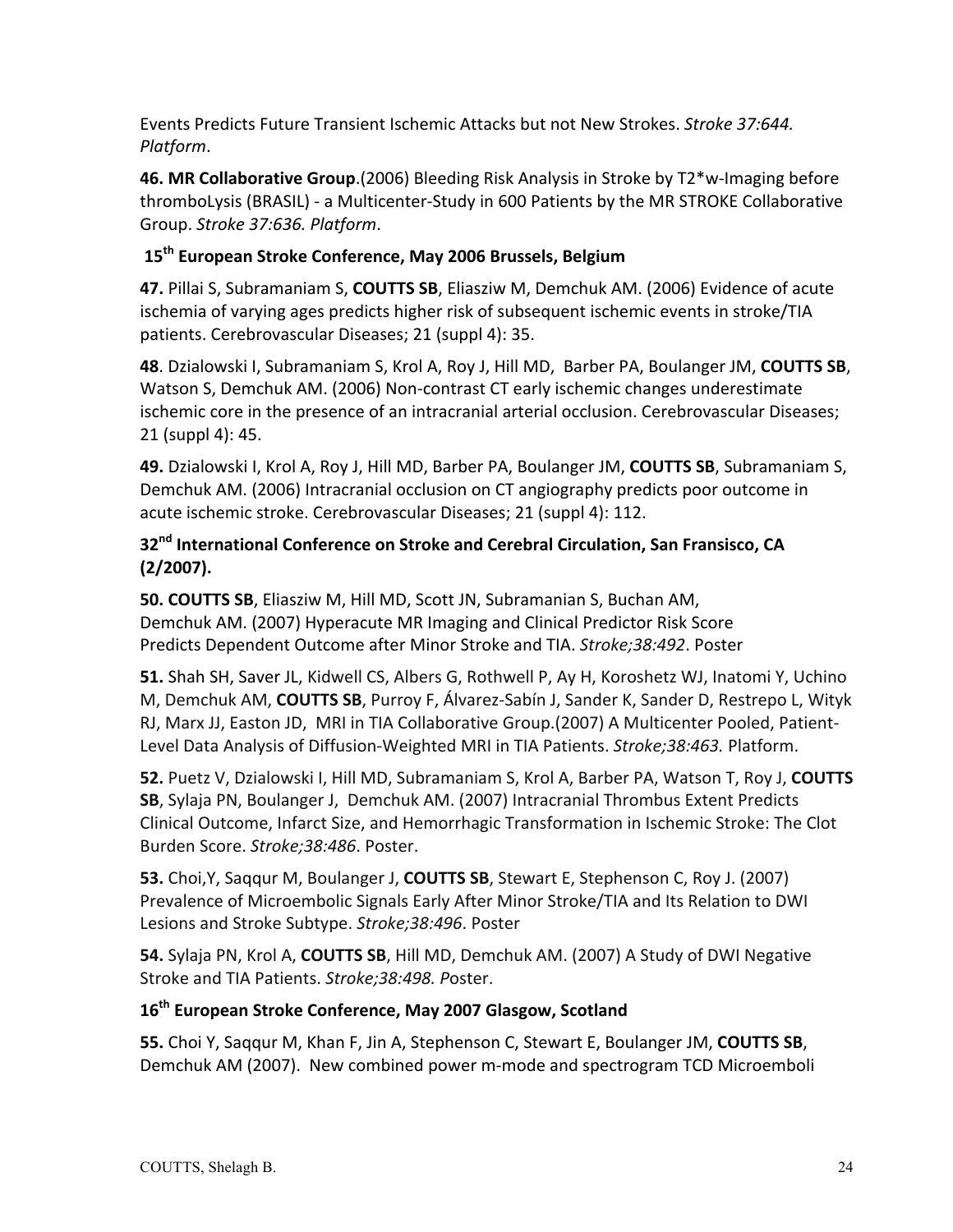signal criteria improve emboli detection and limit artifact misinterpretation. Cerebrovascular diseases; 23(Suppl 2): 8. Platform

**56.** Puetz V, Dzialoski I, Hill MD, Subramanium S, Sylaja PN, Krol A, Hudon M, COUTTS SB, Hu W, Demchuk AM for the Calgary CTA study group. Intracranial thrombus extent predicts the clinical outcome and final infarct size in ischemic stroke: the clot burden score. Cerebrovascular diseases; 23(Suppl 2): 19. Platform

**57.** O'Reilly C, Puetz V, Eliasziw M, Dzialowski I, Krol A, COUTTS SB, Demchuk AM. (2007). Intracranial occlusion and extracranial disease identified by CT angiography predict worsening of function in patients with minor stroke and TIA. Cerebrovascular diseases; 23(Suppl 2): 24. Platform.

**58. COUTTS SB, Eliasziw M, Hill MD, Scott JN, Subramanian S, Buchan AM,** Demchuk AM. The functional impairment risk score (FIRS) identifies patients at high risk of disability after TIA or minor stroke. Cerebrovascular diseases; 23(Suppl 2): 28. Platform.

**59**. Puetz V, Sylaja PN, COUTTS SB, Hill MD, Dzialowski I, Demchuk AM for the Calgary CTA Study group. Posterior circulation ASPECTS score on CTA source images indicates population with suspected vertebrobasilar ischemia unlikely to have a good outcome. Cerebrovascular diseases; 23(Suppl 2): 40. Platform.

**60**. Dzialowski I, Subramaniam S, Peutz V, Krol A, Boulanger JM, Barber PA, Hill MD, COUTTS **SB**, Watson T, Demchuk AM for the Calgary CTA group. Tissue swelling without hypoattenuation on non-contrast CT is rare but potentially reversible in acute ischemic stroke. Cerebrovascular diseases; 23(Suppl 2): 118. Poster.

# 33<sup>rd</sup> International Conference on Stroke and Cerebral Circulation, New Orleans, LO, USA **(2/2008).**

**61. COUTTS SB,** Eliasziw M, Hill MD, Fischer KL, Subramaniam S, Scott JN, Demchuk AM for the VISION Study group. (2008) MRI Should be the Primary Imaging Modality for Minor Stroke and TIA. Stroke. Poster. Late breaking abstracts. LB11.

**62.** Campos CR, Choi YB, Khan F, Kosior J, Hill MD, Demchuk AM, COUTTS SB. The Assessment of Lesion Volumes in TIA and Minor Stroke Patients. Stroke. 2008;39:586. Poster.

**63.** Puetz V, Sylaja PN, Hill MD, COUTTS SB, Dzialowski I, Mueller P, Becker U, Barber PA, Goyal M, Sharma P, Gahn G, von Kummer R, Demchuk AM. CT Angiography source images predict functional outcome in basilar artery occlusion: The posterior circulation acute stroke prognosis early CT score. Stroke; 2008;39:565-566. Platform.

# 17<sup>th</sup> European Stroke Conference, May 2008 Nice, France.

**64. COUTTS SB, Hill MD, Herrera C, Choi YB, Koisor J, Subramaniam S, Demchuk AM for the** VISION Study group. Recurrent events in TIA and minor stroke: What events are happening and to which patients? *Cebrovascular diseases* 2008;25(Suppl 2):25 *Platform.*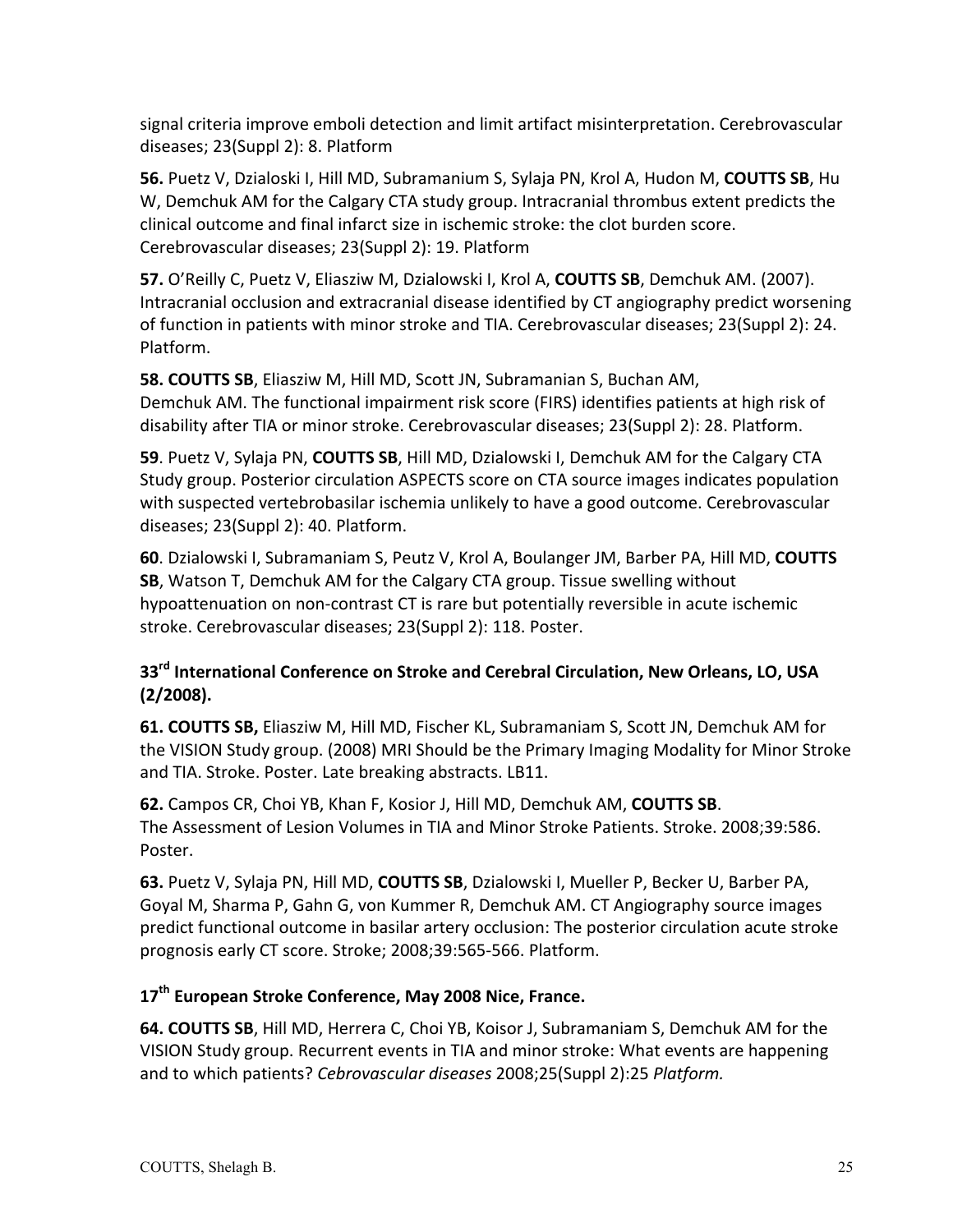**65. COUTTS SB,** Eliasziw M, Hill MD, Fischer KL, Subramaniam S, Scott JN, Demchuk AM for the VISION Study group. MRI Should be the Primary Imaging Modality for Minor Stroke and TIA. *Cebrovascular diseases.* 2008;25(Suppl 2):2. Platform.

**66.** Puetz V, Dzialowski I, Steffenhagen N, Subramaniam S., Hill MD, COUTTS SB, Krol A., O'Reilly C., Demchuk AM, for the Calgary CTA Study Group. CT angiography rapidly identifies an ischemic stroke population with poor prognosis despite thrombolysis within 3 hours from onset. *Cerebrovascular diseases* 2008;25(Suppl 2): 25. Platform.

**67**. Poppe AY, COUTTS SB, Kosior JC, Hill MD, O'Reilly CM, Demchuk AM. For the VISION 1 and 2 Study Groups. High frequency of magnetic resonance perfusion-weighted imaging abnormalities in lacunar infarcts and relationship to clinical outcome. *Cerebrovascular diseases* 2008;25(Suppl 2):102. Poster. 

**68.** Kennedy J., Subramaniam S., Hudon M., Tymchuk S., Ryckborst K., Hilll MD, COUTTS SB, Buchan AM, Demchuk AM on behalf of the FASTER Investigators. High Frequency of Ischemic Imaging Events in the FASTER Pilot trial: results of the MR substudy. *Cerebrovascular diseases* 2008;25(Suppl 2):170. Poster.

# 10th International Symposium on Thrombolysis and Acute Stroke Therapy - TAST, September 2008, Budapest, Hungary.

**69.** Steffenhagen N, Hill MD, Poppe AY, Buchan AM, **COUTTS SB.** Thrombolysis in minor stroke associated with good clinical outcome and low hemorrhage risk. Intl Journal of Stroke 2008:3(Suppl 1); Platform.

**70**. Puetz V, Sylaja PN, Hill MD, COUTTS SB, Dzialowski I, Becker U, von Kummer R, Demchuk AM. CT angiography source images predict final infarct size and parenchymal hematoma rate in patients with basilar artery occlusion. Intl Journal of Stroke 2008:3(Suppl 1); 464 (Poster)

#### **6th World Stroke Congress, September 2008, Vienna, Austria.**

**71. COUTTS SB,** Eliasziw M, Hill MD, Fischer KL, Subramaniam S, Scott JN, Demchuk AM for the VISION Study group. MRI Should be the Primary Imaging Modality for Minor Stroke and TIA. *Int J Stroke* 2008; 3(1):208. Poster.

**72.** DeVetten G, **COUTTS S**, Hill MD, Demchuk A, Kirton A. Imaging corticospinal tract wallerian degeneration to predict acute stroke outcome. Int J Stroke 2008; 3(1):16. Platform.

#### 34<sup>rd</sup> International Conference on Stroke and Cerebral Circulation, San Diego, CA, USA **(2/2009).**

**73.** Poppe AY, Eesa M, Sharma P, Steffenhagen N, Demchuk AM, COUTTS SB, for the VISION 1 and 2 Study Groups. Comparison of multimodal MRI versus CT/CTA in predicting outcome after TIA and minor stroke. Stroke 2009;40:97. poster.

**74.** Saposnik G, Kapral MK, Demchuk A, **COUTTS S**, Hill MD, for the Investigators of the Registry of the Canadian Stroke Network (RCSN); Stroke Outcome Research Canada (SORCan) Working Group. Do All Age Groups Benefit From Organized Stroke Care? Stroke: 40:129. Poster.

# **18th European Stroke Conference, May 2009 Stockholm, Sweden.**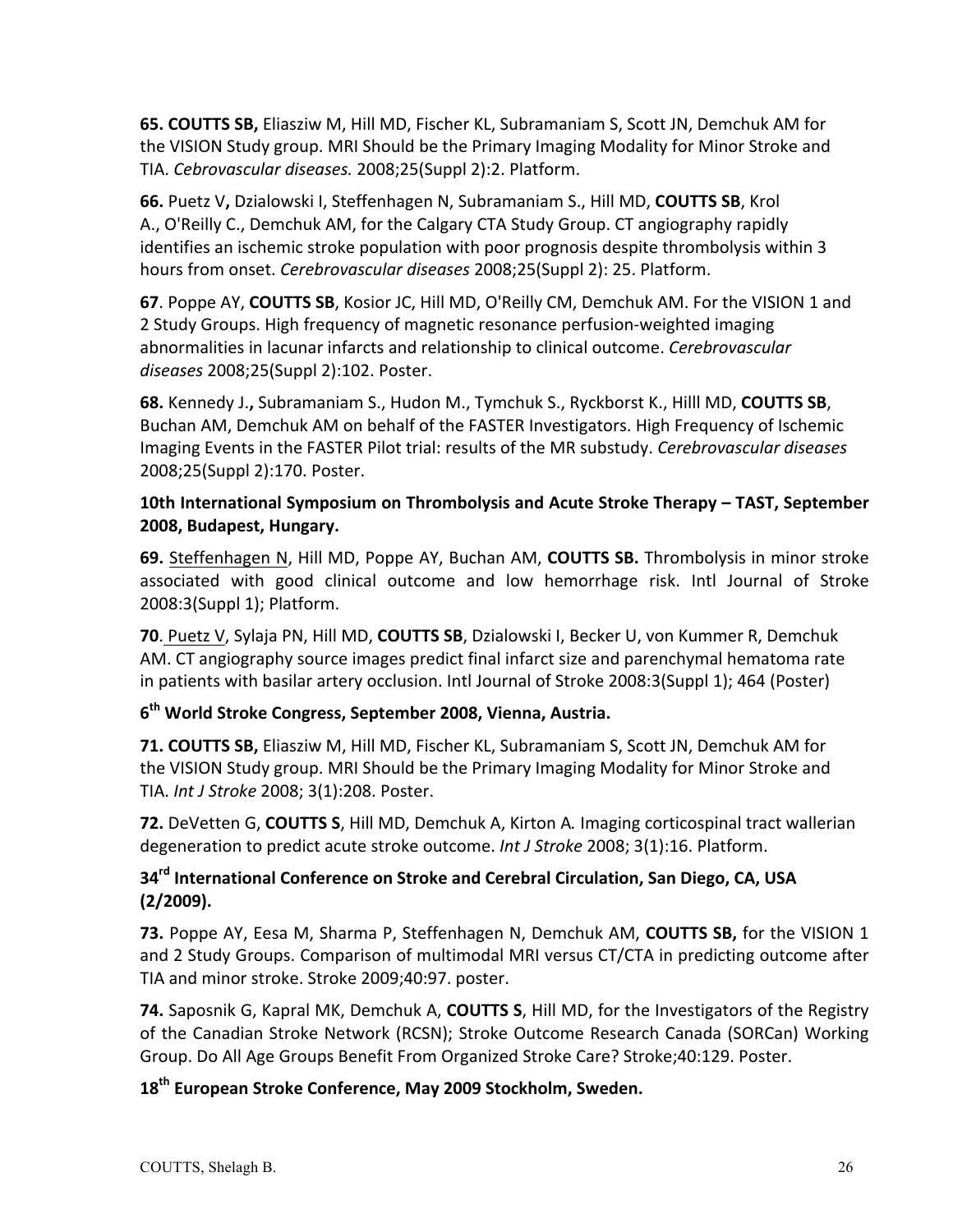**75. COUTTS SB, Hill MD, Demchuk AM for the VISION study group. Elevated blood glucose is** more predictive of long-term recurrent stroke in TIA and minor stroke patients than the presence of an acute DWI lesion. Cerebrovascular disease 2009; 27(Supp16):1. Platform.

**76.** Merwick A, **COUTTS SB**, Ay H, Purroy F, Calvet D, Demchuk AM, Giles M, Sheehan O, Olivot JM, Albers GW, Saver JL, Furie KL, Mas JL, Rothwell PM, Kelly PJ Acute DWI, clinical and aetiologic characteristics, and early stroke risk following TIA - a pooled analysis of individual patient data. Cerebrovascular disease 2009; 27(supp16):2. Platform.

**77.** Puetz V, Sylaja PN, Hill MD, COUTTS SB, Dzialowski I, Becker U, Gahn G, von Kummer R, Demchuk AM, for the CTA Study group. CT angiography source images predict final infarct extension in patients with basilar artery occlusion. Cerebrovascular disease 2009; 27(supp16):40. Platform

**78.** Poppe AY, Eesa M, Sharma P, Steffenhagen N, Demchuk AM, **COUTTS SB**, for the Vision group. Comparison of multimodal MRI versus CT and CT angiography for predicting outcome after TIA and minor stroke. Cerebrovascular disease 2009; 27(supp16):70-71. Poster.

#### **Canadian Cardiovascular Congress, October 2009, Edmonton, AB, Canada**

**79.** Jeerakathil T, Fang S, Shuaib A, Amlani S, Burridge D, Houston C, Ehlers C, Green T, **COUTTS SB**, Dean N, Hill M. Changes in recurrent stroke rates 7 and 90 days after TIA following implementation of the Alberta provincial stroke strategy. Can J Cardiol 2009; 25(Suppl B):50-51. Poster.

#### **International Chest meeting, November 2009, San Diego, CA, USA**

**80.** Brown, KM, Thakrar MV, COUTTS SB, and Leigh R. Disseminated tuberculosis presenting as isolated aphasia: a novel presentation. Chest Meeting Abstracts 2009 136: 58S-d-59S-d.

#### Circulatory Health from the National Research Forum for Young Investigators in Circulatory and Respiratory Health, May, 2010, Vanocuver, BC.

81. Nadeau JO, Lam V, Hinnell C, Hill MD, **COUTTS SB**. Clinical features, risk factors and outcome in 84 patients with cerebral venous sinus thrombosis. In press. Poster.

#### **European Stroke Meeting, May 2010, Barcelona, Spain.**

**82.** Bhatia R, Bal SP, Menon BK, Shobha N, Puetz V, Dzialowski I, Steffenhagen N, Tymchuk S, Idris S, Coutts SB, Barber P, Watson T, Smith EE, Demchuk AM. "CTASI-ASPECTS is more predictive of Final Aspects and Neurological Outcome than NCCT-ASPECTS in Acute Ischemic *Stroke Caused by Proximal Vessel Occlusions*" Cerebrovasc Dis. 2010; Vol. 29 (Suppl 2). (Platform)

**83**. Goyal M, Menon BK, Hill MD, Demchuk AM, **Coutts S**. "*Untangling the Mystery of Poor Clinical Outcomes Despite Excellent Recanalization: Analysis of Data from the Penumbra Pivotal Stroke Trial.*" Cerebrovas Dis. 2010; Vol. 29 (Suppl 2). (Platform).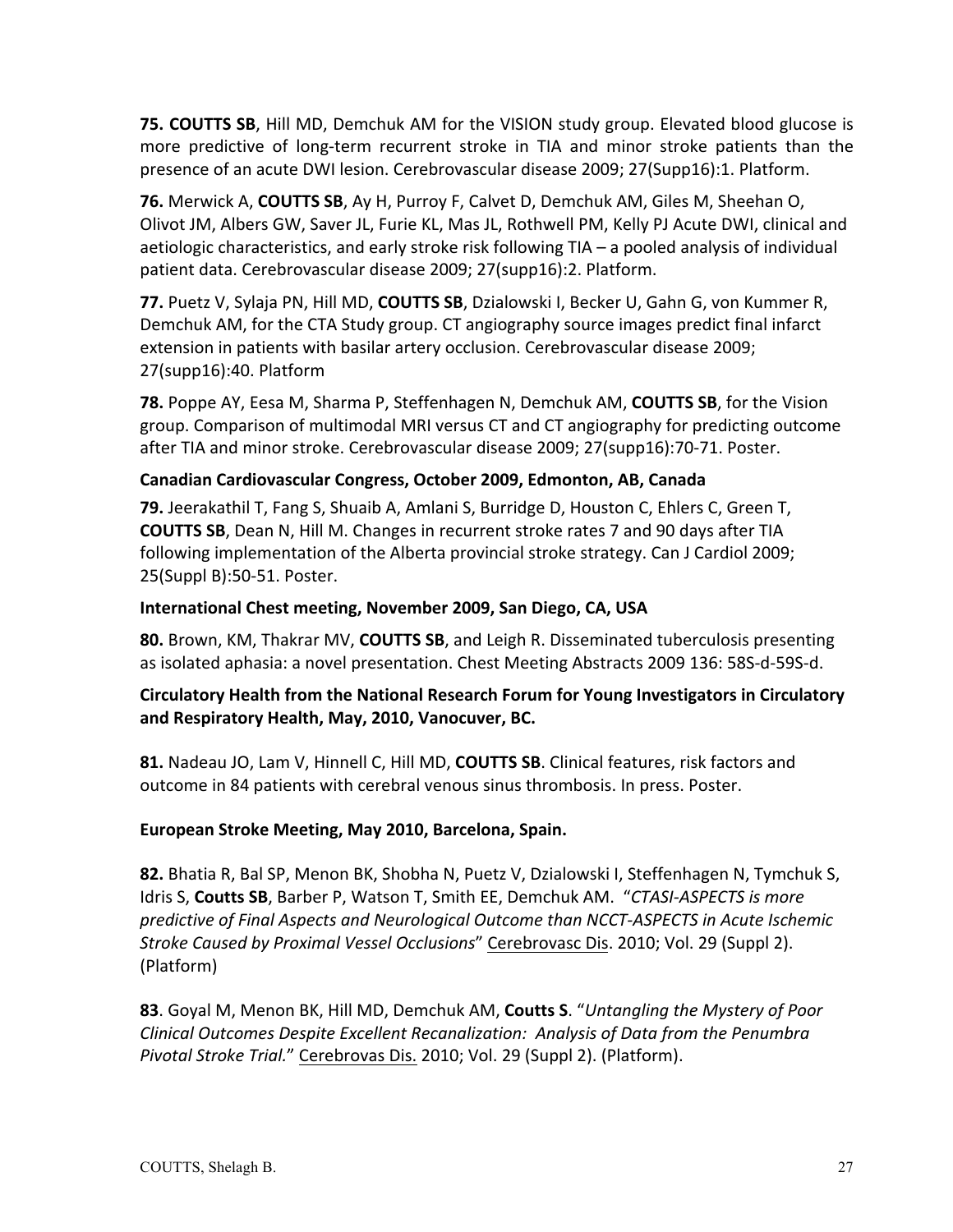84. Bal SP, Bhatia R, Shobha N, Menon BK, Puetz V, Dzialowski I, Tymchuk S, Idris S, Coutts SB, Barber P, Watson T, Smith EE, Demchuk AM. "CTA-SI Aspectis is Superior to NCCT Aspects for *Prediciting Final Infarct Extent in Patients with CT Scans <90 Minutes from Onset."* Cerebrovas Dis. 2010; Vol. 29 (Suppl 2). (Poster).

#### 1<sup>st</sup> Canadian Stroke Congress, June 2010, Quebec City, Canada.

**85.** Bal SP, Bhatia R, Shobha N, Menon B, Puetz V, Dzialowski I, Tymchuk S, Watson T, Barber P, **COUTTS S**, Smith E, Demchuk A. CTASI ASPECTS is superior to NCCT ASPECTS for predicting final infarct extent in patients with CT scans <90 minutes from onset. *Stroke 2010; June: 41(7): e475. Poster*

**86.** Bal SP, Bhatia R, Shobha N, Menon B, Puetz V, Dzialowski I, Tymchuk S, Idris S, Watson T, **COUTTS S, Barber P, Smith E, Demchuk A. CTASI-ASPECTS is more predictive of final ASPECTS** and neurological outcome than NCCT-ASPECTS in acute ischemic stroke caused by proximal vessel occlusions. *Stroke 2010; 41(7): e475. Poster* 

87. COUTTS SB, Hill MD, Eliasziw M, Demchuk AM for the VISION study group. minor stroke patients than the presence of an acute DWI lesion. Final 2 year results of the Vascular Imaging of acute Stroke for Identifying predictors of clinical Outcome and recurrent ischemic eveNts (VISION) study. *Stroke 2010; 41(7): e477. Poster*

**88. COUTTS, SB,** Jeerakathil T, Sylaja PN, Hill MD. The ASPIRE approach for TIA risk stratification. *Stroke 2010; 41(7): e477. Poster*

**89.** Chan W, COUTTS SB, Hanly P. Sleep Apnea in Patients with Transient Ischemic Attack (TIA) and Minor Stroke. *Stroke 2010; 41(7): e476. Poster*

**90.** Nadeau JO, Lam V, Hinnell C, Hill MD, **COUTTS SB**. Clinical features, risk factors and outcome in 84 patients with cerebral venous sinus thrombosis. *Stroke 2010; 41(7): e483. Poster*.

#### **Canadian Neurological Society Annual Meeting. June 2010, Quebec City, Canada.**

**91. COUTTS SB, Hill MD, Eliasziw M, Demchuk AM for the VISION study group. Final 2 year** results of the Vascular Imaging of acute Stroke for Identifying predictors of clinical Outcome and recurrent ischemic eveNts (VISION) study. *Can J Neurol Sci 2010 (Suppl 1); 37(3): S24. Platform.*

**92. COUTTS, SB,** Jeerakathil T, Sylaja PN, Hill MD. The ASPIRE approach for TIA risk stratification. *Can J Neurol Sci 2010 (Suppl 1); 37(3): S24. Platform.*

**93.** Chan W, COUTTS SB, Hanly P. Sleep Apnea in Patients with Transient Ischemic Attack (TIA) and Minor Stroke. *Can J Neurol Sci 2010 (Suppl 1); 37(3): S25. Platform.* 

**94.** Bal SP, Bhatia R, Shobha N, Menon B, Puetz V, Dzialowski I, Tymchuk S, Watson T, Barber P, **COUTTS S**, Smith E, Demchuk A. CTASI ASPECTS is superior to NCCT ASPECTS for predicting final infarct extent in patients with CT scans <90 minutes from onset. *Can J Neurol Sci 2010 (suppl 1); 37(3): S40. Platform.*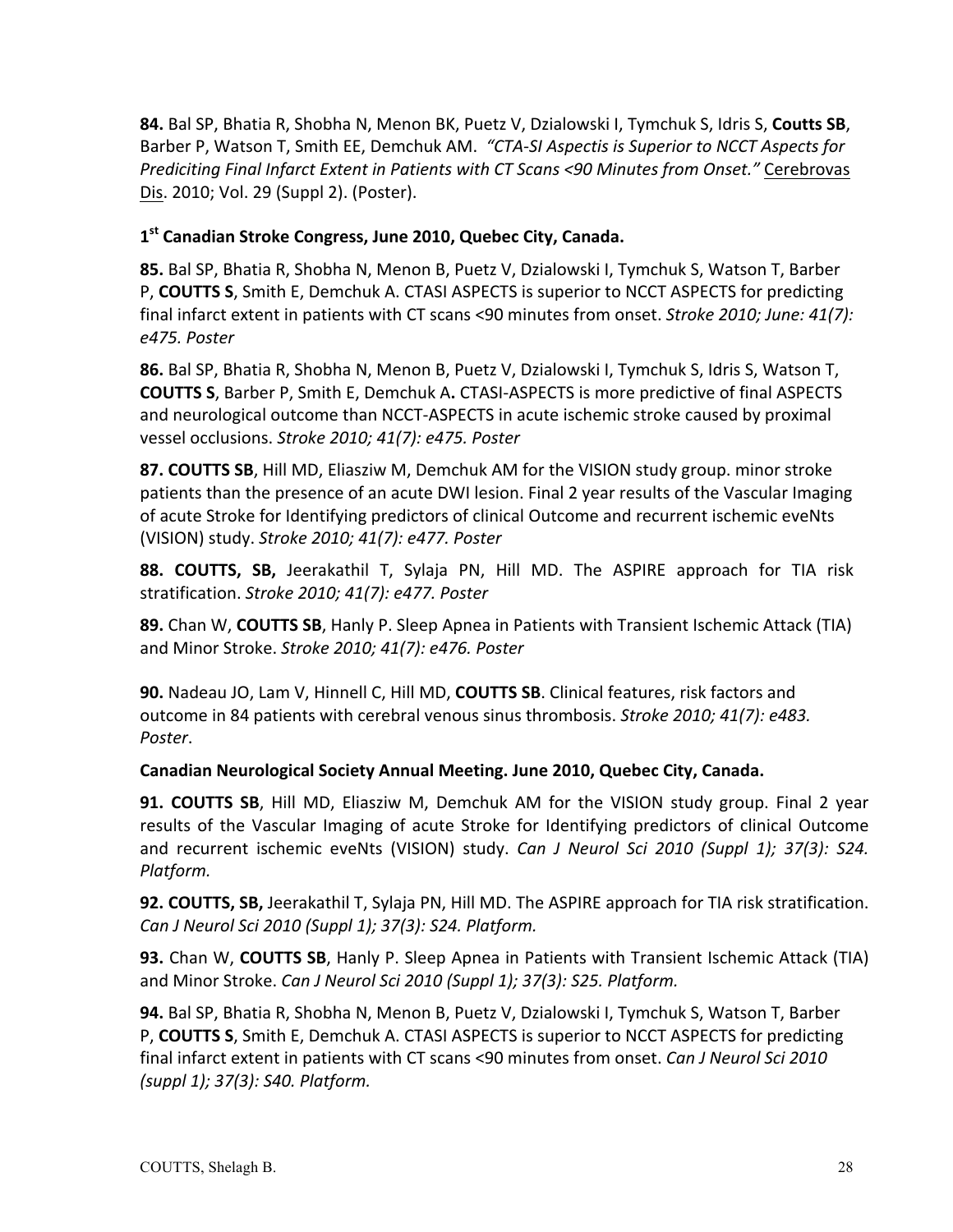**95.** Bal SP, Bhatia R, Shobha N, Menon B, Puetz V, Dzialowski I, Tymchuk S, Idris S, Watson T, **COUTTS S,** Barber P, Smith E, Demchuk A. CTASI-ASPECTS is more predictive of final ASPECTS and neurological outcome than NCCT-ASPECTS in acute ischemic stroke caused by proximal vessel occlusions. *Can J Neurol Sci 2010 (Suppl 1); 37(3): S44. Platform.* 

**96.** Nadeau JO, Lam V, Hinnell C, Hill MD, **COUTTS SB**. Clinical features, risk factors and outcome in 84 patients with cerebral venous sinus thrombosis. *Can J Neurol Sci 2010 (Suppl 1); 37(3): S90. Poster.*

# **7th World Stroke Congress. Seoul, South Korea. October 2010.**

**97. COUTTS SB,** Demchuk AM, Hill MD, Patel SK, Shobha N for the CATCH study group. Does recurrent stroke predict disabled outcome after TIA or minor stroke? International Journal of Stroke 2010;5(Suppl 2):1017. *Poster.*

# 36<sup>rd</sup> International Conference on Stroke and Cerebral Circulation, Los Angeles, CA, USA **(2/2011).**

**98.** Dowlatshahi D, Butcher KS, Asdaghi N, Nahirniak S, Bernbaum M, Giulivi A, Wasserman J, Poon M, **COUTTS SB**, on behalf of the CanPro Investigators. Poor prognosis in warfarinassociated intracranial hemorrhage despite prothrombin complex concentrate therapy: the CanPro registry. *Stroke 2011;* 42, *e121. Poster*

**99.** Moreau F, COUTTS SB, Demchuk AM, Patel SK, Smith EE for the CATCH and VISION investigators. Cavitation in Symptomatic lacunar stroke: revisiting definition, revisiting rates. *Stroke 2011;* 42, e119-*e120. Poster*

# European Stroke Meeting, May 2011, Hamburg, Germany.

**100. COUTTS SB,** Hill MD, Demchuk AM, Goyal M, Modi J, Patel SK for the CATCH study group. Early CT/CTA predicts recurrent events in minor stroke/TIA patients: Main results of the CT And MRI in the Triage of TIA and minor Cerebrovascular events to identify High risk patients (CATCH) study. Cerebrovascular Diseases 2011; 31 (Suppl 2): 68. *Platform.* 

101. Asdaghi N, Butcher KB, Qazi A, Coulter JI, Tymchuk S' Hill MD, Demchuk AM, COUTTS SB' Perfusion imaging predicts outcome in TIA and minor stroke. Cerebrovascular Diseases 2011; 31 (Suppl 2):67. *Platform.*

#### **2nd Canadian Stroke Congress, October 2011, Ottawa, Canada**

**102. COUTTS SB,** Modi J, Patel SK, Demchuk AM, Goyal M, Hill MD. CT and CTA abnormalities predict recurrent stroke after TIA and minor stroke. Stroke 2011;42:e588. *Platform*

**103.** Dowlatshahi D, Butcher KS, Asdaghi N, Nahirniak S, Bernbaum M, Giulivi A, Wasserman J, Poon M, COUTTS SB, on behalf of the CanPro Investigators. Poor prognosis in warfarinassociated intracranial hemorrhage despite prothrombin complex concentrate therapy: the CanPro registry. Stroke 2011;42:e588. *Platform*

104. Patel SK, Hanley P, Smith EE, COUTTS SB. White matter disease in minor stroke and TIA patients with obstructive sleep apnea. Stroke 2011;42:e602. *Poster*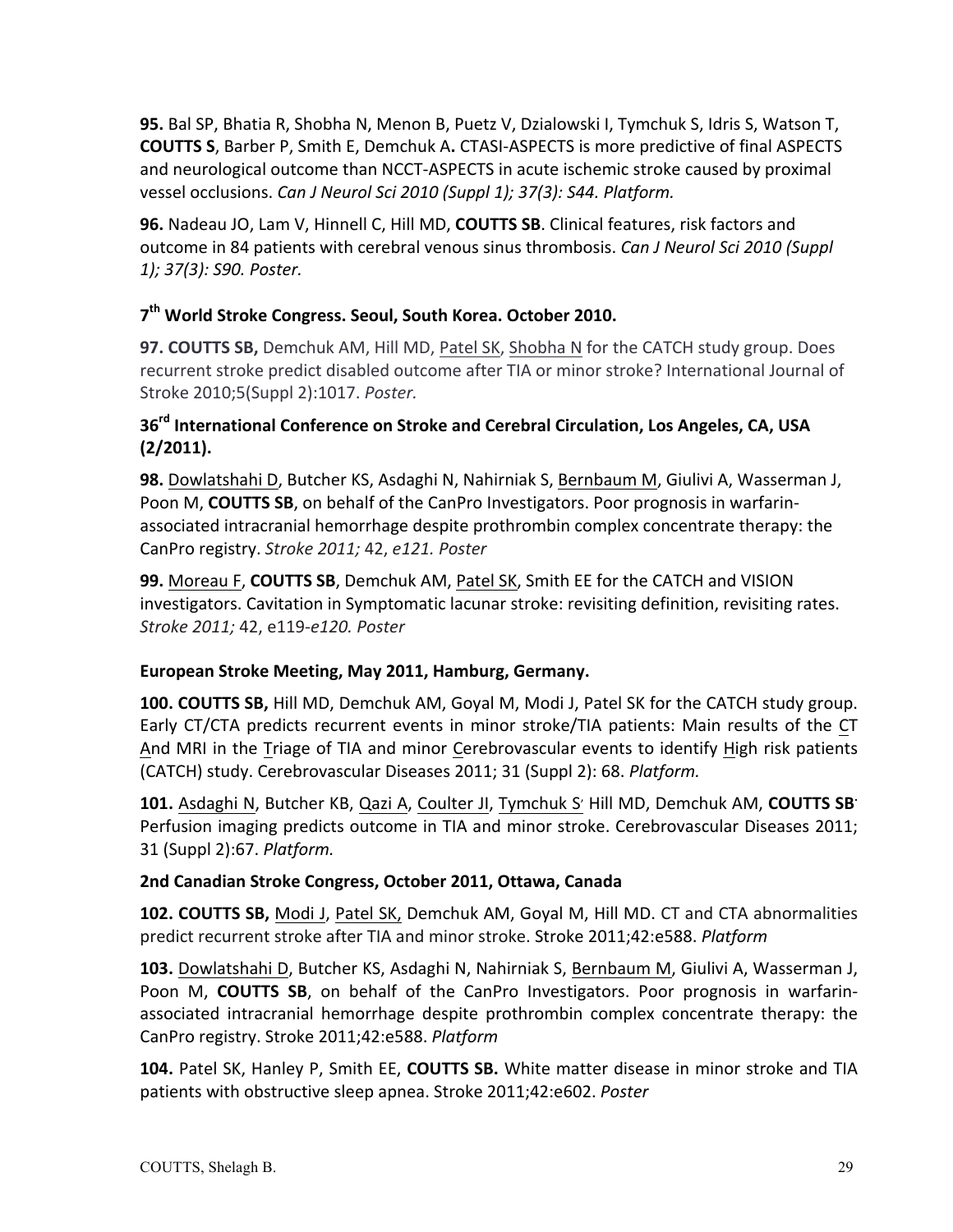**105.** Moreau F, Jeerakathil T, **COUTTS SB** for the ASPIRE study group. A Significant Proportion of Patients Referred for Assessment of a TIA Still Have Persisting Neurological Deficits. Stroke 2011;42:e593. *Poster*

**106.** Asdaghi N, Butcher KB, Qazi A, Coulter JI, Tymchuk S, Hill MD, Demchuk AM, COUTTS SB. Perfusion imaging predicts outcome in TIA and minor stroke. Stroke 2011;42:e592. *Poster* 

**107.** Amlani S, Jeerakathil T, COUTTS S, Rogerson C. The effectiveness of a TIA Hotline in delivering timely access to stroke prevention services: The Alberta Provincial Stroke Strategy (APSS). Stroke 2011;42:e*591. Poster*

**108.** Nadeau JO, Lam V, Hinnell C, Hill MD, **COUTTS SB.** Delay in diagnosis of cerebral venous sinus thrombosis. Stroke 2011;42:e627. Poster

#### 37<sup>th</sup> International Conference on Stroke and Cerebral Circulation, New Orleans, LO, USA **(2/2012).**

109. Liebeskind DS, Alger JR, Scalzo F, Hao Q, Fong AK, Saver JL, Dani KA, Muir KW, Demchuk AM, **COUTTS SB**, Luby M, Warach S on behalf of the STIR and VISTA Imaging Investigators. Multiparametric T2\*- Permeability MRI Accurately Predicts Hemorrhagic Transformation: STIR/VISTA Imaging Multicenter Observational Study. Stroke 2012:43:A97. Platform.

**110. COUTTS SB,** Modi J, Patel SK, Demchuk AM, Goyal M, Hill MD. Predicting recurrent stroke after TIA and minor stroke: Results of the prospective CT And MRI in the Triage of TIA and minor Cerebrovascular events to identify High risk patients (CATCH) study. Stroke 2012:43:A70. Platform.

**111.** Bal S, Patel SK, Almekhlafi M, Modi J, Demchuk AM, COUTTS SB. High rate of radiographic stroke recurrence in cryptogenic TIA and Minor stroke patients: a prospective imaging study. Stroke 2012;43:A3932. Poster.

**112.** Asdaghi N, Coulter JI, Modi J, Qazi A, Goyal M, Butcher KS, Hill MD, Demchuk AM, **COUTTS SB.** DWI Reversal is associated with Small Infarct Volume and Early Reperfusion in Patients with TIA and Minor Stroke. Stroke 2012;43:A2674. Poster.

**113.** Bal S, Coulter JI, Godzwon C, Weeks SG, Hutchison S, Hill MD, Menon BK, COUTTS SB. Low yield of Transthoracic and Transesophageal Echocardiography in the Management of Patients with Acute Ischemic Strokes. Stroke 2012;43:A3530. Poster.

**114. COUTTS SB,** Demchuk AM, Poppe AY, Shobha N, Barber PA, Hill MD. The Historical Stroke Severity Score Predicts Progression in TIA and Minor Stroke. Stroke 2012;43:A2185. Poster.

**115.** Asdaghi N, Coulter JI, Modi J, Qazi A, Goyal M, Butcher KS, Hill MD, Demchuk AM, **COUTTS SB.** Perfusion imaging predicts Outcome in TIA and minor stroke. A Prospective Derivation-Validation Study. Stroke 2012;43:A3595. Poster.

116. Asdaghi N, Coulter JI, Stewart TS, Goyal M, Butcher KS, Hill MD, Demchuk AM, COUTTS **SB.** What Perfusion Parameters Best Define Ischemic Penumbra in Patients with TIA and Minor Stroke; Data from the VISION study. Stroke 2012;43:A3007. Poster.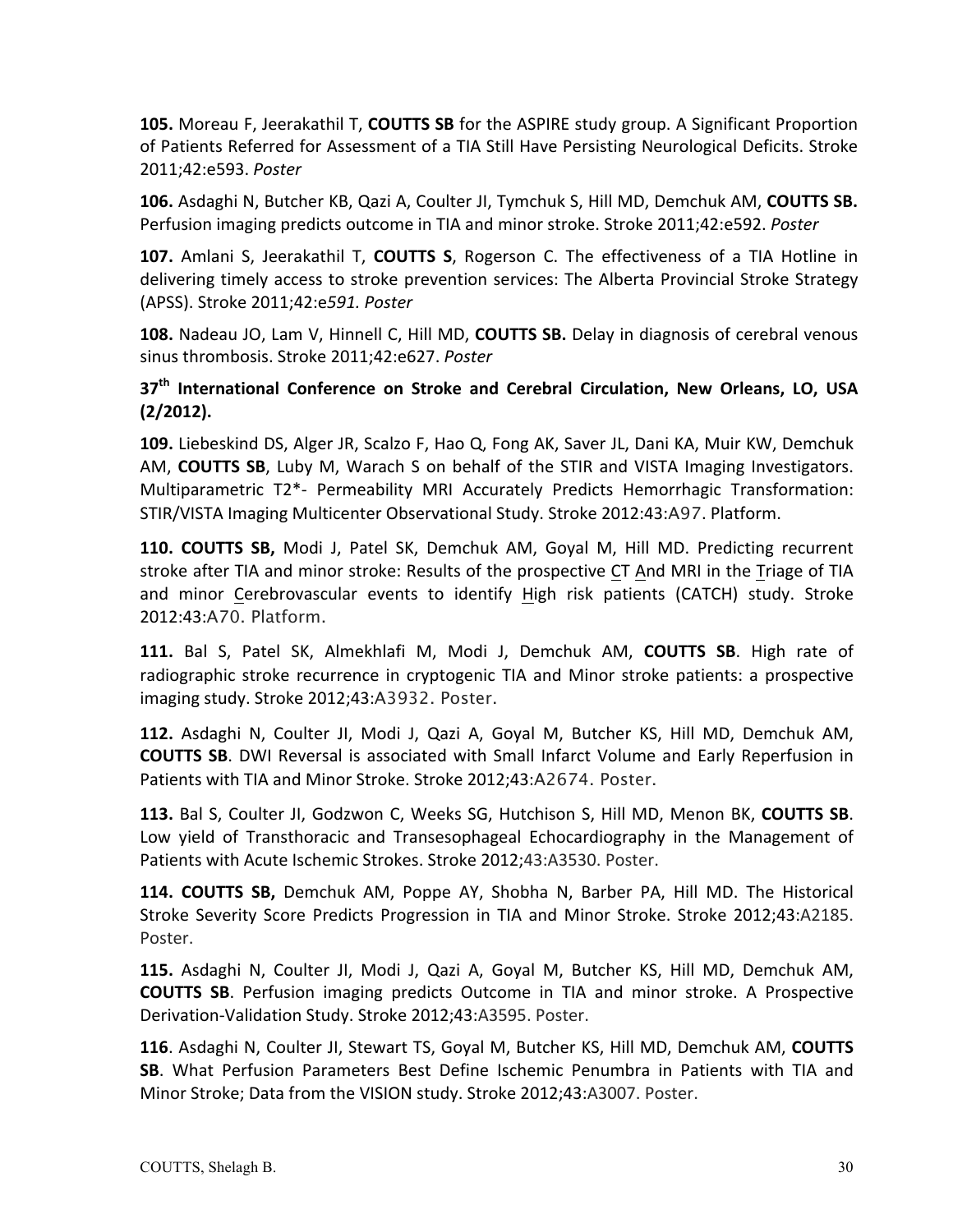**117.** Vahidy S, McCourt R, Gould EB, Gupta D, Mushtaq U, Asdaghi N, COUTTS SB, Hill MD, Demchuk AM, Jeerakathil J, Emery D, Butcher KS. Blood Brain Barrier Permeability Increases in Intracerebral Hemorrhage do not Predict Perihematoma Edema Growth. Stroke 2012;43: A2618. Poster

118. Gould EB, McCourt R, Vahidy S, Asdaghi N, Hill MD, COUTTS SB, Demchuk AM, Jeerakathil T, Emery D, and Butcher KS. Autoregulation of Cerebral Blood Flow is Preserved in Primary Intracerebral Hemorrhage. Stroke;43:A2619. Poster

#### The international conference on heart and brain. March 2012, Paris, France.

**119.** Bal S, Patel SK, Almekhlafi M, Modi J, Demchuk AM, COUTTS SB. High rate of radiographic stroke recurrence in cryptogenic TIA and Minor stroke patients: a prospective imaging study.

# **50th American Society of Neuroradiology (ASNR). April 2012, New York, NY, USA.**

120. Goyal M, Hill MD, Modi J, Patel SK, Demchuk AM, COUTTS SB. CT/CTA and MRI findings predict recurrent stroke after TIA and minor stroke: results of the prospective CATCH study. Platform.

**121.** Asdaghi N, Coulter JI, Modi J, Qazi A, Goyal M, Butcher KS, Demchuk AM, Hill MD, **COUTTS SB.** Perfusion imaging in TIA and Minor Stroke. A Prospective Derivation-Validation Study. Platform.

**122.** Asdaghi N, Coulter JI, Modi J, Qazi A, Goyal M, Butcher KS, Demchuk AM, Hill MD, **COUTTS SB.** The Rates and Characteristics of DWI Reversal in Patients with TIA and Minor Stroke. Platform.

#### **2nd Alberta Graduate Conference, May 3-5, 2012, Edmonton, Alberta, Canada**

**123.** Thomson QP, Modi J, COUTTS SB, Demchuk AM, Hill MD, Boyd SK, Goyal M, Mitchell JR. Finding Dying Brain in CT Images of Acute Ischemic Stroke.

#### European Stroke Conference, May 2012, Lisbon, Portugal.

**124.** Camden MC, Demchuk AM, Poppe AY, Shobha N, Barber PA, Hill MD, COUTTS SB. The Historical Stroke Severity Score Predicts Progression in TIA and Minor Stroke. Cerebrovascular diseases 2012; Poster. Cerebrovascular Diseases; 2012: 33(suppl 2) p520.

**125.** Asdaghi N, Coulter JI, Modi J, Qazi A, Goyal M, Demchuk AM, Hill MD, COUTTS SB. Perfusion imaging predicts Outcome in TIA and minor stroke. A Prospective Derivation-Validation Study. Platform. Cerebrovascular Diseases; 2012: 33(suppl 2) p39.

**126.** Asdaghi N. Coulter JI, Stewart TS, Qazi A, Goval M, Hill MD, Demchuk AM, COUTTS SB. Statin Therapy (prior or post) does not Improve Clinical and Radiographic Outcomes in Patients with TIA and Minor Stroke. Platform. Cerebrovascular Diseases; 2012: 33(suppl 2) p39.

127. Torres JA, Hill MD, Modi J, Patel SK, Demhuck AM, Goyal M, COUTTS SB. New and old clinical scores are equally poor in predicting recurrent stroke after TIA and minor stroke. Poster. Cerebrovascular Diseases; 2012: 33(suppl 2) p519.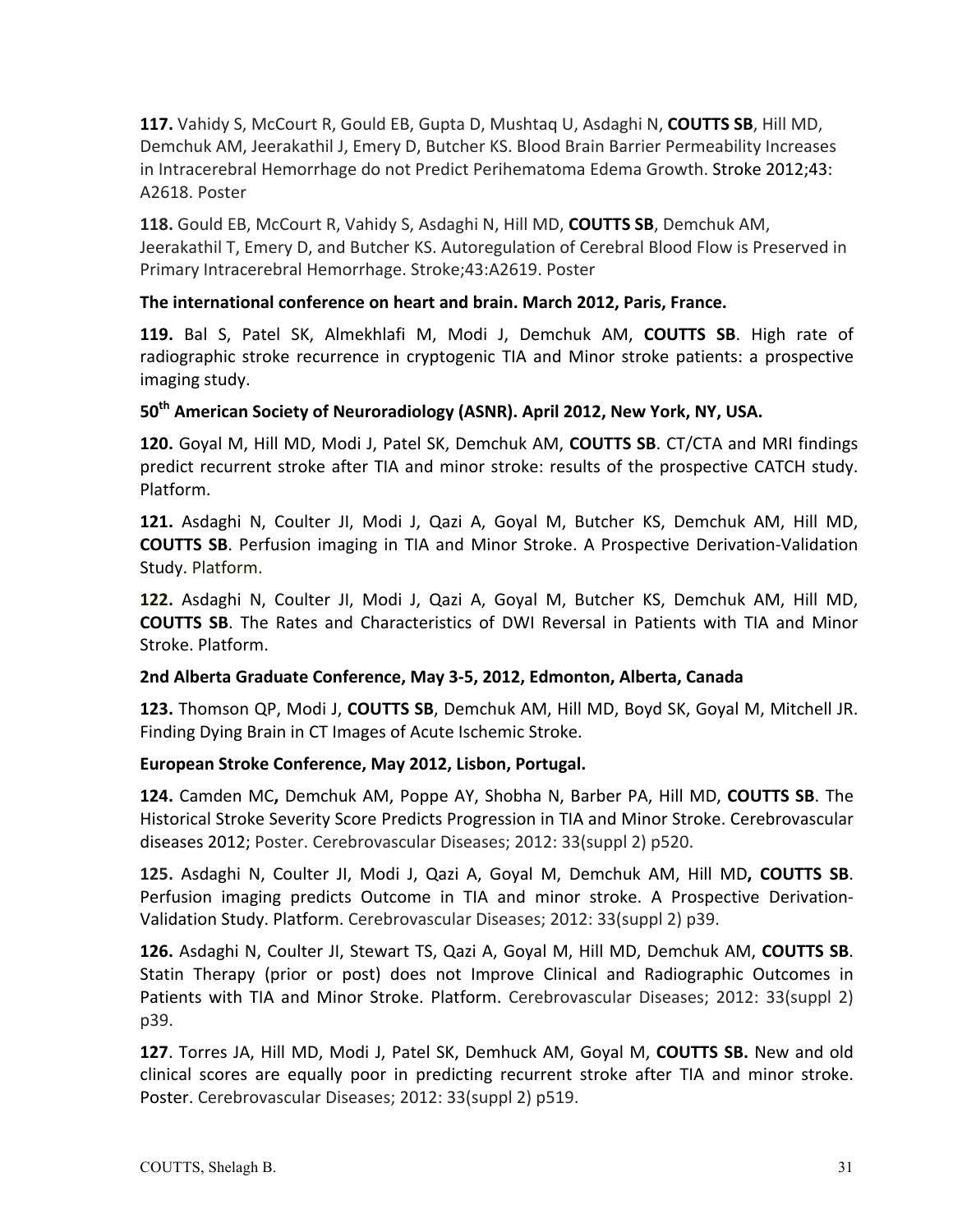**128.** Menon BK, Coulter JI, Bal S, Godzwon C, Weeks S, Hutchison S, Hill MD, COUTTS SB. Do all patients admitted to hospitals with acute ischemic strokes need in-hospital echocardiography? Platform. Cerebrovascular Diseases; 2012: 33(suppl 2) p67.

**129.** Bal S, Coulter JI, Menon BK, Godzwon C, Weeks SG, Hutchison S, Goyal M, Hill MD, Demchuk AM, **COUTTS, SB.** Utility of CT angiography compared to TEE for assessment of Aortic Arch Atherosclerosis in patients with acute Ischemic Stroke. Platform. Cerebrovascular Diseases; 2012: 33(suppl 2) p73.

**130.** Asdaghi N, Coulter JI, Stewart TS, Qazi A, Goyal M, Demchuk AM, Hill MD, COUTTS SB. DWI Reversal is associated with Small Infarct Volume and Early Reperfusion in Patients with TIA and Minor Stroke. Platform. Cerebrovascular Diseases; 2012: 33(suppl 2) p32.

**130. COUTTS SB**, Modi J, Patel SK, Demchuk AM, Goyal M, Hill MD, for the CATCH study group. Disability after minor stroke/TIA is mostly caused by a recurrent event and not the presenting event. Platform. Cerebrovascular Diseases; 2012: 33(suppl 2) p39.

**131.** Merwick A, Albers GW, Ay H, COUTTS SB, Cucchiara BL, Mas JL, Purroy F, Rothwell PM, Saver JL, Sharma VK, Tsivgoulis G, Kelly PJ. Statin treatment at onset of transient ischaemic attack with carotid stenosis is associated with reduced early stroke risk. Platform. Cerebrovascular Diseases; 2012: 33(suppl 2) p39.

**132.** Butcher KS, Hill MD, Jeerakathil T, COUTTS SB, Dowlatshahi D, Asdaghi N, Sharma M, Emery D, Shuaib A, Demchuk AM. The Intracerebral Hemorrhage Acutely Decreasing Arterial Pressure Trial (ICH ADAPT): Final Results. Platform. Cerebrovascular Diseases; 2012: 33(suppl 2) p51.

#### **CIHR-ICRH Young Investigators Forum, June 4-6, 2012, Montréal, Québec, Canada**

**133.** Thomson QP, Modi J, COUTTS SB, Demchuk AM, Hill MD, Boyd SK, Goyal M, Mitchell JR. Finding Lesion in CT Images of Acute Ischemic Stroke with Texture Analysis. CIHR-ICRH Young Investigators Forum, June 4-6, 2012, Montréal, Québec, Canada.

# *Computer Assisted Radiology and Surgery:* 26<sup>th</sup> *International Congress and Exhibition*, June **27-30, 2012, Pisa, Italy**

**134.** Thomson QP, Modi J, COUTTS SB, Demchuk AM, Hill MD, Boyd SK, Goyal M, Mitchell JR. Classification of Ischemic Brain Tissue in Acute Ischemic Stroke in Early CT Images with Texture Analysis. *Computer Assisted Radiology and Surgery:* 26<sup>th</sup> International Congress and *Exhibition*, June 27-30, 2012, Pisa, Italy.

#### **3rd Canadian Stroke Congress, October 2012, Calgary, Canada**

**135.** Thomson QP, Modi J, **COUTTS SB**, Demchuk AM, Hill MD, Boyd SK, Goyal M, Mitchell JR, Computational Texture Analysis: Finding Ischemic Brain Tissue in Early CT Images of Acute Ischemic Stroke. Stroke 2012;43: e126*.* Platform.

**136.** Horton M, Modi J, Patel SK, Demchuk AM, Goyal M, Hill MD, **COUTTS SB** for the Calgary Stroke Program. Refinement of imaging predictors of symptom progression and recurrent Stroke following Transient Ischemic Attack and Minor Stroke. Stroke 2012;43:e159. Poster.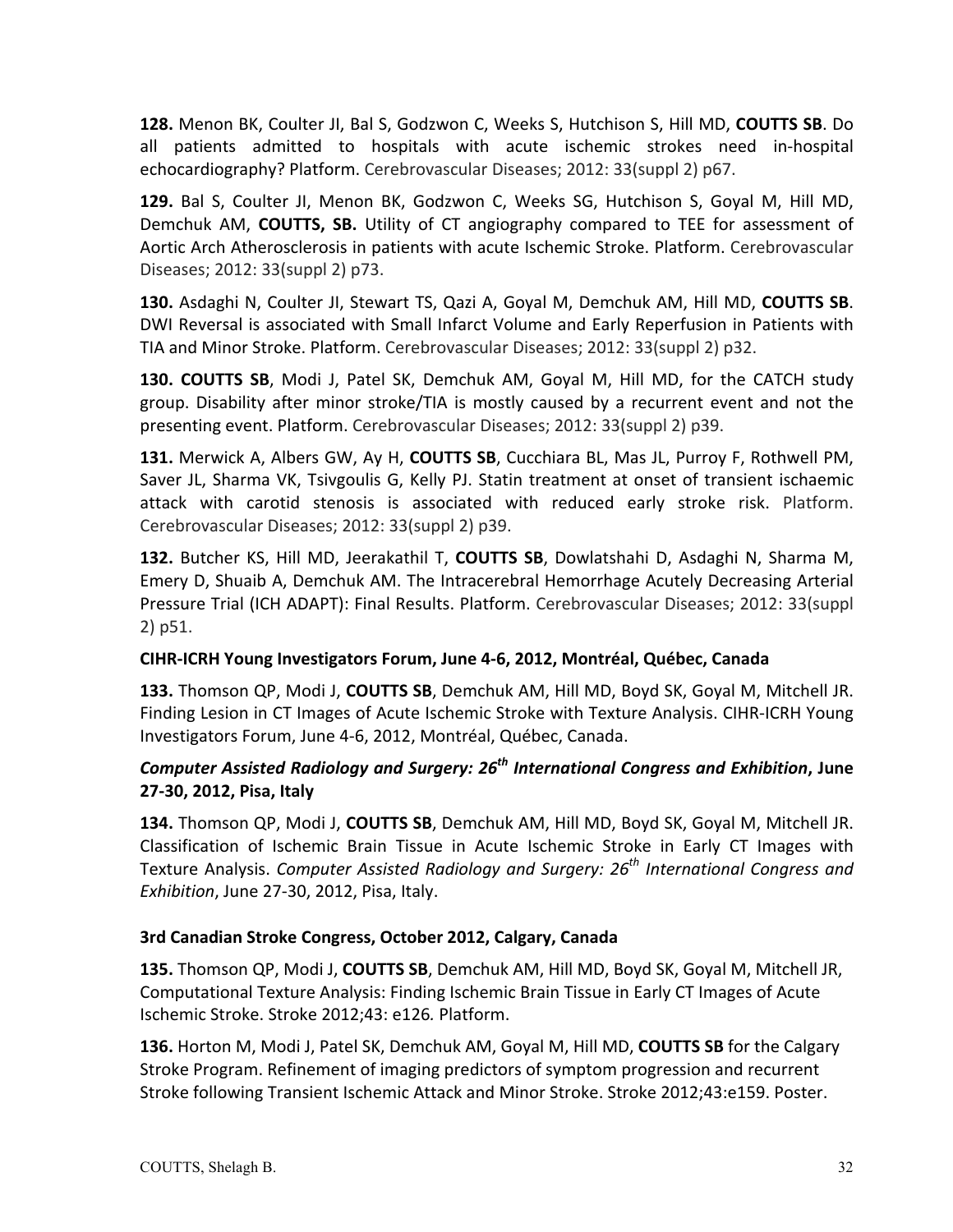**137.** Bal SS, Coulter JI, Godzwon C, Weeks SG, Hutchison S, Goyal M, Menon BK, Hill MD, Demchuk AM. **COUTTS SB.** Utility of CT angiography compared to tee for assessment of aortic arch atherosclerosis in patients with acute ischemic stroke. Stroke 2012;43:e157. Poster.

**138.** Kelloway LJ, Lindsay PM, Davies-Schinkel C, **COUTTS SB.** Providing direction for triaging patients with transient ischemic attack/non-disabling stroke. Stroke 2012;43:e160. Poster.

139. Lindsay P, Kelloway L, Ryan C, Murray B, Bradley D, Boulas M, Davies-Schinkel C, COUTTS **S.** A wake-up call to the role of sleep apnea in stroke. Stroke 2012;43: e160. Poster.

#### *8th World Stroke Congress***, October 10-13, 2012, Brasilia, Brazil**

**140.** Thomson QP, Modi J, COUTTS SB, Demchuk AM, Hill MD, Boyd SK, Goyal M, Mitchell JR. Computational Texture Analysis: Finding Ischemic Brain Tissue in Early CT Images of Acute Ischemic Stroke. Platform.

# Radiological Society of North America: 98<sup>th</sup> Scientific Assembly and Annual Meeting, **November 25-30, 2012, Chicago, Illinois, USA**

**141.** Thomson QP, Modi J, COUTTS SB, Demchuk AM, Hill MD, Boyd SK, Goyal M, Mitchell JR. Acute Ischemic Stroke Texture Analysis: Finding Ischemic Brain Tissue in Early CT Images. *Radiological Society of North America: 98th Scientific Assembly and Annual Meeting*, November 25-30, 2012, Chicago, Illinois, USA.

# 38<sup>th</sup> International Conference on Stroke and Cerebral Circulation, Honolulu, HI, USA **(2/2013).**

**142.** Moreau F, Modi J, Almekhlafi M, Bal S, Hill MD, COUTTS SB. Early MRI in TIA and minor stroke: do it or lose it. Platform. Stroke. 2013;44:A8.

**143.** Desai J, Abuzinadah A, Imoukhuede O, Modi J, Bernbaum M, COUTTS SB. Improvement in etiological identification in TIA and minor stroke using the Causative Classification of Stroke. Platform. Stroke 2013;44:A34.

144. Butcher KS, Jeerakathil T, Hill MD, **COUTTS SB**, Dowlatshahi D, Asdaghi N, Sharma M, Emery D, Shuaib A, Demchuk AM. The Intracerebral Hemorrhage Acutely Decreasing Arterial Pressure Trial (ICH ADAPT): Final Results. Platform. Stroke. 2013;44:A113.

**145.** Menon BK, Smith EE, COUTTS SB, Welsh DG, Faber JE, Nambiar VK, Goyal M, Hill MD, Demchuk AM, Cho KH, Chang HW, Hong J, Sohn SI. Metabolic Syndrome, Raised Serum Uric Acid And Poor Leptomeningeal Collateral Status In Patients With Acute Ischemic Strokes. Stroke. 2013;44:ATP163. Poster.

**146.** Gould B, McCourt R, Hill DH, Asdaghi N, Dowlatshahi D, Jeerakathil T, COUTTS SB, Demchuk AM, Shuaib A, Emery D, and Butcher KS. Acute Blood Pressure Reduction in Intracerebral Hemorrhage Patients Does Not Increase Hypoperfused Tissue Volume: a CT Perfusion Threshold Study. Poster. Stroke. 2013;44:AWP295.

147. McCourt R, Gould B, Hill MD, Jeerakathil T, Asdaghi N, Dowlatshahi D, COUTTS SB, Demchuk AM, Shuaib A, Emery D, and Butcher KS. Cerebral Blood Flow and Blood Pressure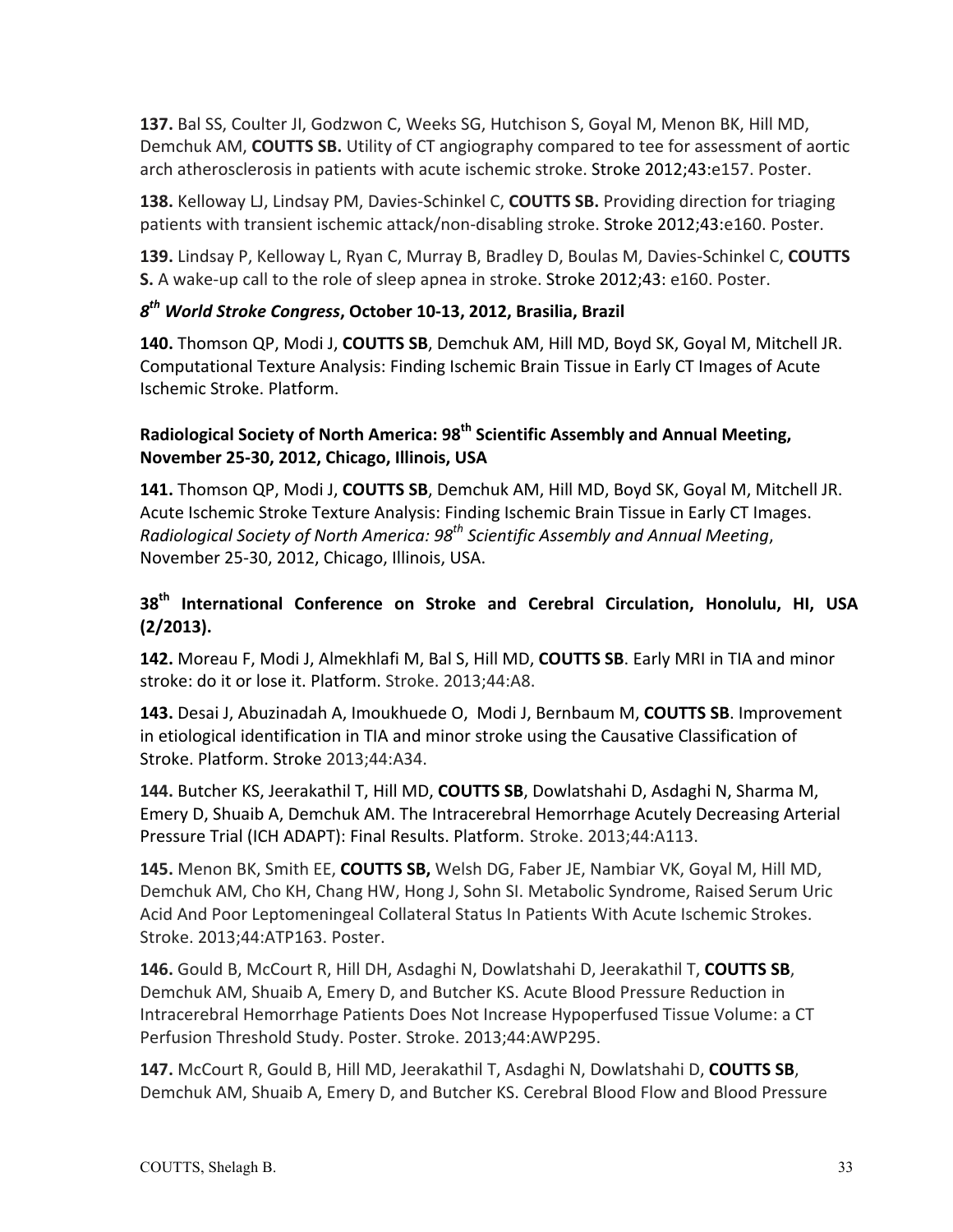Reduction Do Not Affect Perihematomal Edema Growth in Acute Intracerebral Hemorrhage. Stroke. 2013;44:ATMP81.

# European Stroke Meeting, May 2013, London, UK.

**148.** Mandzia J, Smith EE, Barber PA, Godzwon C, Donaldson E, Aram H, COUTTS SB. Detailed Ninety Day Cognitive Performance in Patients with minor stroke and transient ischemic attack (TIA). Poster. Cerebrovascular Diseases 2013;35 (suppl 3): 510.

**149.** Mandzia J, Smith EE, Horton M, Hanly P, Barber PA, Godzwon C, Donaldson E, Asdaghi N, Patel S, Aram H, **COUTTS SB**. Imaging and Baseline Predictors of cognitive performance in minor stroke and TIA patients at 90 days. Poster. Cerebrovascular Diseases 2013;35 (suppl 3): 507

**150.** Bernbaum ML, Menon B, Smith EE, Goyal M, Frayne R, COUTTS SB. Regional Low Cerebral Blood Flow Predicts White Matter Hyperintensity Development at 18 Months in Patients with TIA and Minor Stroke. Poster. Cerebrovascular Diseases 2013;35 (suppl 3): 238

151. Desai JA, COUTTS SB, Scott SH, Metzler M, Jin AY, Dukelow SP. Assessment of Minor stroke and TIA with the KINARM Robot - A pilot study. Cerebrovascular Diseases 2013;35 (suppl 3): 724

**152.** Adatia S, Modi J, Goyal M, Demchuk AM, **COUTTS SB.** Are diffusion negative stroke syndromes really ischemic? Poster. Cerebrovascular Diseases 2013;35 (suppl 3): 574.

**153.** Kate MP, Choi V, Mouridsen K, Hansen MB, Ostergaard L, Jespersen S, Hill MD, Demchuk AM, **COUTTS SB**, Butcher KA. Blood pressure reduction does not result in perihematoma misery perfusion: A CT perfusion study. Cerebrovascular Diseases 2013;35 (suppl 3): 591

# **4th Canadian Stroke Congress, Montreal, Quebec, Canada. October 2013.**

154. Mandzia J, Smith EE, Horton M, Hanly P, Barber PA, Godzwon C, Donaldson E, Asdaghi N, Patel S, Aram H, **COUTTS SB**. Imaging and Baseline Predictors of cognitive performance in minor stroke and TIA patients at 90 days. Stroke 2013;44: e182.

**155.** Gladstone DJ, Spring M, Dorian P, Thorpe K, Panzov V, Hall J, Vaid H, O'Donnell M, Laupacis A, Cote R, Sharma M, Blakely J, Shuaib A, Hachinski V, **COUTTS SB**, Sahlas DJ, Yip S, Teal P, Spence J, Buck B, Verreault S, Casaubon L, Penn A, Selchen D, Jin A, Howse D, Mehdiratta M, Mamdani MM, for the EMBRACE Steering Committee and Investigators. Frequent Atrial Premature Beats Predict Occult Paroxysmal Atrial Fibrillation in Patients with Cryptogenic Stroke: Results From the Embrace Multicentre Trial. Stroke 2013;44: e185

**156.** Mandzia JL, **COUTTS SB**, Kenney C, Hill MD. Thrombolysis for Minor Ischemic Stroke with Proven Acute Symptomatic Occlusion Using TNK-tPA (TEMPO-1). Stroke 2013;44: e228

# 39<sup>th</sup> International Conference on Stroke and Cerebral Circulation, San Diego, CA, USA **(2/2014).**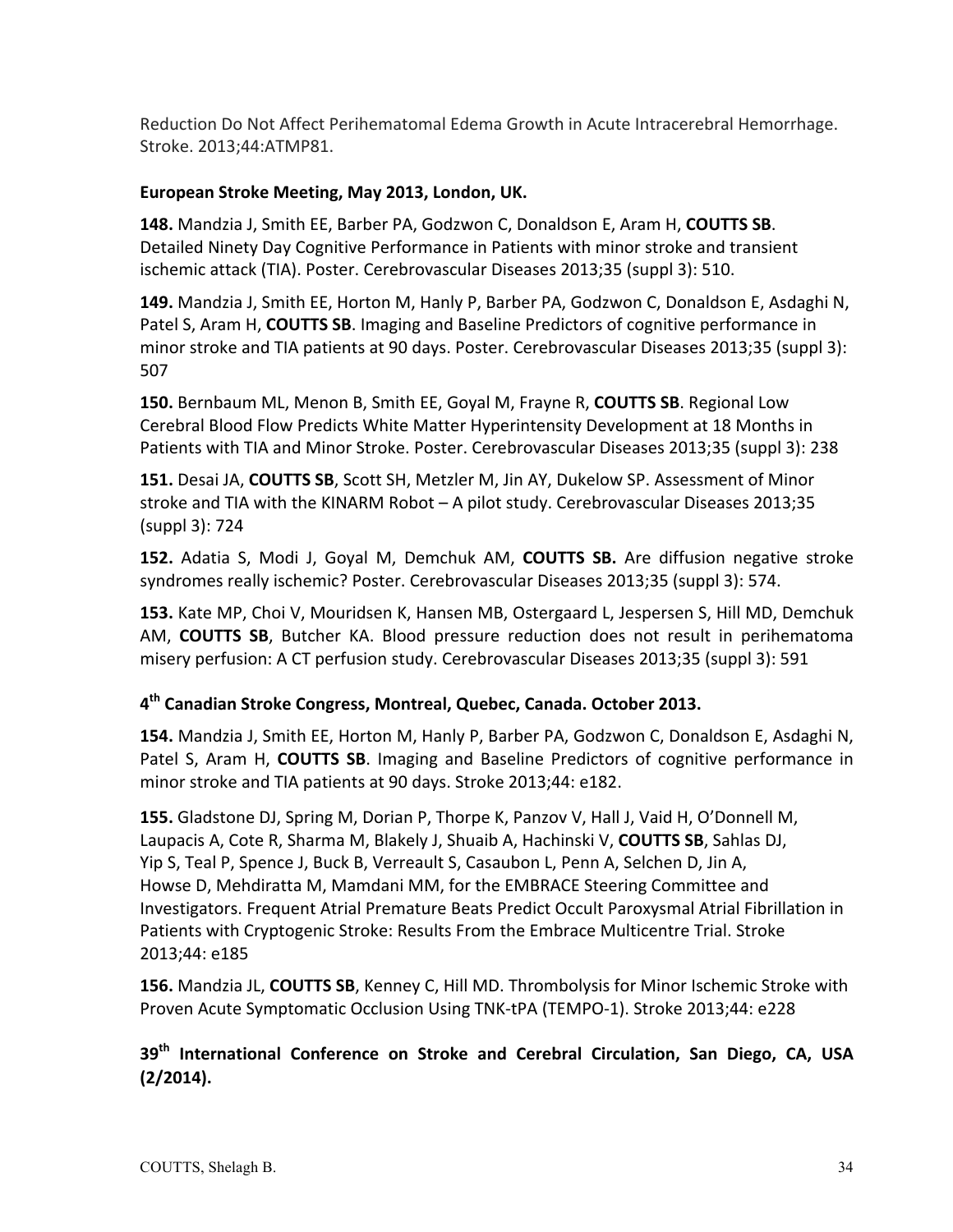**157.** Wilson, CA, Tai W, Desai J, Olivot JM, **COUTTS SB**, MD; Albers GW, Cucchiara BL. Diagnostic yield of echocardiography in patients presenting with transient ischemic attack. Poster. Stroke 2014; 45 (Suppl 1): AWP175.

**158.** Asdaghi N, Modi J, COUTTS SB. Baseline Infarct Volume Predicts Disability in TIA and Minor Stroke Patients. Poster. Stroke 2014; 45 (Suppl 1): ATP292.

#### **23rd European Stroke Meeting, May 2014, Nice, France.**

**159. COUTTS SB,** Lindley R, Hill MD, Cohen G, Wardlaw J, Sandercock P on behalf of the TEMPO and IST-3 Investigators. Effect of thrombolysis in a minor stroke population. Analysis of minor stroke patients treated in the IST-3 study. Cerebrovascular diseases 2014;37(suppl 1): p156 Platform.

**160. COUTTS SB, Fang S, Demchuk AM, Butcher KS, Majumder SR, Watson TJ, Shuaib A, Dean** N, Gordon D, Edmond C, Jeerakathil T for the ASPIRE investigators. The Alberta Stroke Prevention in TIAs and mild strokes (ASPIRE) Project: results from the prospective telephone follow up cohort. Cerebrovascular diseases 2014;37 (suppl 1): p157. Platform.

**161.** Wu G, Arima H, Wang J, Yang J, Delcourt C, **COUTTS SB**, Chen X, Lindley R, Anderson C. for the ENCHANTED investigators. Accuracy of body weight estimation for thrombolysis treatment in the ENCHANTED study. Cerebrovascular diseases 2014;37 (suppl 1): p78. Platform.

162. Dubuc V, Modi J, Goyal M, Hill MD, COUTTS SB. Intracranial Occlusion in Proximal and Distal Vessels are at High Risk of Symptom Progression in Transient Ischemic Attack and Minor Stroke Patients. Cerebrovascular diseases 2014;37(suppl 1): p156 Platform.

**163.** Dubuc V, Hill MD, Aram H, COUTTS SB. NIHSS should not be used for outcome assessment in TIA and minor stroke studies. Cerebrovascular diseases 2014;37(suppl 1): p159 Platform.

# **49th Annual Congress of the Canadian Neurological Sciences Federation, Banff, Alberta, Canada.**

164. Dubuc V, Mandzia JL, Hill MD, Kenney C, **COUTTS SB**. Thrombolysis for minor ischemic stroke with proven acute symptomatic occlusion using TNK-tPA (TEMPO-1). CJNS 2014;41:3 (Suppl 1) S40. Poster.

#### Campus Alberta Student Conference on Health (Banff, Canada) September 2014.

**165.** Prisnie JC, Fiest KM, Patten SB, Atta C, Blaikie L, Bulloch AGM, COUTTS SB, Demchuk A, Hill MD, Smith EE, Jette N. Validating Screening Tools for Depression in Stroke. Campus Alberta Student Conference on Health (Banff, Canada) September 2014.

#### **5th Canadian Stroke Congress, Vancouver, British Columbia, Canada. October 2014**

166. COUTTS SB, Barber P, Cole-Haskayne AL, Kashyap D, Dubuc V, Engbers J, Demchuk A, Hill MD, Suddes M. CT Angiography(CTA) Based Triage of TIA Patients is Safe and Reduces Hospital Admissions. Stroke 2014;45:e248. Platform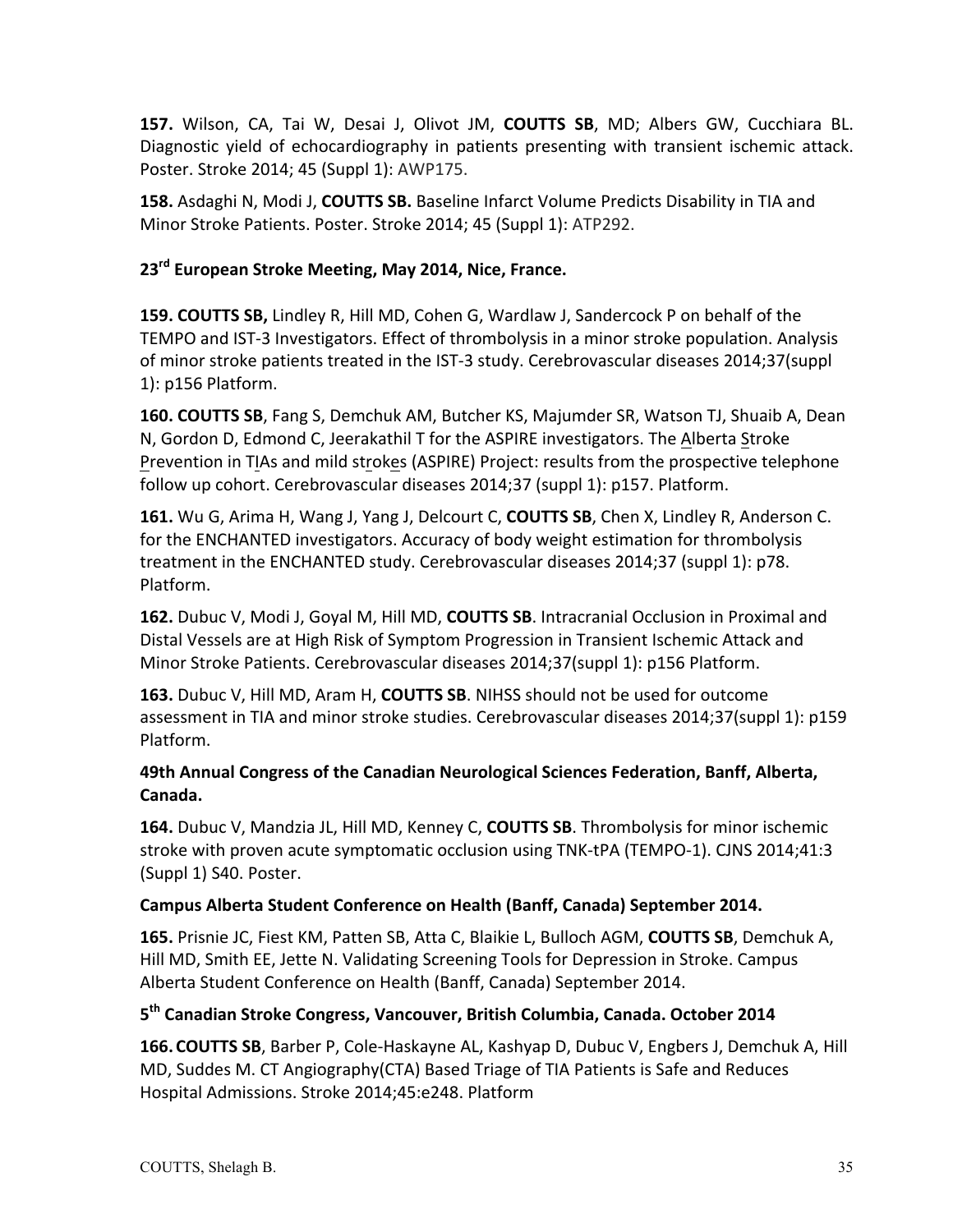**167.** Cole-Haskayne AL, Pushie A, Gairdner S, **COUTTS SB**, Demchuk AM. The Use of Cardiac Event Monitoring in Ambulatory Care for the Detection of Atrial Fibrillation. Stroke 2014;45:e281. Poster.

#### World Stroke Congress, Istanbul, Turkey. October 2014.

**168. COUTTS SB, Barber PA, Cole-Haskayne A, Demchuk AM, Dubuc V, Engbers J, Hill** MD, Kashyap D, Suddes M for the Calgary Stroke Program. CT Angiography(CTA) Based Triage of TIA Patients is Safe and Reduces Hospital Admissions. International Journal of Stroke. 2014;9 (Suppl. 3):304.

# 40<sup>th</sup> International Conference on Stroke and Cerebral Circulation, Nashville, TN, USA **(2/2015).**

**169. COUTTS SB,** Dubuc V, Mandzia JL, Kenney C, Goyal M, Hill MD for the TEMPO-1 investigators. Final results of the thrombolysis for minor ischemic stroke with proven acute symptomatic occlusion using TNK-tPA (TEMPO-1) trial. Stroke. 2015; 46: A160. Platform.

#### 1<sup>st</sup> European Stroke Organisation Conference, Glasgow, Scotland (4/2015).

**170. COUTTS SB,** Dubuc V, Mandzia J, Kenney C, Demchuk AM, Smith EE, Subramaniam S, Goyal M, Patil S, Menon BK, Barber PA, Dowlatshahi D, Field T, Asdaghi N, Camden MC, Hill MD for the TEMPO-1 investigators. Tenecteplase–Tissue-Type Plasminogen Activator Evaluation for Minor Ischemic Stroke With Proven Occlusion. Poster.

**171.** Blayney S, Hill MD, Barber PA, Demchuk AM, Engbers JD, **COUTTS SB.** Triage of TIA clinic referrals using clinical features identifies true vascular events. Poster.

#### **EDUCATIONAL ACTIVITIES**

#### **Student Supervision**

May-August 2002: Supervision of Undergraduate Summer Student: Derek Beaupre, Faculty of Medicine, University of Alberta.

May-August 2002 and May-August 2003: Undergraduate Summer Student Andrea Krol Faculty of Science, University of Calgary.

2008: Co-Supervisor of Sarah Tymchuk. Masters student. Quantitative perfusion and prediction of outcome in TIA and minor stroke patients.

2009-2010: Co-supervisor of Wesley Chan. Bachelors of Health Sciences undergraduate honour project. Sleep apnea in minor stroke and TIA. Successfully defended April 2010. 2009-2011: Supervisor of Shiel Patel. Masters student. Relationship of white matter disease and sleep apnea in minor stroke and TIA patients. MSc successfully defended June 2011. 2010-2014 : Co-Supervisor of Susan Van Rheenen. Geographical differences in Stroke rates in Alberta. PhD successfully defended December 2014.

May-August 2010: Supervision of Undergraduate Summer Student Manya Bernbaum who received a Canadian Stroke Network Summer studentship award \$7000.

2010-2012: Co-supervisor of Neuroscience Masters student Jaquie Hodge. Corticospinal tract integrity and motor outcome in perinatal stroke. MSc successfully defended December 2012 September 2010- April 2011: Co-supervision of Catherine Godzwon. Undergraduate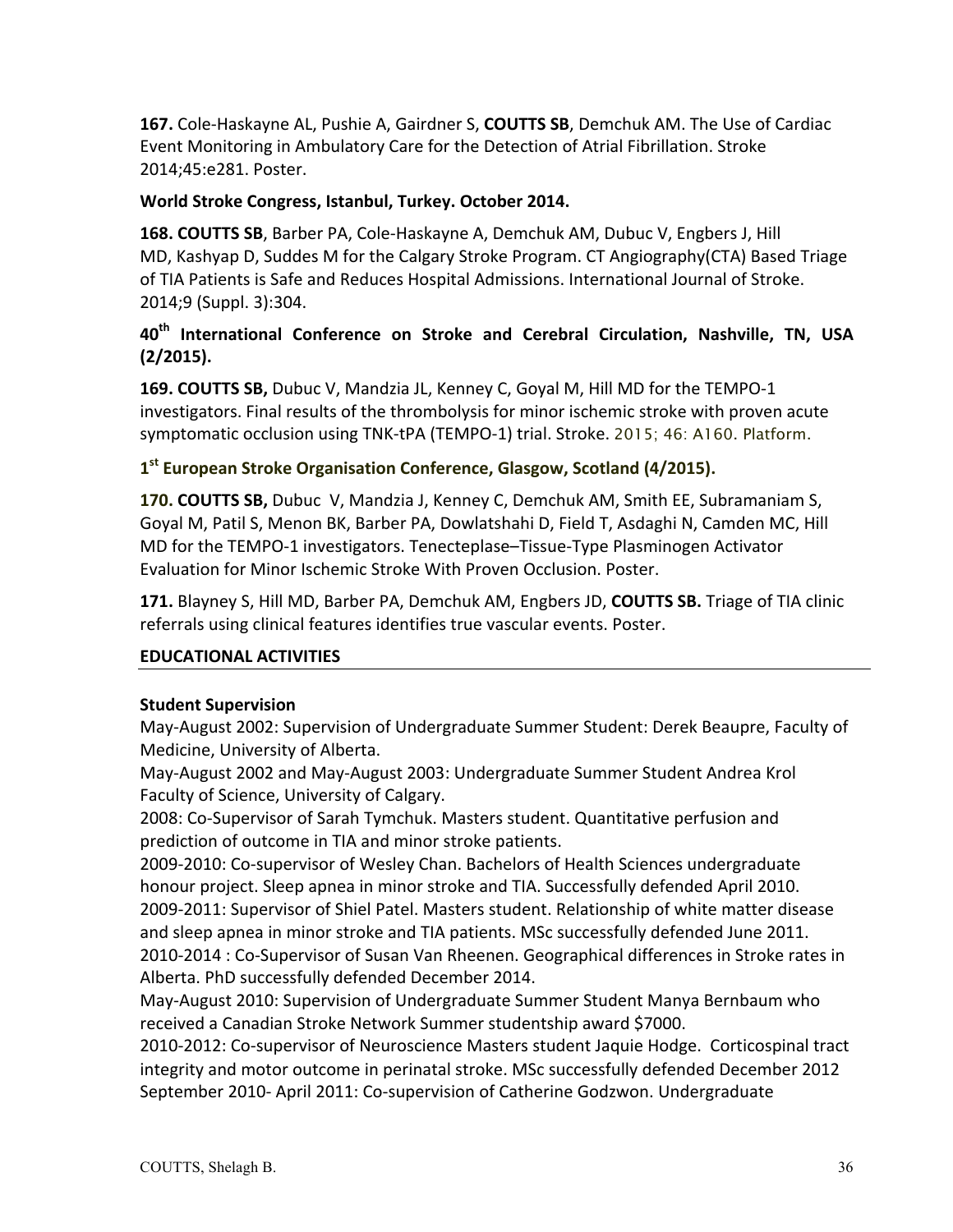psychology honours thesis. Relationship between cognitive function and obstructive sleep apnea. Successfully defended April 2011

May 2011-August 2011: Supervision of Undergraduate Summer Student Catherine Godzwon who received an AHFMR summer studentship (\$6000). Relationship between cognitive function and obstructive sleep apnea.

2011-2013: Supervisor of Manya Bernbaum. Masters in Neuroscience student. MSc successfully defended July 2013.

2012: Supervision of Summer Student Shiel Patel who received a Canadian Stroke Network Summer studentship award \$7000.

2012: Supervision of summer student Jonathan Coulter.

2015-2017 Supervisor of Dr Amy Yu. Masters in Health Services Research, Department of Community Health Sciences. Obtained QUICR fellowship award to complete her research. \$50,000 per year for 2 years.

2015: Supervision of Summer Student Zach Hong who received an Alberta Innovates Summer Studentship award.

# **Undergraduate Teaching**

August 2004: Faculty of Medicine, Functional Neuroscience course, Neuroanatomy demonstrator.

August/September 2007: Medical Student Neuroscience clinical core course preceptor. September 2007: Medical Student Neuroscience course - Stroke day lecture.

August/September 2008: Medical Student Neuroscience clinical core course preceptor.

September 2008: Medical Student Neuroscience course - Stroke day lecture.

August/September 2009: Medical Student Neuroscience clinical core course preceptor.

September 2009: Medical Student Neuroscience course - Stroke day lecture.

August/September 2010: Medical Student Neuroscience clinical core course preceptor. September 2010: Medical Student Neuroscience course - Stroke day lecture.

August/September 2011: Medical Student Neuroscience clinical core course preceptor.

August/September 2012: Medical Student Neuroscience clinical core course preceptor.

August/September 2014: Medical Student Neuroscience clinical core course preceptor.

August/September 2015: Medical Student Neuroscience clinical core course preceptor.

#### **Resident/ Fellow teaching**

March 2007: Canadian Stroke consortium annual residents review course, Toronto. High risk TIA lecture and MRI small group teaching session.

March 2008: Canadian Stroke consortium annual residents review course, Montreal. High risk TIA and imaging small group teaching session.

April 2009: Canadian Stroke consortium annual residents review course, Winnipeg. High risk TIA and imaging small group teaching session.

September 2009: TIA and minor stroke. Resident small group seminars. University of Calgary. March 2012: Canadian Stroke consortium annual residents review course, Toronto. High risk TIA lecture and CT small group teaching.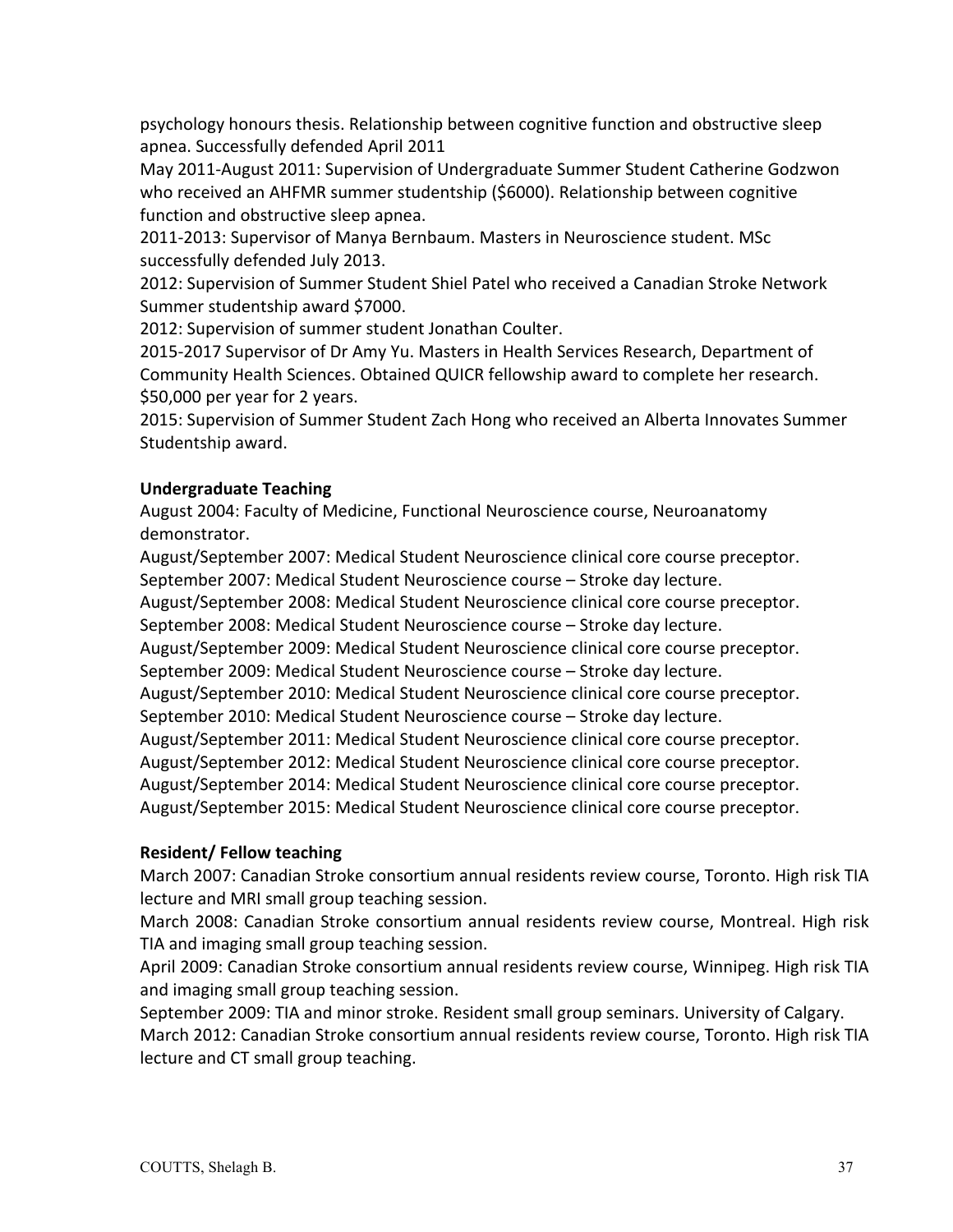#### **PROFESSIONAL MEMBERSHIPS**

American Stroke Association American Academy of Neurology Canadian Stroke Consortium Canadian Neurological Society College of Physicians and Surgeons of Alberta General Medical Council (UK) International Stroke Society College of Physicians and Surgeons of Glasgow, UK World Stroke organisation

#### **PROFESSIONAL ACTIVITY**

#### Ad hoc reviewer for the following journals:

*American Journal of Neuroradiology, Stroke, Canadian Journal of Neurological Sciences,*  Canadian Journal of Emergency Medicine, Canadian Medical Association Journal, Brain, British *Medical Journal, The Lancet, Annals of Neurology, European Journal of Neurology, International* Journal of Stroke, Lancet Neurology, NeuroImage, *Expert Review of Neurotherapeutics*, Journal of Stroke and Cerebrovascular diseases, *Expert Review of Cardiovascular Therapy, Neurology,* Journal of the American Heart Association (JAHA), Journal of the American Medical Association (JAMA), Journal of Neurology, Nature reviews Neurology, Journal of the American Medical Association and Journal of Neurology, Neurosurgery and Psychiatry.

#### *Grant review panels*

2009: Review panel member for Heart and Stroke Foundation of Canada, Junior personnel Committee (Junior awards).

2010 May/ December. Review panel member. CIHR Neurosciences C panel.

2010– 2012 Review panel member. HSFC review panel 1b. Clinical cardiovascular and cerebrovascular research: mechanistic studies and clinical trials / health services research committee.

2014 Review panel member. HSFC review panel 1a. Clinical cardiovascular and cerebrovascular research: mechanistic studies and clinical trials / health services research committee.

#### **Meeting abstract reviewer**

2011-2013 Abstract reviewer for "diagnosis" panel for the International Stroke Meeting.

#### **Ad hoc external reviewer**

Ad hoc external reviewer for The Chief Scientist Office Experimental and Translational Medicine Research Committee (Scotland).

Ad hoc external reviewer for the Ontario Stroke System Review committee.

Ad hoc external reviewer for the Neurological Foundation of New Zealand.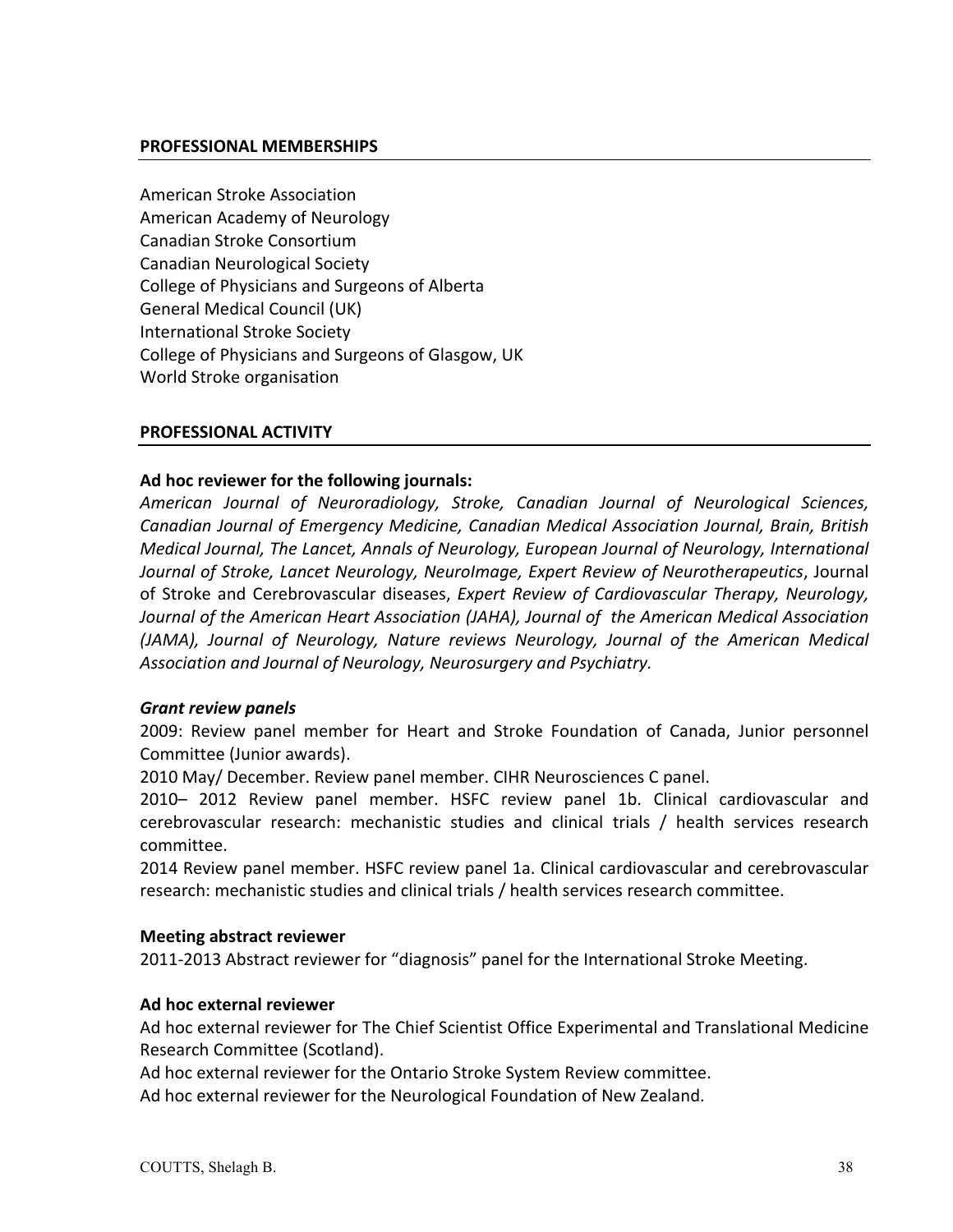#### **Canadian Stroke Best practice Guidelines**

Secondary Prevention Task Group 2011-2013 Committee Chair Secondary Prevention Task Group 2013-2015 Committee Chair Stroke Recognition and response recommendations 2013-2015. Committee Member.

#### **Canadian Stroke Consortium**

2012- Member research committee

#### **LEADERSHIP RESPONSIBILTIES**

**2009 - 2015 Neurology Division ARP executive committee member**

**2012 - 2017 HSF-HBI Professorship in Stroke Research advisory committee**

**2012 – Ongoing Medical Director, Stroke Prevention Clinic, Foothills Medical Centre**

**2012 – 2013 Hotchkiss Brain Institute Clinical Research Unit (CRU) depute chair.**

**2013 – HSF Alberta Research Advisory Committee**

**2013- Member Alberta Cardiovascular and Stroke Strategic Clinical Network TIA working group.**

#### **RESEARCH SUPPORT**

- 1993: Scottish Home and Health Department. £900
- 1994: Pathological Society of Great Britain and Northern Ireland. £1000
- 1996: Cross Trust. £1500

2002: Heart and Stroke Foundation of Canada – Young Canadian Clinical Stroke investigator award: Post Doctoral Fellowship (clinical) \$47,500 (Canadian) per year for 3 years.

2002: Alberta Heritage Foundation for Medical Research post Doctoral fellowship incentive award: \$7000 (Canadian) per year for 3 years.

2003: Canadian Institute of Heath Research. Vascular Imaging of acute Stroke for Identifying predictors of clinical Outcome and recurrent ischemic events -VISION. Project officer: **COUTTS SB.** 

Principal Investigator: Demchuk AM. Total: C\$ 351,000

February 2008: University of Calgary starter grant. CT And MRI in the Triage of TIA and minor Cerebrovascular events to identify High risk **patients. (CATCH).** Principal investigator. \$17995.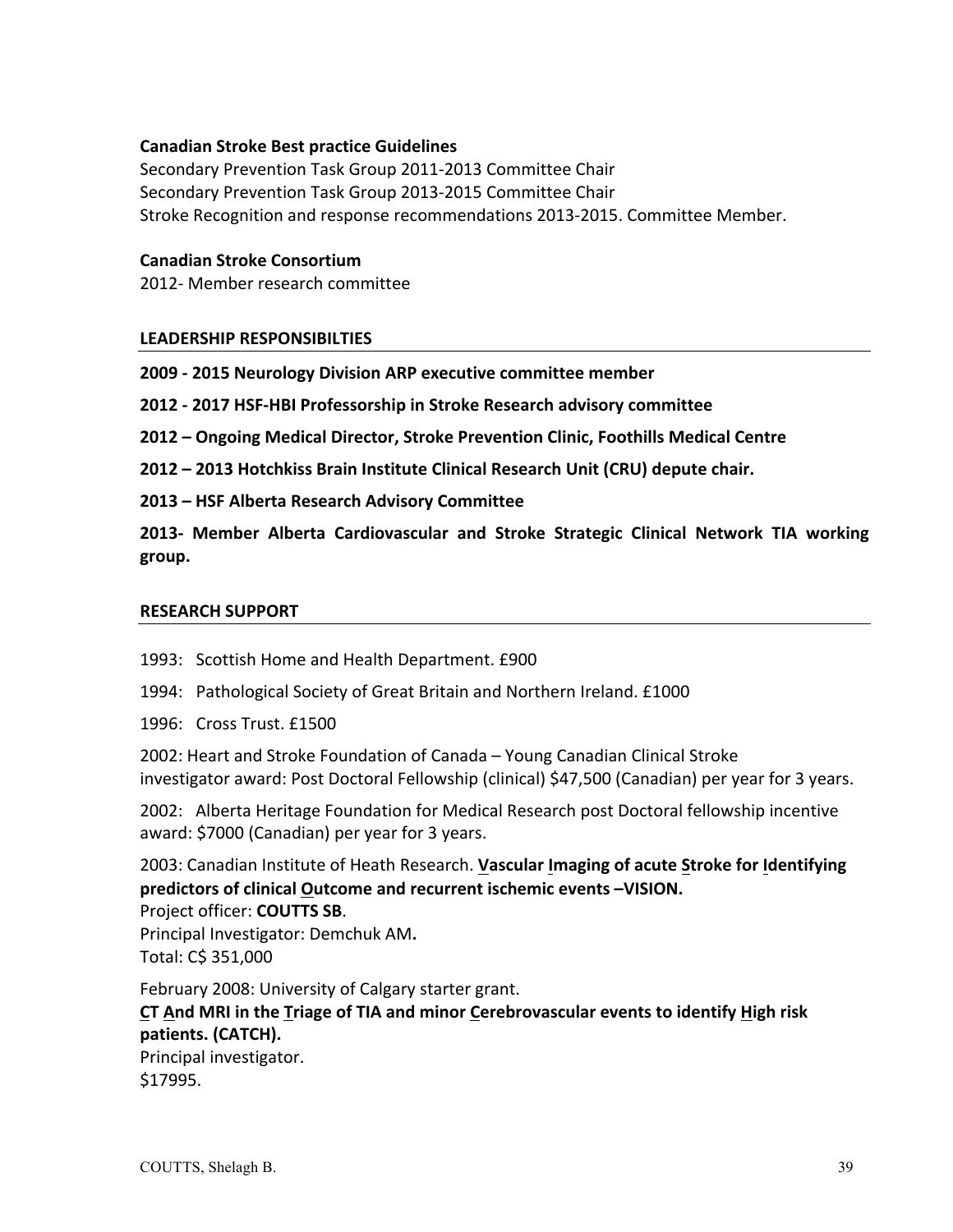June 2008: Development grant for secondary stroke prevention system of care proposal. Joint funding initiative from Heart and Stroke Foundation of Canada, Canadian Stroke Network and Canadian Institute of Health research – Institute of Circulation and Respiratory health: Nominated Principal investigator \$5000.

October 2008 – September 2011: CT And MRI in the Triage of TIA and minor Cerebrovascular events to identify High risk patients. (CATCH).

Canadian Institute of Heath Research. Role: Principal investigator. Total: \$368,393.

2008: Petro-Canada Young Innovator Award in Community Health. Alberta Stroke Prevention in TIAs and mild strokes (ASPIRE).

Principal investigator. Total: \$25,000.

2008: Pfizer Cardiovascular research award. CT And MRI in the Triage of TIA and minor Cerebrovascular events to identify High risk patients. (CATCH).

Principal investigator.

Total: \$199,236.

April 2009 – March 2014. Alberta Stroke Prevention in TIAs and mild strokes (ASPIRE). Secondary stroke prevention system of care grant. Joint funding initiative from Heart and Stroke Foundation of Canada, Canadian Stroke Network and Canadian Institute of Health research – Institute of Circulation and Respiratory health: Nominated Principal investigator Total: \$600,042. 

July 2009 - June 2016: Alberta Heritage Foundation for Medical Research (AHFMR) Clinical Investigator award. \$1,174,250 over 7 years (including \$299,250 establishment grant).

July 2009 – June 2014: Heart and Stroke Foundation of Canada, Distinguished clinician Scientist Award. Joint award between HSFC, CIHR Institute of Circulatory and Respiratory Health, and AstraZeneca Canada Inc. \$500,000.

July 2009 - June 2014: CIHR new investigator award. \$300,000 (declined).

March 2011 Diagnosis Of Uncertain-origin Benign Transient neurological symptoms. **(DOUBT).** 

Bridge funding from CIHR Institute of Circulatory and Respiratory Health.

Role: Principal investigator. Total: \$93,615

September 2011 -August 2016 - Diagnosis Of Uncertain-origin Benign Transient neurological symptoms. (DOUBT).

Canadian Institute of Heath Research. Role: Principal investigator. Total: \$594,855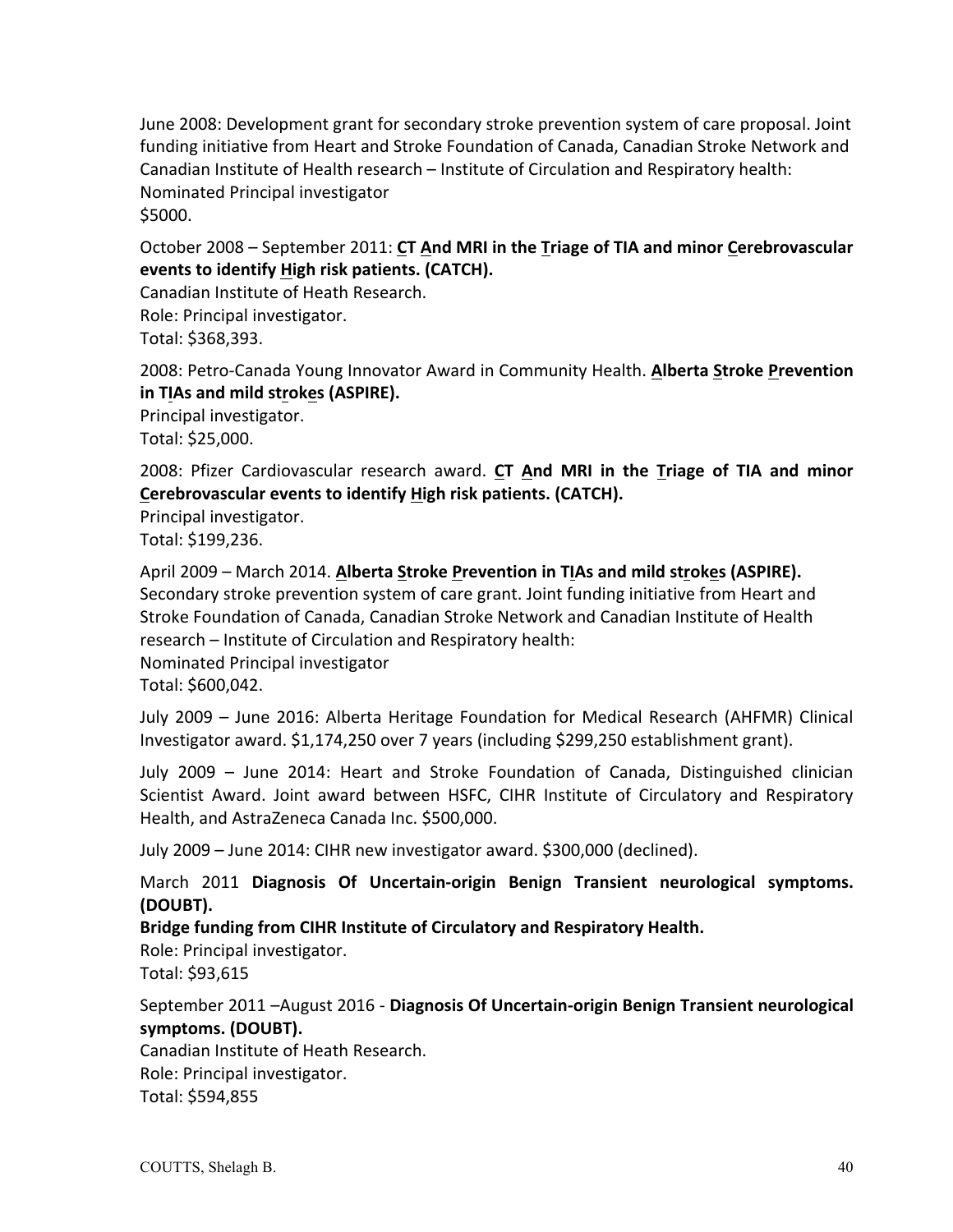#### October 2011- September 2014 - Title: **The NEurological diseasE and Depression Study (NEEDS)** – addressing the burden, course and impact of depressive disorders in neurological **conditions.**

Program: Alberta Health Services, Faculty of Medicine Team Grant Program (with additional support from the Hotchkiss Brain Institute)

Role: Co-investigator. Nominated PI: N. Jetté Co-PI: S. Patten Total: \$450,000

#### June 2013-2017: **Reducing Stroke burden with hospital-ready biomarker test for rapid TIA triage.**

Program: Genome Canada's Large Scale Applied Research Project in Genomics and Personalized Health,

Role: Co-lead.

Total: \$4,878,969 from Genome Canada

#### **INVITED ADDRESSES**

2003 June: Royal College of Physicians and Surgeons of Glasgow. "Time is brain. Thrombolysis for Stroke. Retirement of Professor David H. Lawson - Chairman of the UK safety of Medicines committee.

2005 September: Department of Clinical Neurosciences Grand Rounds, University of Calgary. "Is a TIA really transient, or even ischemic and is a minor stroke actually minor?"

2006 March: Department of Neurology Grand Rounds, University of Ottawa Grand rounds. "Is a TIA really transient, or even ischemic and is a minor stroke actually minor?"

2007 March: Canadian Stroke Consortium annual residents review course, Toronto. "High risk TIA's". 

2008 March: Canadian Stroke Consortium annual residents review course. The great debate: Motion: high risk TIA's should be admitted to hospital.

2008 March: University of Calgary Annual therapeutics course. Evidenced based secondary stroke prevention.

2008 April: Hotchkiss Brain Institute Annual Research day 2008. The use of MRI to predict outcome in TIA and minor stroke.

2008 May: European Stroke Conference. Invited speaker. Symposium on TIA at the European Stroke Conference. Controversy: imaging and TIA.

2008 May: Alberta provincial Stroke Strategy invited lecture series. Stroke and TIA mimics.

2008 October: Alberta Radiologists Society Annual Meeting. Imaging in TIA and minor stroke.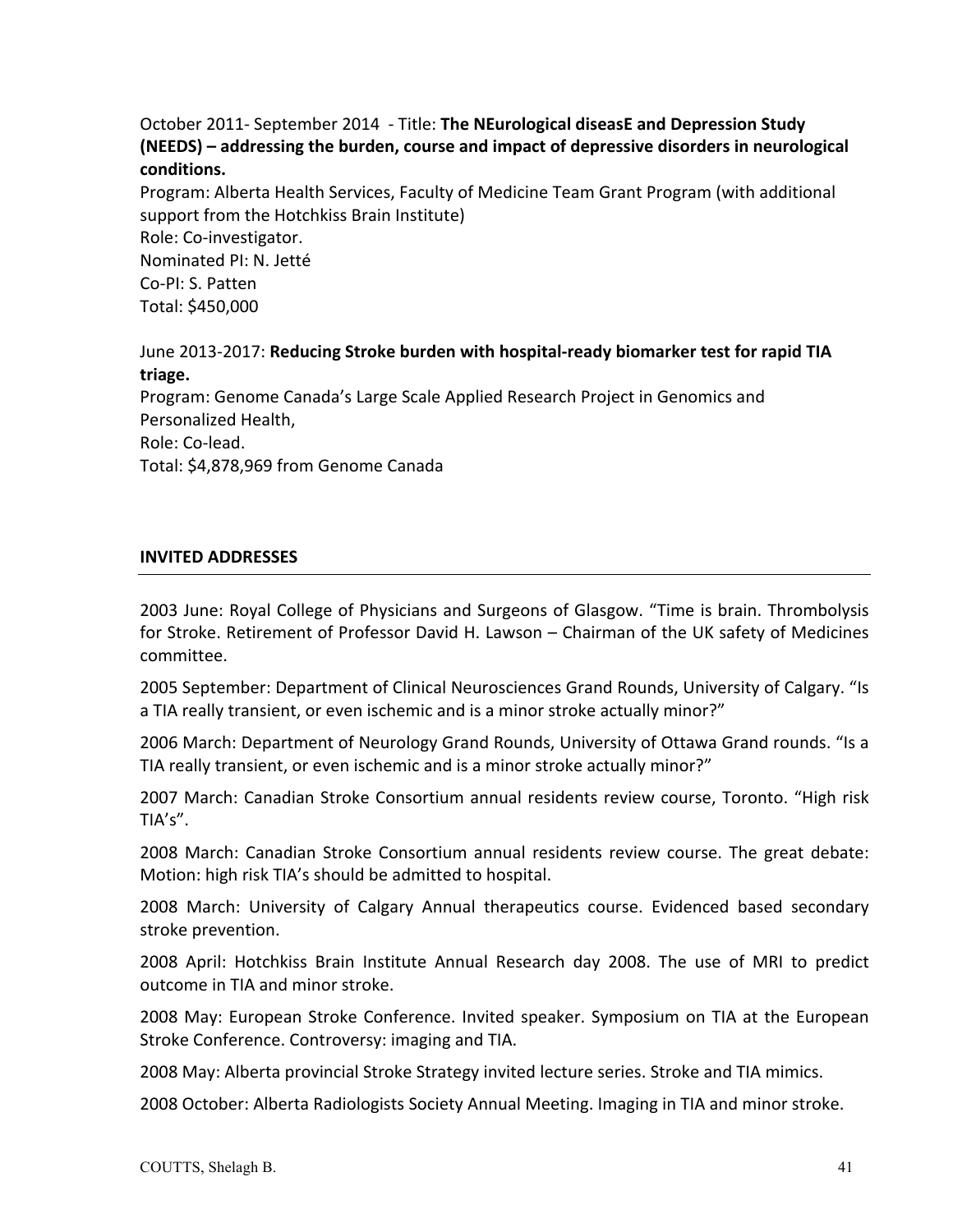2008 October: Alberta Stroke Conference: Stroke and TIA mimics.

2008 April: Alberta Stroke Prevention in TIAs and mild strokes (ASPIRE). Alberta Provincial Stroke Strategy Telehealth presentation.

2009 April: Emergency Department research day: Alberta Stroke Prevention in TIAs and mild strokes (ASPIRE).

2009 June: Hotchkiss Brain Institute Science Café. The Rise of the Machines: MRI and Robots in 21<sup>st</sup> Century Stroke Care.

2009 June: Alberta Stroke Prevention in TIAs and mild strokes (ASPIRE) update. Alberta Provincial Stroke Strategy telehealth presentation.

2009 October: Ontario Stroke Day. Toronto, Ontario. Thrombolysis an update and perspectives on the future.

2009 October: National Stroke Conference. Toronto, Ontario. Triaging TIAs.

2009 November: Western Canada Stroke Day. Vancouver, British Columbia. TIA a neurological emergency.

2009 November: University of Calgary family practice CME update. What is a TIA?

2010 April: American Academy of Neurology Annual Meeting. Michael J. Pessin Award lecture. Risk Stratification and treatment of TIA and minor stroke.

2010 May: Risk Stratification and treatment of TIA and minor stroke. Stroke rounds Victoria, BC.

2010 June:  $1<sup>st</sup>$  Canadian Stroke Congress: Identification and treatment of high risk TIA and minor stroke patients: acute prevention.

2010 November: Risk Stratification and treatment of TIA. Drumhellar, AB

2011 January: Alberta Provincial Stroke Strategy, Momentum and milestones. The TIA hotline/ ASPIRE project.

2011 February: American Stroke Association symposium, Stroke in the real world. One hour Photo: Imaging techniques available for the emergency physician.

2011 March: Calgary Family doctors Stroke update: TIA a neurological emergency.

2011 October: 2<sup>nd</sup> Canadian Stroke Congress. Which imaging modality to use to assess TIA and minor stroke?

2011 October: TIA and stroke. Update for family physicians. University of Calgary evening lecture series.

2012 January: Department of Clinical Neurosciences Grand Rounds, University of Calgary. Results of the CATCH study.

2012 February. American Heart Association, International Stroke Conference. Emerging imaging techniques to improve diagnosis and prognosis in TIA.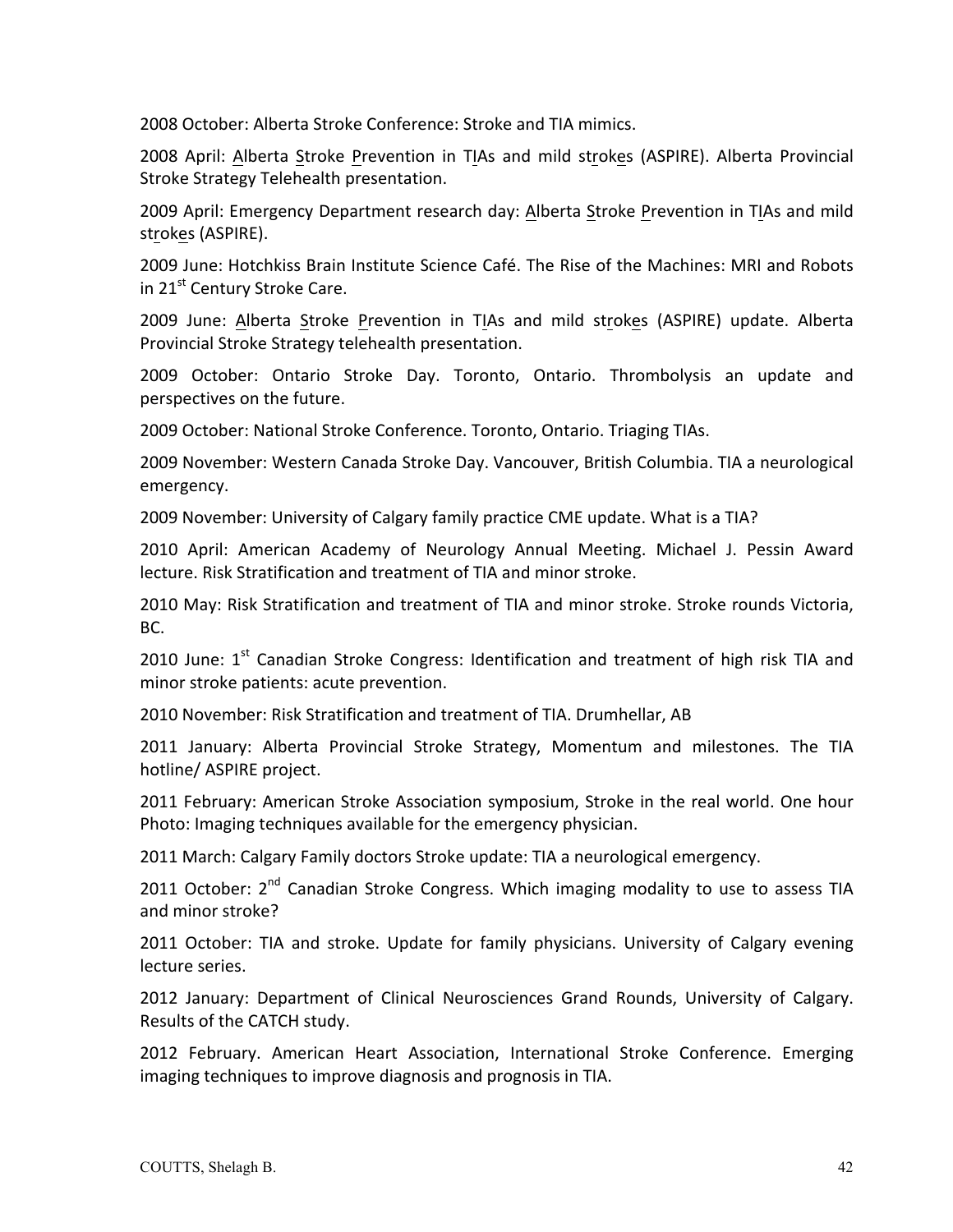2012 December. Western Canada Stroke Day. Vancouver, British Columbia. Hyperacute assessment and management of TIA and minor stroke.

2013 February. American Heart Association, International Stroke Conference. Clinical progression and early recurrence: Is there anything we can do?

2013 March: Calgary Family doctors Stroke update: What the general practitioner needs to know about stroke and TIA.

2013 April: Canadian Women's Club. Preventing your stroke.

2013 April: University of Ottawa. Neuroscience grand rounds. Minor stroke and TIA. Where we are at and where we are going.

2013 November: Royal Prince Alfred Hospital, Sydney, NSW, Australia. "Triaging TIA and minor stroke using imaging".

2013 December: Royal Melbourne Hospital, Melbourne, Australia. Grand Rounds. "Imaging in TIA and minor stroke."

2013 December: John Hunter hospital, Newcastle, Australia. "Triaging TIA and minor stroke using imaging".

2014 January: National University Hospital, Singapore (NUHS). Neurology grand rounds. "Triaging TIA and minor stroke using imaging".

2014 February: George Institute, Sydney, NSW. Institute seminar. "Disability in TIA and minor stroke."

2014 July: "Triaging TIA and minor stroke using imaging". Institute of Neurological Sciences, Southern General Hospital, Glasgow, UK.

2014 October: TIA: What investigations to do when. Canadian Stroke Congress, Vancouver, BC

2014 October: Embolic Stroke of Uncertain Source. Canadian Stroke Congress, Vancouver, BC

2015 June: Triage and treatment of TIA and minor stroke. Chinese Stroke Association Meeting. Beijing, China

#### **REFEREES**

**1) Dr Michael Hill Comparent Professor of Neurology** Stroke Neurologist Department of Clinical Neurosciences Foothills Hospital 1403-29 St NW Calgary, AB T2N 2T9 **CANADA**